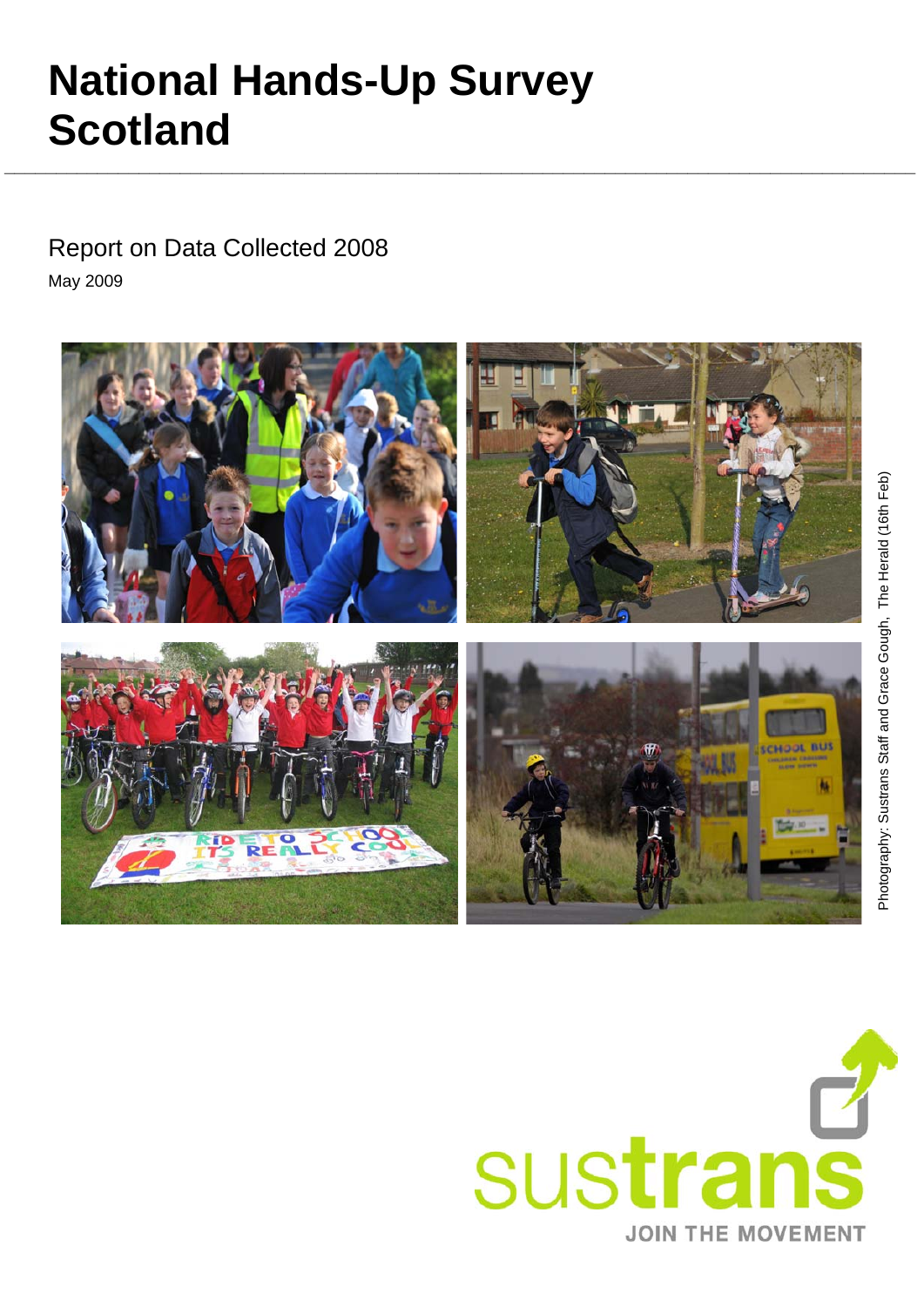### **Sustrans is the UK's leading sustainable transport charity.**

Our vision is a world in which people choose to travel in ways that benefit their health and the environment. We work on practical, innovative solutions to the transport challenges facing us all. Sustrans is the charity behind the award winning National Cycle Network, Safe Routes to Schools, Bike It, TravelSmart, Active Travel, Connect2 and Liveable Neighbourhoods, all projects that are changing our world one mile at a time.

To find out more visit or call: www.sustrans.org.uk 0845 113 00 65

Head Office **Sustrans** 2 Cathedral Square College Green Bristol BS1 5DD

© Sustrans May 2009 Registered Charity No. 326550 (England and Wales) SC039263 (Scotland) VAT Registration No. 416740656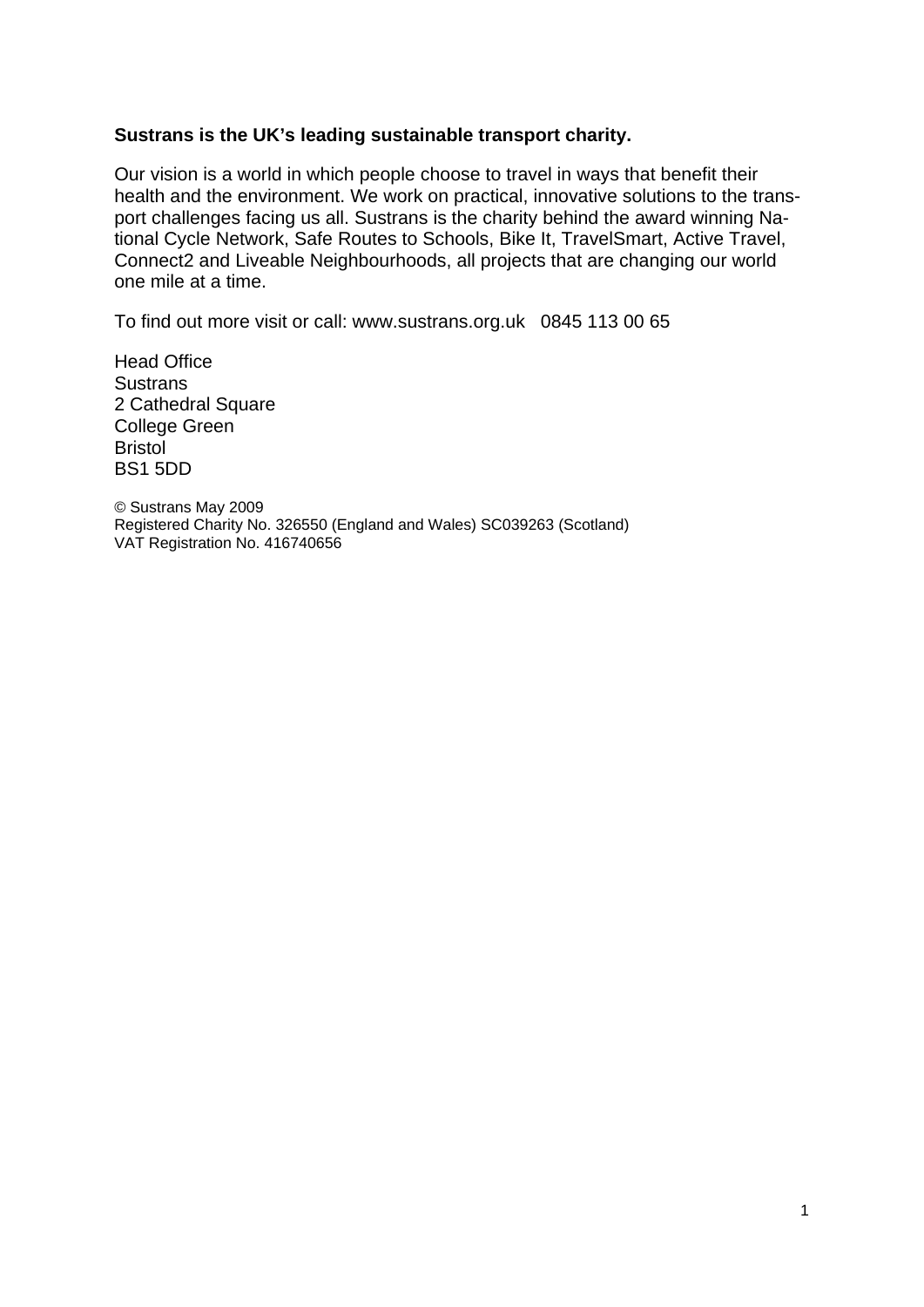# **Contents**

| Table 1.1 School sample numbers on which analysis is based ____________________8     |    |
|--------------------------------------------------------------------------------------|----|
|                                                                                      |    |
| Table 2.1 Breakdown of travel modes at a national scale_________________________9    |    |
|                                                                                      |    |
| Table 2.3 Travel mode by age band and school type _______________________________ 10 |    |
|                                                                                      |    |
| Table 3.1 Breakdown of travel modes at the Local Authority level _______________ 11  |    |
|                                                                                      |    |
| Table 4.1 Breakdown of travel modes at the Local Authority level ______________ 12   |    |
|                                                                                      |    |
| Table 4.3 Travel modes by age band and school type ______________________________ 12 |    |
|                                                                                      |    |
| Table 5.1 Breakdown of travel modes at the Local Authority level ______________ 13   |    |
|                                                                                      |    |
| Table 5.3 Travel modes by age band and school type ______________________________ 13 |    |
|                                                                                      | 14 |
| Table 6.1 Breakdown of travel modes at the Local Authority level ______________ 14   |    |
|                                                                                      |    |
| Table 6.3 Travel modes by age band and school type ______________________________ 14 |    |
|                                                                                      | 15 |
| Table 7.1 Breakdown of travel modes at the Local Authority level _______________ 15  |    |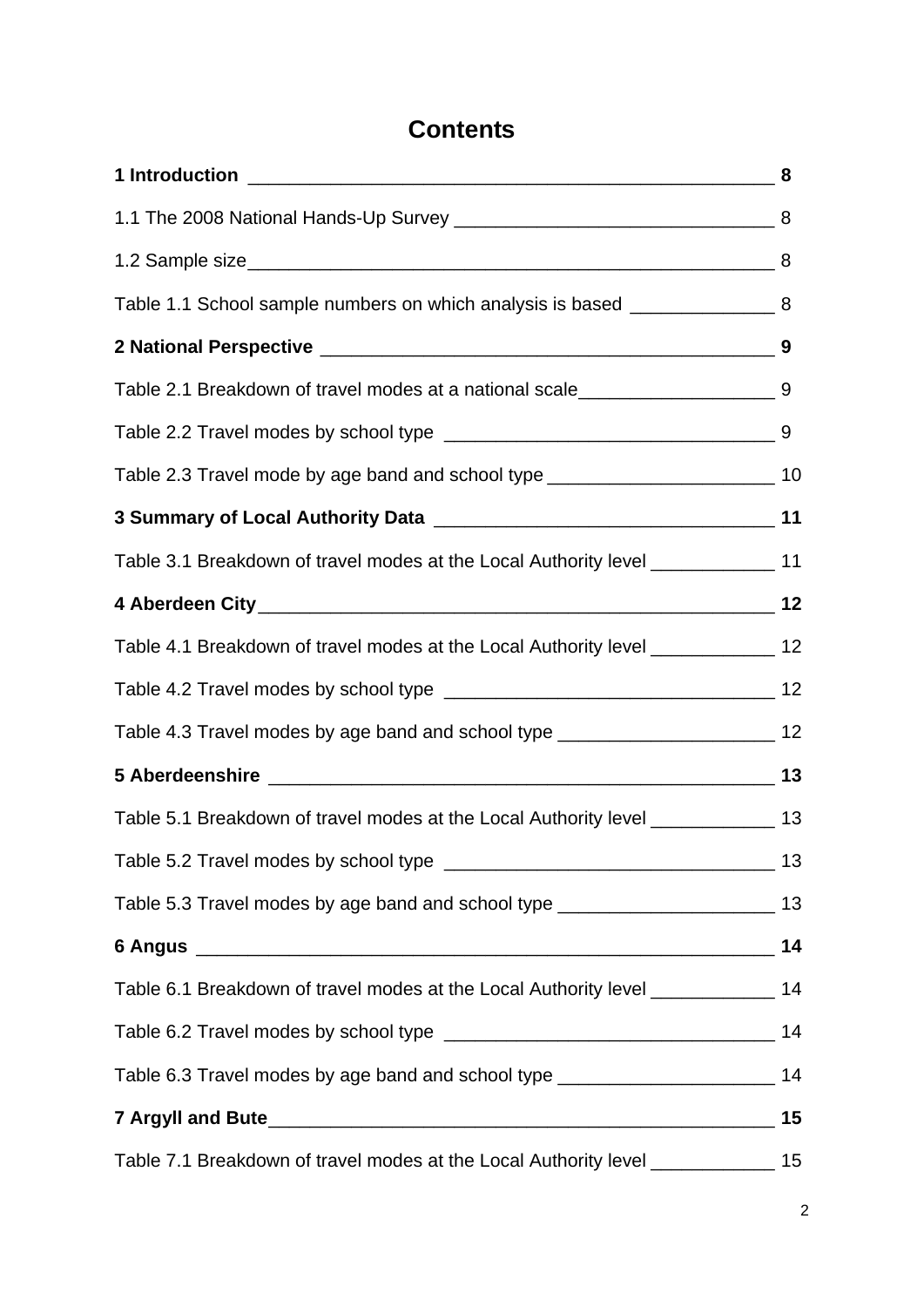| Table 7.3 Travel modes by age band and school type ______________________________ 15 |    |
|--------------------------------------------------------------------------------------|----|
|                                                                                      |    |
| Table 8.1 Breakdown of travel modes at the Local Authority level _______________ 16  |    |
|                                                                                      |    |
| Table 8.3 Travel modes by age band and school type _____________________________ 16  |    |
|                                                                                      |    |
| Table 9.1 Breakdown of travel modes at the Local Authority level _____________ 17    |    |
|                                                                                      |    |
| Table 9.3 Travel modes by age band and school type ______________________________ 17 |    |
|                                                                                      |    |
| Table 10.1 Breakdown of travel modes at the Local Authority level _____________ 18   |    |
|                                                                                      |    |
| Table 10.3 Travel modes by age band and school type ____________________________ 18  |    |
|                                                                                      |    |
| Table 11.1 Breakdown of travel modes at the Local Authority level ____________ 19    |    |
|                                                                                      | 19 |
| Table 11.3 Travel modes by age band and school type ____________________________ 19  |    |
|                                                                                      |    |
| Data is not available for this Local Authority.                                      |    |
|                                                                                      | 21 |
| Table 13.1 Breakdown of travel modes at the Local Authority level _____________ 21   |    |
|                                                                                      |    |
|                                                                                      |    |
| Table 14.1 Breakdown of travel modes at the Local Authority level _____________ 22   |    |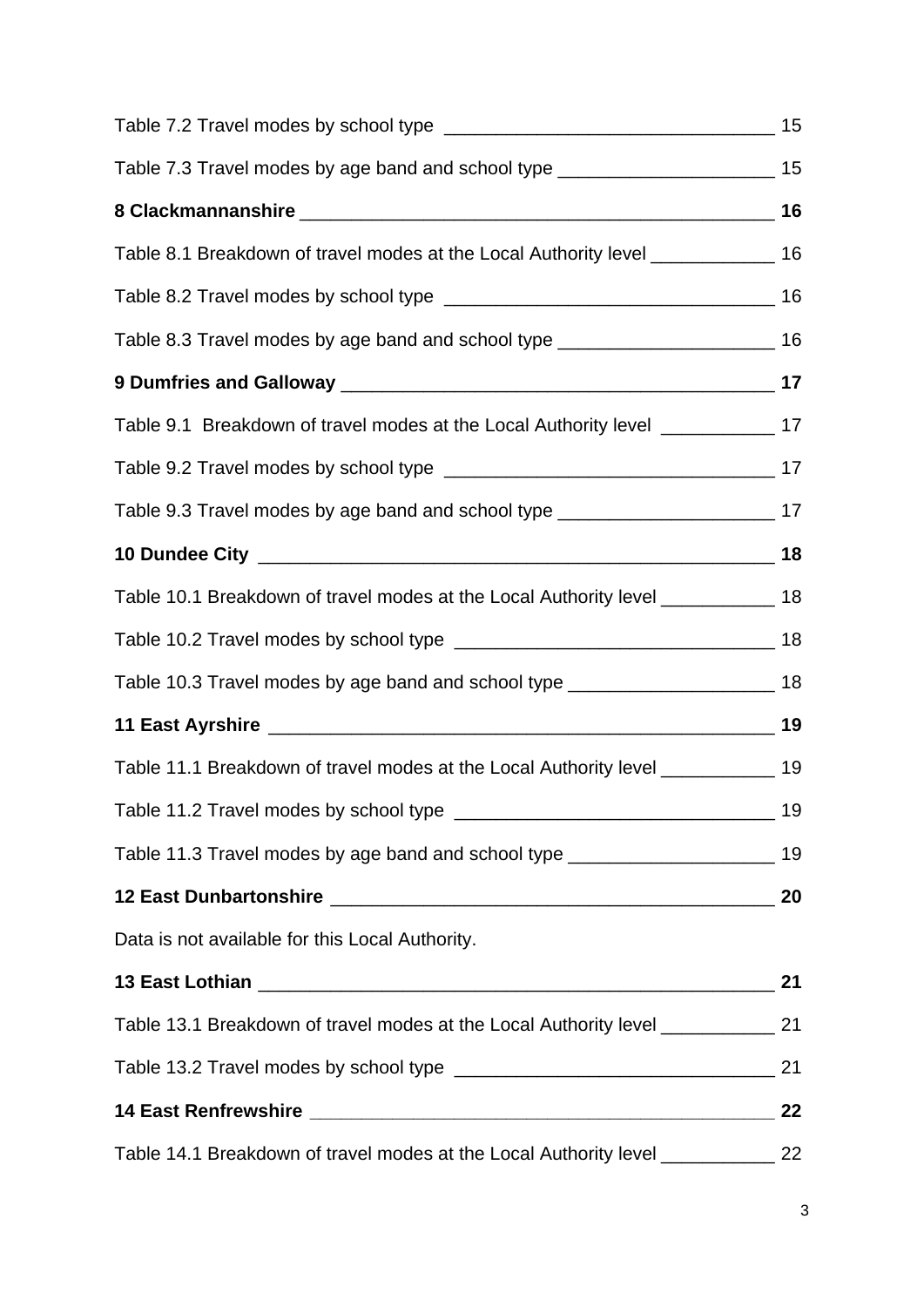| Table 14.3 Travel modes by age band and school type ____________________________ 22 |  |
|-------------------------------------------------------------------------------------|--|
|                                                                                     |  |
| Table 15.1 Breakdown of travel modes at the Local Authority level ______________ 23 |  |
|                                                                                     |  |
| Table 15.3 Travel modes by age band and school type ___________________________ 24  |  |
|                                                                                     |  |
| Table 16.1 Breakdown of travel modes at the Local Authority level ______________ 25 |  |
|                                                                                     |  |
| Table 16.3 Travel modes by age band and school type ____________________________ 25 |  |
| 17 Fife 26                                                                          |  |
| Table 17.1 Breakdown of travel modes at the Local Authority level _____________ 26  |  |
|                                                                                     |  |
| Table 17.3 Travel modes by age band and school type ____________________________ 26 |  |
|                                                                                     |  |
| Table 18.1 Breakdown of travel modes at the Local Authority level ______________ 27 |  |
|                                                                                     |  |
| Table 18.3 Travel modes by age band and school type ____________________________ 27 |  |
|                                                                                     |  |
| Table 19.1 Breakdown of travel modes at the Local Authority level _____________ 28  |  |
|                                                                                     |  |
| Table 19.3 Travel modes by age band and school type ____________________________ 28 |  |
|                                                                                     |  |
| Table 20.1 Breakdown of travel modes at the Local Authority level _____________ 29  |  |
|                                                                                     |  |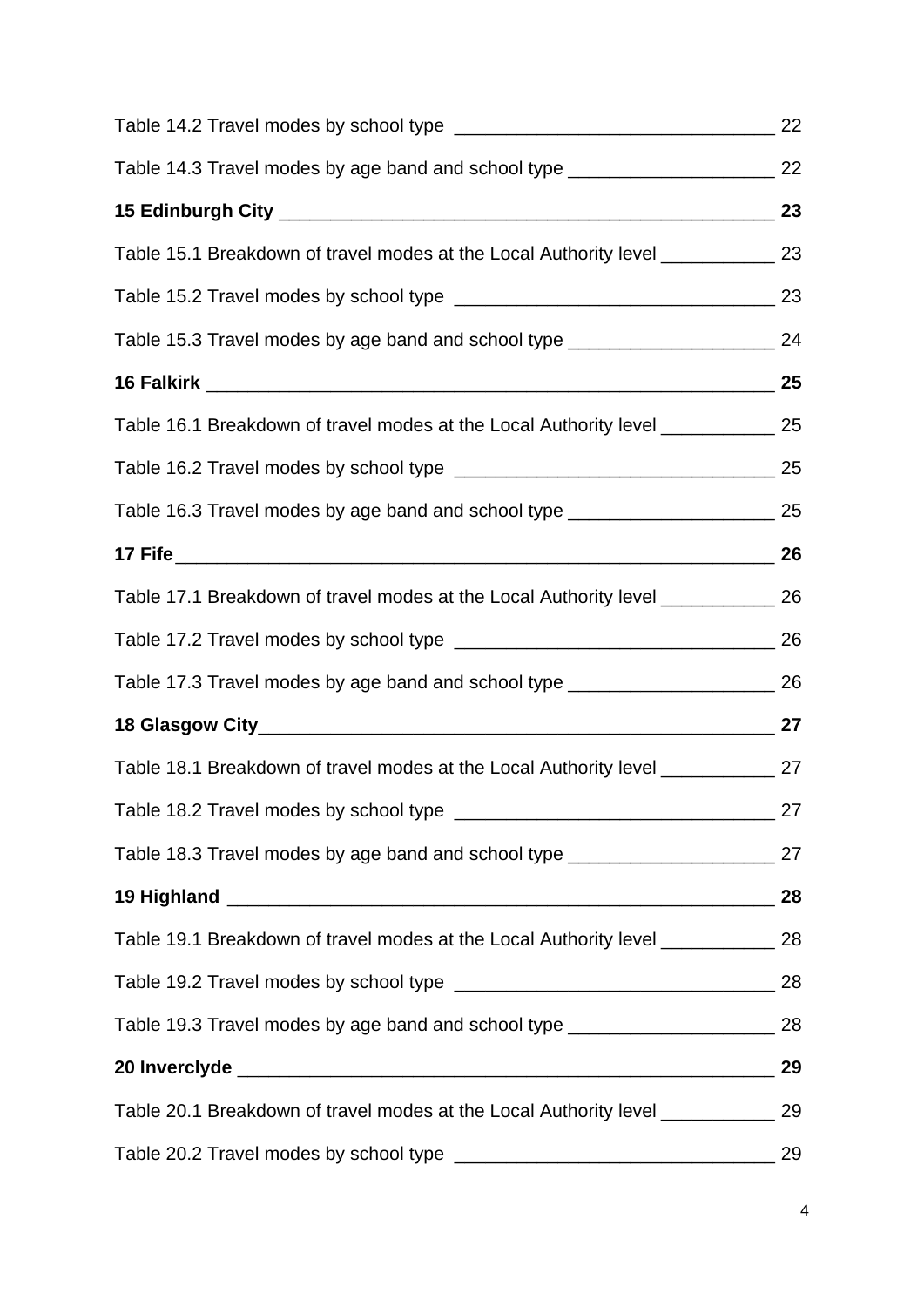| Table 20.2 Travel modes by age band and school type ____________________________                               | 29 |
|----------------------------------------------------------------------------------------------------------------|----|
| 21 Midlothian 20 Midlothian 20 Midlothian 20 Midlothian 20 Midlothian 20 Midlothian 20 Midlothian 20 Midlothia |    |
| Table 21.1 Breakdown of travel modes at the Local Authority level ______________ 30                            |    |
|                                                                                                                |    |
| Table 21.3 Travel modes by age band and school type ____________________________ 30                            |    |
|                                                                                                                |    |
| Table 22.1 Breakdown of travel modes at the Local Authority level _____________ 31                             |    |
|                                                                                                                |    |
| Table 22.3 Travel modes by age band and school type _____________________________ 31                           |    |
|                                                                                                                |    |
| Table 23.1 Breakdown of travel modes at the Local Authority level _____________ 32                             |    |
|                                                                                                                |    |
| Table 23.3 Travel modes by age band and school type ____________________________ 32                            |    |
|                                                                                                                |    |
| Table 24.1 Breakdown of travel modes at the Local Authority level ______________ 33                            |    |
|                                                                                                                |    |
| Table 24.3 Travel modes by age band and school type __________________________33                               |    |
|                                                                                                                | 34 |
| Table 25.1 Breakdown of travel modes at the Local Authority level _____________ 34                             |    |
|                                                                                                                |    |
| Table 25.3 Travel modes by age band and school type ____________________________ 34                            |    |
|                                                                                                                |    |
| Table 26.1 Breakdown of travel modes at the Local Authority level ______________ 35                            |    |
|                                                                                                                |    |
|                                                                                                                | 36 |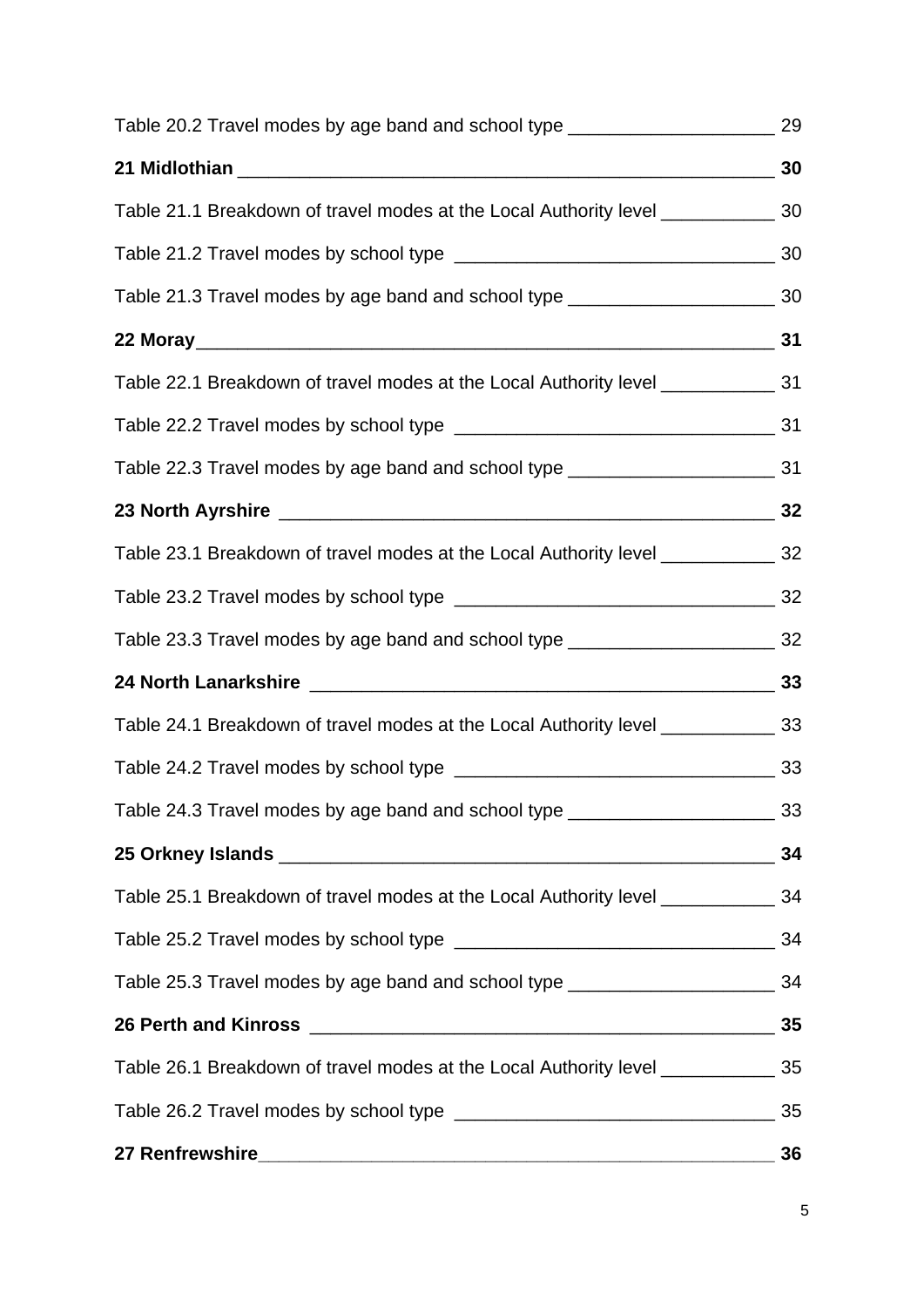| Table 27.1 Travel modes by age band and school type ____________________________ 36 |    |
|-------------------------------------------------------------------------------------|----|
|                                                                                     |    |
| Table 27.3 Travel modes by age band and school type ____________________________ 36 |    |
|                                                                                     |    |
| Table 28.1 Breakdown of travel modes at the Local Authority level ______________ 37 |    |
|                                                                                     |    |
| Table 28.3 Travel modes by age band and school type ____________________________ 37 |    |
|                                                                                     |    |
| Table 29.1 Breakdown of travel modes at the Local Authority level ______________ 38 |    |
|                                                                                     |    |
| Table 29.3 Travel modes by age band and school type ____________________________ 38 |    |
|                                                                                     |    |
| Table 30.1 Breakdown of travel modes at the Local Authority level ______________ 39 |    |
|                                                                                     |    |
| Table 30.3 Travel modes by age band and school type ____________________________ 39 |    |
|                                                                                     |    |
| Table 31.1 Breakdown of travel modes at the Local Authority level ____________ 40   |    |
|                                                                                     |    |
| Table 31.3 Travel modes by age band and school type ____________________________ 41 |    |
|                                                                                     | 42 |
| Table 32.1 Breakdown of travel modes at the Local Authority level _____________ 42  |    |
|                                                                                     |    |
| Table 32.3 Travel modes by age band and school type _______________________         | 42 |
|                                                                                     | 43 |
|                                                                                     |    |

Data is not available for this Local Authority.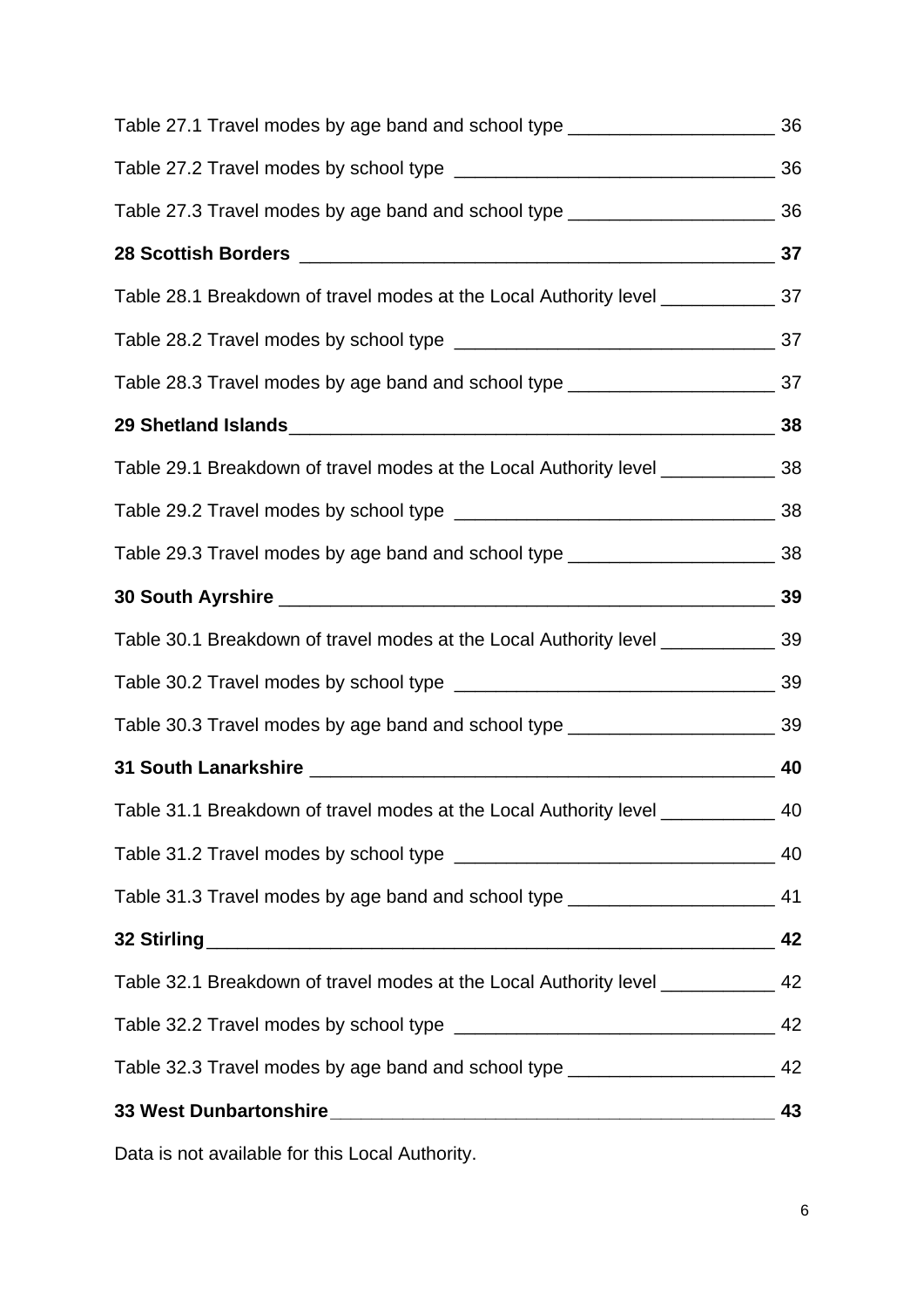| 34 Western Isles and the state of the state of the state of the state of the state of the state of the state of the state of the state of the state of the state of the state of the state of the state of the state of the st | 44 |
|--------------------------------------------------------------------------------------------------------------------------------------------------------------------------------------------------------------------------------|----|
| Data is not available for this Local Authority.                                                                                                                                                                                |    |
| 35 West Lothian Management and Control of the Control of the Control of the Control of the Control of the Control of the Control of the Control of the Control of the Control of the Control of the Control of the Control of  | 45 |
| Table 35.1 Breakdown of travel modes at the Local Authority level _____________                                                                                                                                                | 45 |
|                                                                                                                                                                                                                                | 45 |
| Table 35.3 Travel modes by age band and school type ____________________________                                                                                                                                               | 45 |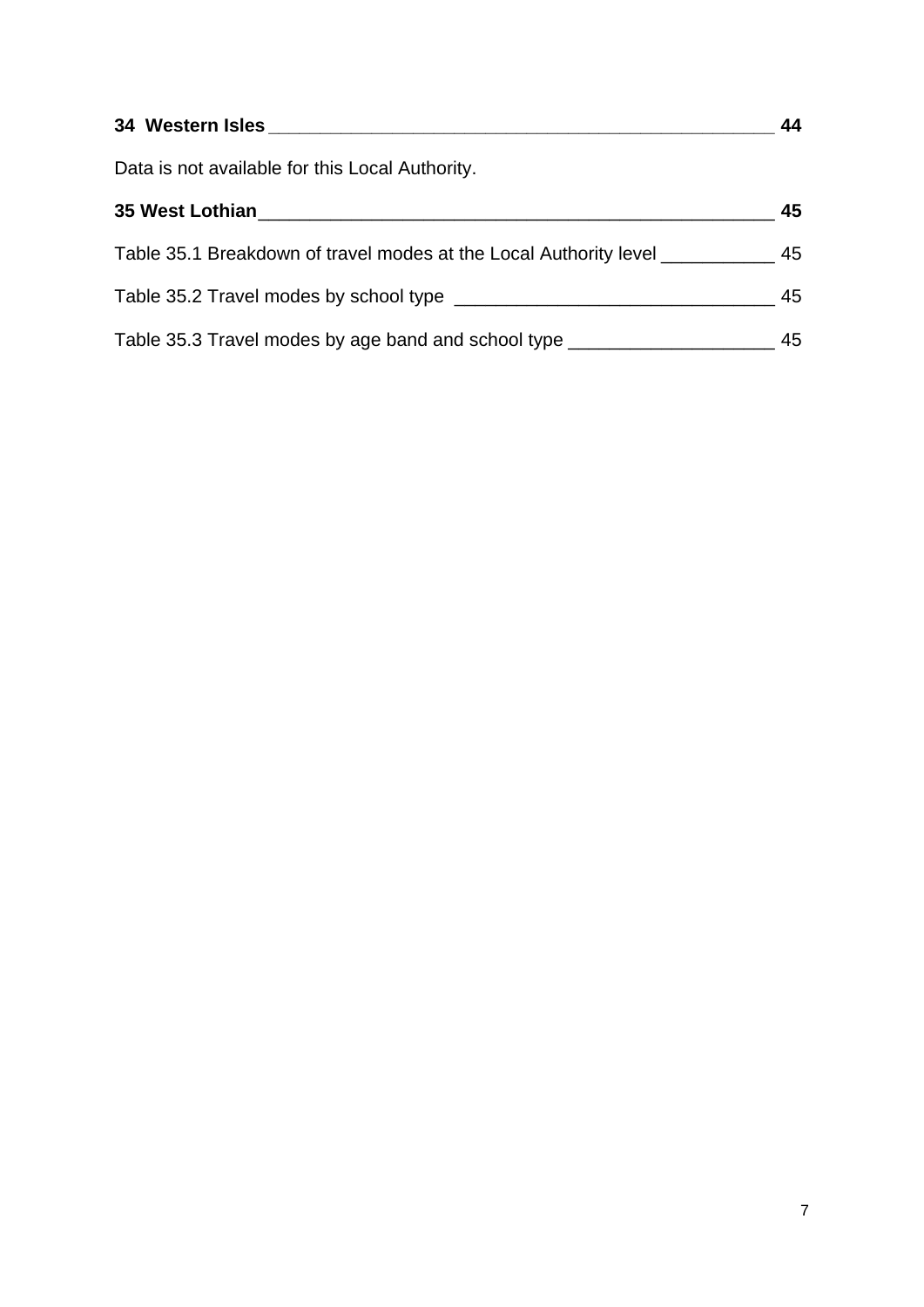### **1 Introduction**

### **1.1 The 2008 National Hands-Up Survey**

The 2008 National Hands-Up Survey is the first national dataset to look at mode of travel to school across Scotland. The survey is a joint project between School Travel Co-ordinators working in Scotland and Sustrans. The 2008 survey was the first time the survey was conducted and all Local Authorities were invited to collect data. The National Hands-Up Survey will run continuously on an annual basis in the autumn of each year.

Data collection was conducted by schools, instructed by their School Travel Coordinator with support from Sustrans. Data collection took place on one day over the time period of one week, between the 8th and 12th September. The question asked in the Hands-up survey is, 'How do you normally travel to school?', with the response options: Walk, Cycle, Scooter/Skate, Park and Stride (drive part of the way and walk the rest), Driven, Bus, Taxi and Other. Completed forms were returned by the school to the School Travel Co-ordinator, with completed datasets returned to Sustrans. Overall collation, analysis and reporting have been conducted by Sustrans' Research and Monitoring Unit.

### **1.2 Sample size**

All Local Authorities were invited to take part in the National Hands-Up Survey. During 2008, 29 Local Authorities participated. The total sample comprises of responses from 396,377 children across Scotland.

|                                  | <b>Received Survey</b> | <b>Returned Data</b> | <b>Split by Class</b> |
|----------------------------------|------------------------|----------------------|-----------------------|
| <b>Primary</b>                   | 2029                   | 1587                 | 1352                  |
|                                  |                        | 78.2%                | 66.6%                 |
| <b>Secondary</b>                 | 334                    | 219                  | 154                   |
|                                  |                        | 65.6%                | 46.1%                 |
| Independent                      | 37                     | 13                   | 8                     |
|                                  |                        | 35.1%                | 21.6%                 |
| <b>Special Educational Needs</b> | $\overline{7}$         | 5                    | 2                     |
| (SEN)                            |                        | 71.4%                | 28.6%                 |
| <b>All Schools</b>               | 2407                   | 1824                 | 1516                  |
|                                  |                        | 75.8%                | 63.0%                 |

| Table 1.1 School sample numbers on which analysis is based |  |  |
|------------------------------------------------------------|--|--|
|                                                            |  |  |

A detailed methodology is available on the website in our Technical Note. If you have any questions please email alex.bulmer@sustrans.org.uk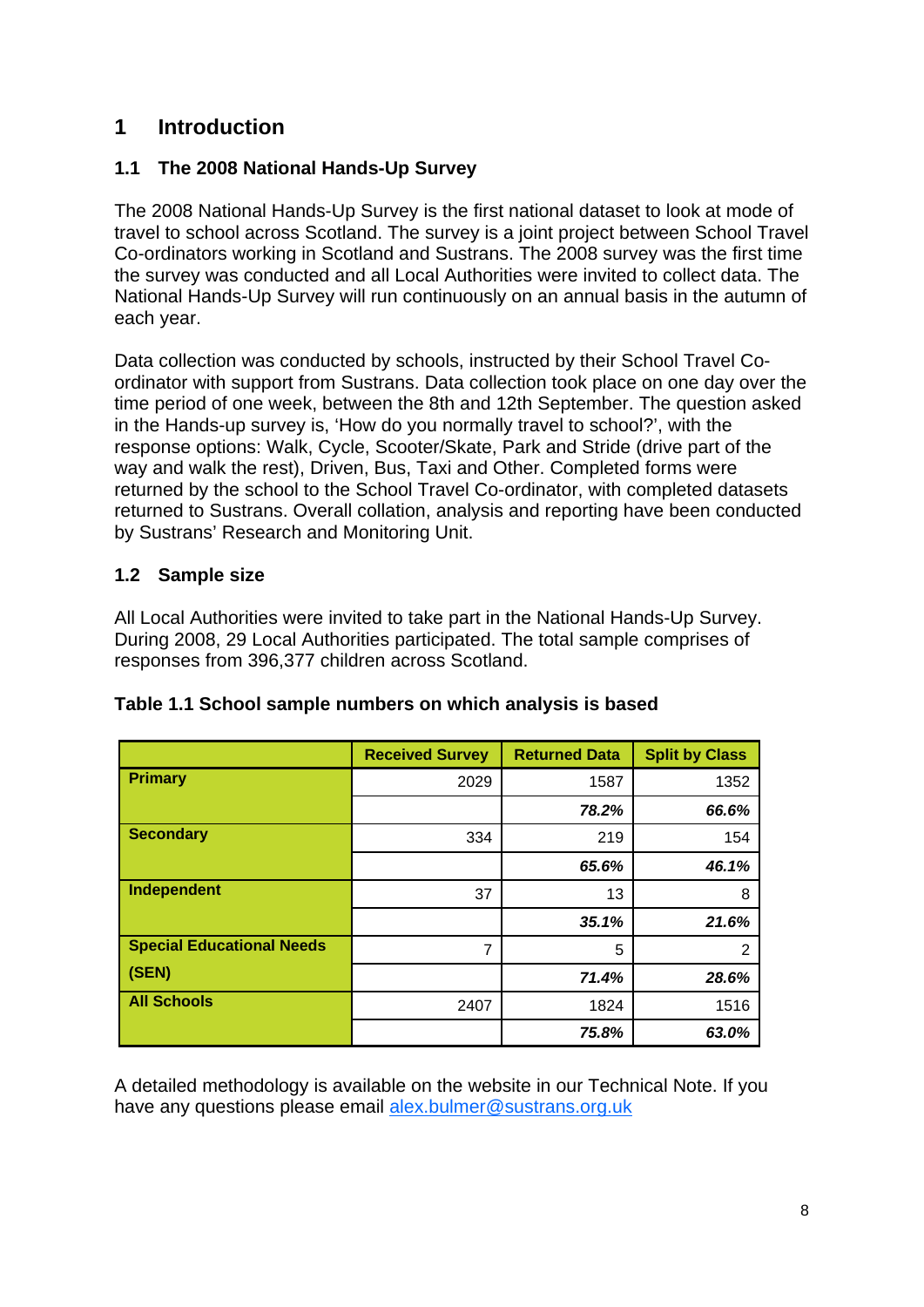# **2 National Perspective**

| <b>Walk</b> | Cycle | Scooter/<br>skate | Park&<br><b>Stride</b> | <b>Driven</b> | <b>Bus</b> | Taxi | Other | Sample |
|-------------|-------|-------------------|------------------------|---------------|------------|------|-------|--------|
| 48.3%       | 2.8%  | 0.7%              | 6.1%                   | 21.5%         | 18.7%      | 1.4% | 0.5%  | 396377 |

### **Table 2.1 Breakdown of travel modes at a national scale**

# **Table 2.2 Travel modes by school type**

| <b>School Type</b>         | <b>Walk</b> | Cycle | Scooter/<br><b>Skate</b> | Park &<br><b>Stride</b> | <b>Driven</b> | <b>Bus</b> | Taxi  | <b>Other</b> | Sample |
|----------------------------|-------------|-------|--------------------------|-------------------------|---------------|------------|-------|--------------|--------|
| <b>Primary Schools</b>     | 51.6%       | 3.4%  | 1.0%                     | 7.3%                    | 25.3%         | 9.5%       | 1.6%  | 0.2%         | 260505 |
| <b>Secondary Schools</b>   | 42.8%       | 1.6%  | 0.2%                     | 3.6%                    | 12.7%         | 37.2%      | 1.0%  | 0.9%         | 129161 |
| <b>Independent Schools</b> | 27.2%       | 1.9%  | 0.6%                     | 7.1%                    | 42.4%         | 18.3%      | 0.4%  | 2.0%         | 6578   |
| <b>SEN Schools</b>         | 13.5%       | 1.5%  | 0.0%                     | 4.5%                    | 6.8%          | 47.4%      | 26.3% | 0.0%         | 133    |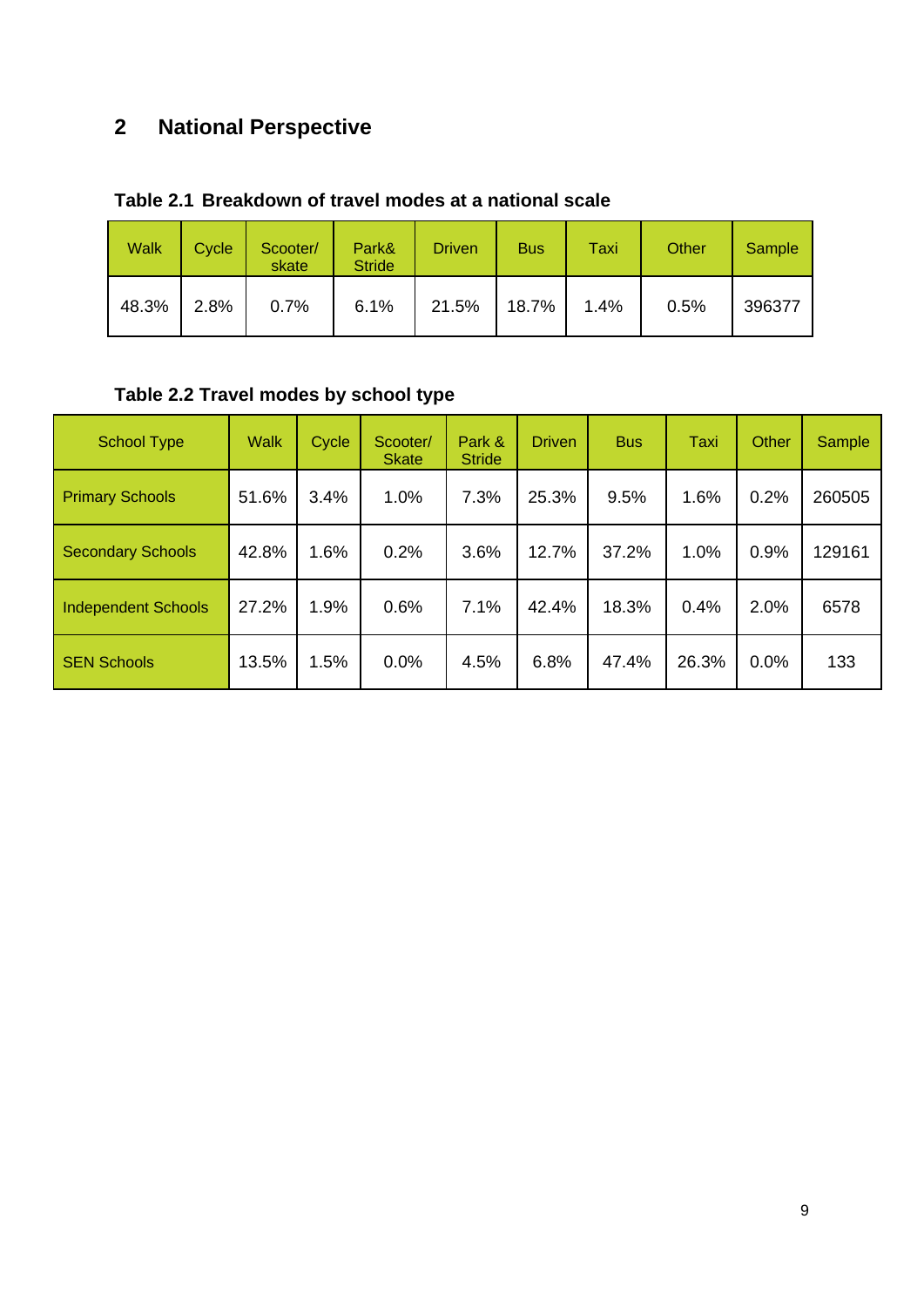| <b>School Type</b>               | <b>Walk</b> | Cycle | Scooter/<br><b>Skate</b> | Park &<br><b>Stride</b> | <b>Driven</b> | <b>Bus</b> | Taxi | Other | Sample |
|----------------------------------|-------------|-------|--------------------------|-------------------------|---------------|------------|------|-------|--------|
| Primary 1-4                      | 49.7%       | 2.6%  | 1.2%                     | 7.2%                    | 28.2%         | 9.1%       | 1.7% | 0.3%  | 130161 |
| Primary 5-7                      | 54.4%       | 4.2%  | 0.5%                     | 8.0%                    | 21.5%         | 9.8%       | 1.5% | 0.2%  | 97044  |
| Secondary 1-3                    | 42.0%       | 1.8%  | 0.1%                     | 4.0%                    | 12.1%         | 38.3%      | 1.1% | 0.7%  | 55212  |
| Secondary 4-6                    | 42.9%       | 1.2%  | 0.2%                     | 3.2%                    | 14.6%         | 35.5%      | 1.1% | 1.4%  | 34453  |
| <b>Independent Primary 1-4</b>   | 17.5%       | 2.6%  | 0.4%                     | 6.4%                    | 63.5%         | 8.9%       | 0.3% | 0.3%  | 920    |
| <b>Independent Primary 5-7</b>   | 20.8%       | 2.7%  | 1.6%                     | 2.7%                    | 50.9%         | 19.0%      | 1.1% | 1.3%  | 448    |
| <b>Independent Secondary 1-3</b> | 18.4%       | 1.2%  | 0.1%                     | 10.3%                   | 38.5%         | 29.0%      | 0.1% | 2.3%  | 824    |
| Independent Secondary 4-6        | 18.0%       | 1.4%  | 0.2%                     | 5.6%                    | 35.9%         | 33.5%      | 0.6% | 4.8%  | 516    |
| <b>SEN Schools Primary 1-4</b>   | 2.3%        | 2.3%  | 0.0%                     | 13.6%                   | 6.8%          | 70.5%      | 4.5% | 0.0%  | 44     |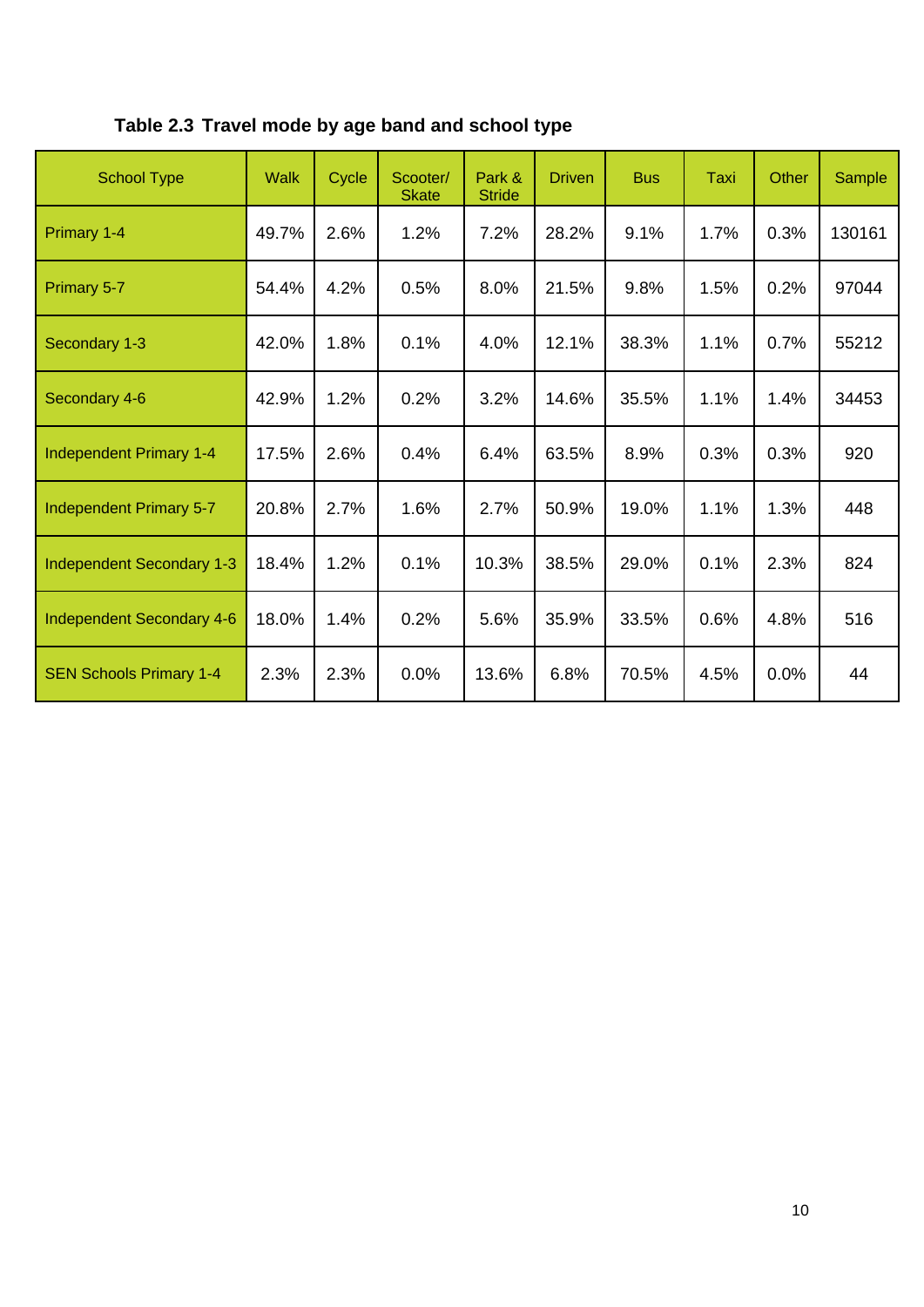# **3 Summary of Local Authority Data**

| <b>Local Authority</b>     | <b>Walk</b>              | Cycle                    | Scooter/<br>skate        | Park &<br><b>Stride</b>  | <b>Driven</b>                | <b>Bus</b>               | Taxi                     | Other                    | <b>Sample</b>            |
|----------------------------|--------------------------|--------------------------|--------------------------|--------------------------|------------------------------|--------------------------|--------------------------|--------------------------|--------------------------|
| <b>Aberdeen City</b>       | 62.4%                    | 2.1%                     | 1.1%                     | 6.6%                     | 16.5%                        | 10.3%                    | 0.9%                     | 0.2%                     | 16400                    |
| Aberdeenshire              | 42.5%                    | 3.1%                     | 0.5%                     | 5.7%                     | 19.3%                        | 27.2%                    | 1.4%                     | 0.2%                     | 28935                    |
| Angus                      | 50.3%                    | 3.3%                     | 0.3%                     | 6.4%                     | 21.3%                        | 16.8%                    | 1.4%                     | 0.2%                     | 9937                     |
| Argyll + Bute              | 37.7%                    | 3.1%                     | 0.3%                     | 6.2%                     | 25.5%                        | 24.5%                    | 2.2%                     | 0.5%                     | 4534                     |
| Clackmannanshire           | 57.0%                    | 1.4%                     | 0.5%                     | 7.2%                     | 19.4%                        | 12.6%                    | 1.8%                     | 0.1%                     | 3188                     |
| <b>Dumfries + Galloway</b> | 44.9%                    | 4.0%                     | 0.3%                     | 7.1%                     | 26.1%                        | 15.1%                    | 2.4%                     | 0.1%                     | 8978                     |
| <b>Dundee City</b>         | 54.3%                    | 1.5%                     | 0.4%                     | 9.6%                     | 25.1%                        | 6.6%                     | 1.5%                     | 0.8%                     | 11354                    |
| <b>East Ayrshire</b>       | 44.8%                    | 1.6%                     | 0.4%                     | 4.9%                     | 24.1%                        | 21.3%                    | 2.7%                     | 0.1%                     | 12810                    |
| <b>East Dunbartonshire</b> | $\overline{\phantom{0}}$ | $\overline{\phantom{a}}$ | $\overline{\phantom{a}}$ | $\overline{\phantom{a}}$ | $\overline{\phantom{a}}$     | $\overline{\phantom{a}}$ | $\overline{\phantom{a}}$ | $\overline{\phantom{a}}$ | $\overline{\phantom{a}}$ |
| <b>East Lothian</b>        | 58.3%                    | 5.4%                     | 1.1%                     | 4.3%                     | 14.4%                        | 15.9%                    | 0.6%                     | 0.0%                     | 12491                    |
| <b>East Renfrewshire</b>   | 38.7%                    | 1.4%                     | 0.5%                     | 13.1%                    | 34.4%                        | 10.0%                    | 0.8%                     | 1.1%                     | 11882                    |
| <b>Edinburgh City</b>      | 51.5%                    | 3.3%                     | 1.6%                     | 5.5%                     | 21.2%                        | 15.7%                    | 0.6%                     | 0.6%                     | 26977                    |
| <b>Falkirk</b>             | 49.4%                    | 3.2%                     | 0.9%                     | 6.4%                     | 7.1%                         | 31.4%                    | 1.7%                     | 0.0%                     | 8122                     |
| Fife                       | 45.7%                    | 2.6%                     | 0.8%                     | 5.3%                     | 20.3%                        | 24.0%                    | 1.1%                     | 0.2%                     | 35924                    |
| <b>Glasgow City</b>        | 55.7%                    | 1.4%                     | 0.4%                     | 4.0%                     | 26.0%                        | 9.5%                     | 1.5%                     | 1.4%                     | 33120                    |
| Highland                   | 39.8%                    | 8.3%                     | 0.7%                     | 6.8%                     | 21.4%                        | 20.8%                    | 1.6%                     | 0.5%                     | 16374                    |
| Inverclyde                 | 48.3%                    | 0.6%                     | 0.0%                     | 0.4%                     | 34.4%                        | 14.5%                    | 1.5%                     | 0.3%                     | 7471                     |
| Midlothian                 | 56.5%                    | 3.5%                     | 1.0%                     | 5.6%                     | 15.4%                        | 16.8%                    | 1.1%                     | 0.1%                     | 9932                     |
| <b>Moray</b>               | 48.7%                    | 6.1%                     | 0.6%                     | 5.7%                     | 17.8%                        | 19.0%                    | 1.7%                     | 0.5%                     | 10308                    |
| <b>North Ayrshire</b>      | 51.6%                    | 2.9%                     | 0.6%                     | 5.9%                     | 21.3%                        | 16.0%                    | 1.5%                     | 0.2%                     | 10801                    |
| <b>North Lanarkshire</b>   | 49.4%                    | 1.5%                     | 0.3%                     | 10.2%                    | 24.0%                        | 12.8%                    | 1.6%                     | 0.2%                     | 11026                    |
| <b>Orkney Islands</b>      | 19.2%                    | 5.0%                     | 1.2%                     | 1.0%                     | 14.8%                        | 56.5%                    | 1.2%                     | 1.1%                     | 1048                     |
| Perth + Kinross            | 43.3%                    | 2.7%                     | 0.8%                     | 5.2%                     | 24.6%                        | 21.5%                    | 1.8%                     | 0.1%                     | 10256                    |
| Renfrewshire               | 47.6%                    | 1.2%                     | 0.2%                     | 7.0%                     | 19.8%                        | 21.9%                    | 1.1%                     | 1.1%                     | 20609                    |
| <b>Scottish Borders</b>    | 50.0%                    | 1.9%                     | 0.7%                     | 6.5%                     | 15.1%                        | 24.1%                    | 1.7%                     | 0.1%                     | 13729                    |
| <b>Shetland Islands</b>    | 23.3%                    | 4.7%                     | 0.4%                     | 1.8%                     | 25.0%                        | 43.2%                    | 1.4%                     | 0.2%                     | 2287                     |
| <b>South Ayrshire</b>      | 45.4%                    | 3.2%                     | 1.5%                     | 11.7%                    | 22.6%                        | 13.3%                    | 1.8%                     | 0.5%                     | 5808                     |
| <b>South Lanarkshire</b>   | 43.7%                    | 1.4%                     | 0.7%                     | 4.7%                     | 24.3%                        | 22.9%                    | 2.0%                     | 0.5%                     | 29398                    |
| <b>Stirling</b>            | 44.9%                    | 3.6%                     | 1.1%                     | 5.8%                     | 20.8%                        | 21.6%                    | 1.9%                     | 0.4%                     | 8105                     |
| <b>West Dunbartonshire</b> | $\overline{\phantom{0}}$ | $\blacksquare$           | $\overline{\phantom{0}}$ | $\blacksquare$           | $\qquad \qquad \blacksquare$ | $\blacksquare$           | $\blacksquare$           | $\blacksquare$           |                          |
| <b>Western Isles</b>       | $\overline{\phantom{0}}$ | $\blacksquare$           | $\blacksquare$           | $\blacksquare$           | $\blacksquare$               | $\blacksquare$           | $\overline{\phantom{a}}$ | $\blacksquare$           | $\overline{\phantom{0}}$ |
| <b>West Lothian</b>        | 49.2%                    | 3.0%                     | 1.0%                     | 8.4%                     | 19.1%                        | 17.9%                    | 1.2%                     | 0.2%                     | 14573                    |

**Table 3.1 Breakdown of travel modes at the Local Authority level**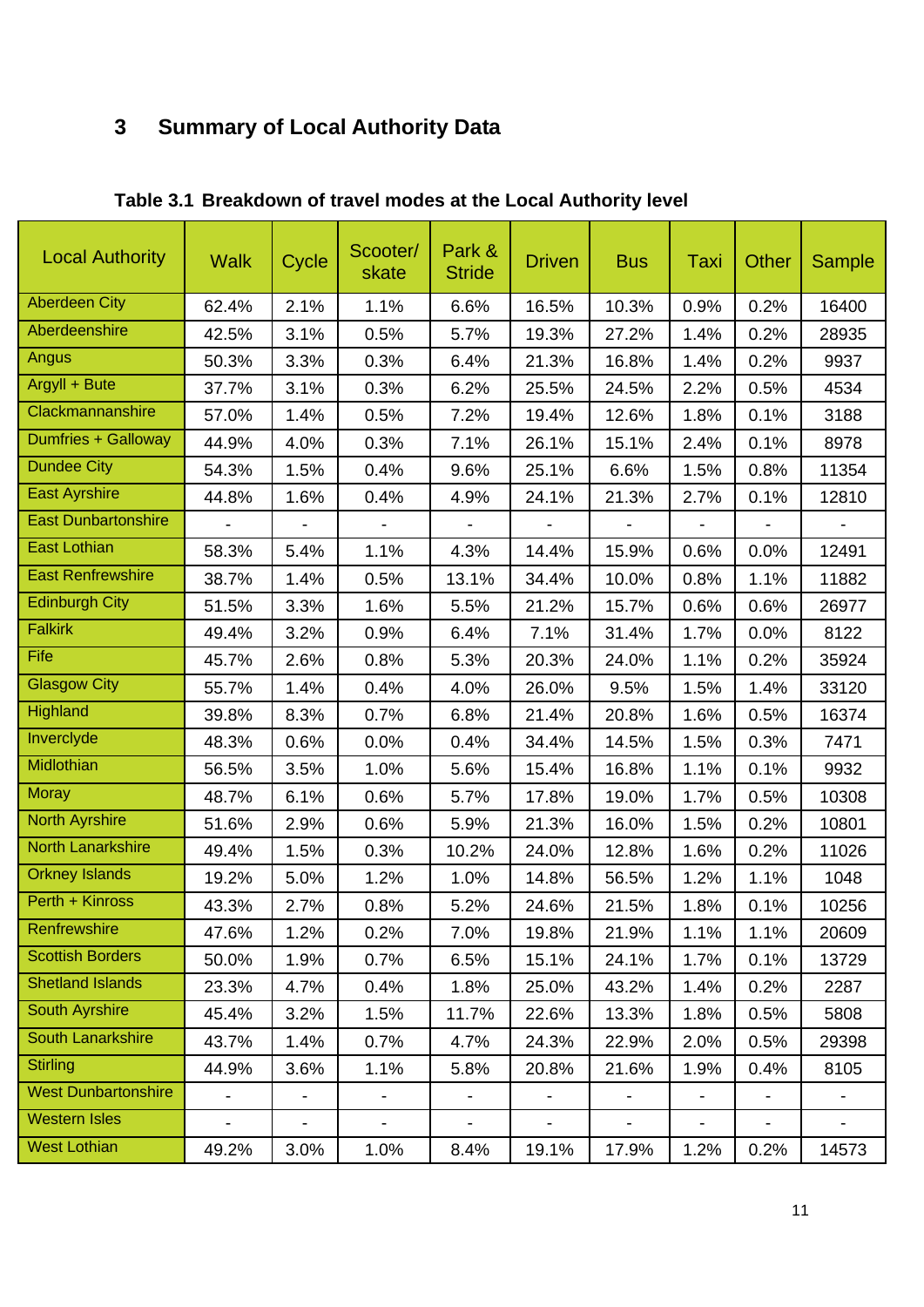# **4 Aberdeen City**

**Table 4.1 Breakdown of travel modes at the Local Authority level** 

| <b>Walk</b> | Cycle | Scooter<br>/skate | Park&<br><b>Stride</b> | <b>Driven</b> | <b>Bus</b> | Taxi | Other | Sample |
|-------------|-------|-------------------|------------------------|---------------|------------|------|-------|--------|
| 62.4%       | 2.1%  | 1.1%              | 6.6%                   | 16.5%         | 10.3%      | 0.9% | 0.2%  | 16400  |

**Table 4.2 Travel modes by school type** 

| <b>School Type</b>       | <b>Walk</b> | Cycle | Scooter/<br><b>Skate</b> | Park &<br><b>Stride</b> | <b>Driven</b> | <b>Bus</b> | Taxi | Other | Sample |
|--------------------------|-------------|-------|--------------------------|-------------------------|---------------|------------|------|-------|--------|
| <b>Primary Schools</b>   | 65.1%       | 1.7%  | 1.7%                     | 7.5%                    | 19.7%         | 3.1%       | 0.9% | 0.2%  | 10579  |
| <b>Secondary Schools</b> | 57.4%       | 2.7%  | 0.1%                     | 5.0%                    | 10.6%         | 23.2%      | 0.9% | 0.1%  | 5821   |

**Table 4.3 Travel modes by age band and school type** 

| <b>School Type</b> | <b>Walk</b> | Cycle | Scooter/<br><b>Skate</b> | Park &<br><b>Stride</b> | <b>Driven</b> | <b>Bus</b> | Taxi | <b>Other</b> | Sample |
|--------------------|-------------|-------|--------------------------|-------------------------|---------------|------------|------|--------------|--------|
| Primary 1-4        | 61.6%       | 1.9%  | 2.3%                     | 6.7%                    | 23.4%         | 2.9%       | 0.9% | 0.4%         | 6076   |
| <b>Primary 5-7</b> | 70.2%       | 1.5%  | 0.9%                     | 8.4%                    | 14.4%         | 3.5%       | 1.0% | $0.0\%$      | 4413   |
| Secondary 1-3      | 54.0%       | 3.5%  | 0.0%                     | 5.2%                    | 10.0%         | 26.0%      | 1.0% | 0.2%         | 3210   |
| Secondary 4-6      | 56.0%       | 2.0%  | 0.2%                     | 2.8%                    | 12.5%         | 25.6%      | 1.0% | 0.1%         | 1812   |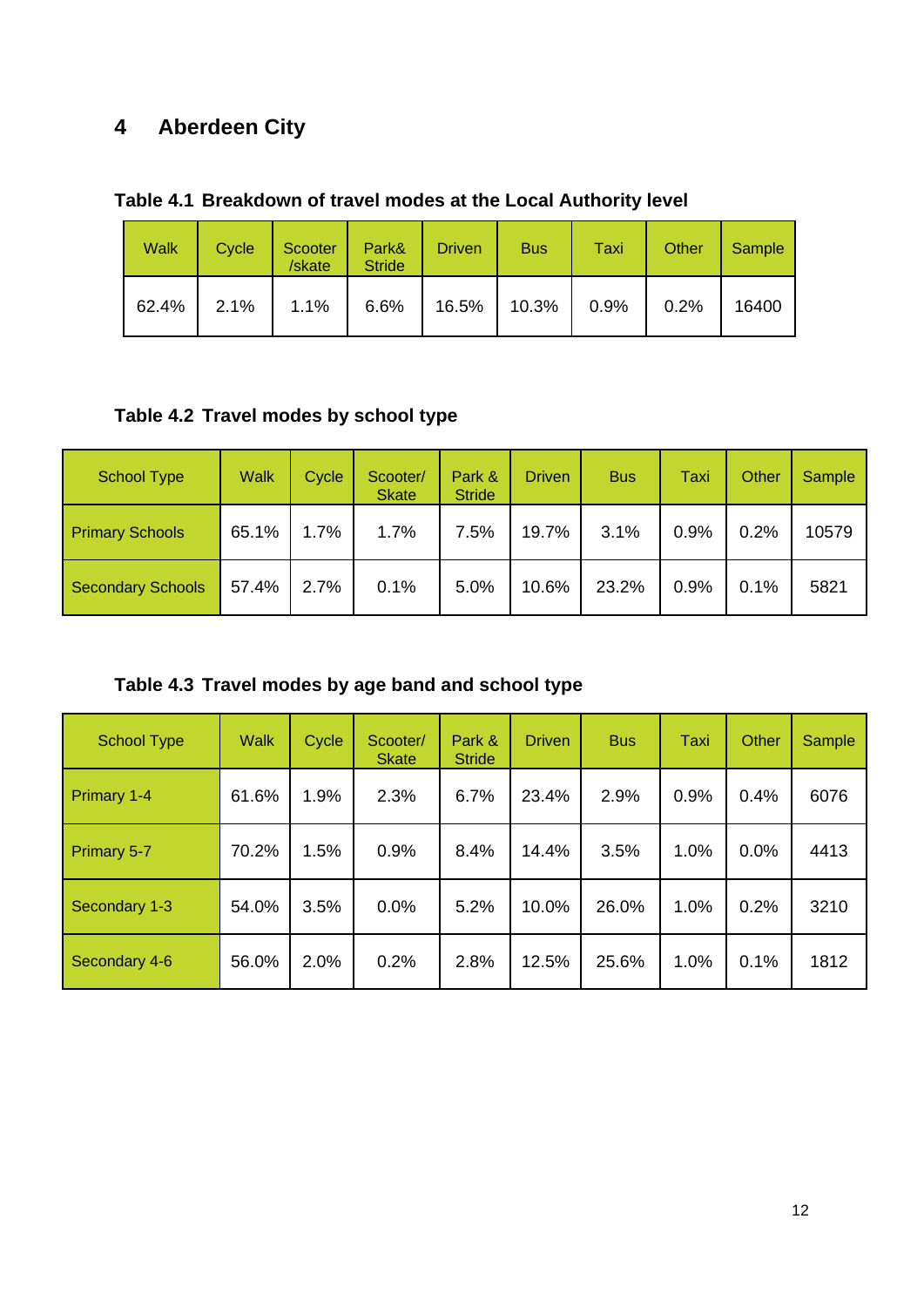# **5 Aberdeenshire**

| Table 5.1 Breakdown of travel modes at the Local Authority level |  |  |  |
|------------------------------------------------------------------|--|--|--|
|------------------------------------------------------------------|--|--|--|

| <b>Walk</b> | Cycle   | Scooter<br>/skate | Park&<br><b>Stride</b>         | <b>Driven</b> | <b>Bus</b> | Taxi | Other | Sample |
|-------------|---------|-------------------|--------------------------------|---------------|------------|------|-------|--------|
| 42.5%       | $3.1\%$ |                   | $0.5\%$   5.7%   19.3%   27.2% |               |            | 1.4% | 0.2%  | 28935  |

### **Table 5.2 Travel modes by school type**

| <b>School Type</b>       | <b>Walk</b> | Cycle | Scooter/<br><b>Skate</b> | Park &<br><b>Stride</b> | <b>Driven</b> | <b>Bus</b> | Taxi  | Other | <b>Sample</b> |
|--------------------------|-------------|-------|--------------------------|-------------------------|---------------|------------|-------|-------|---------------|
| <b>Primary Schools</b>   | 45.2%       | 3.7%  | 0.8%                     | 7.5%                    | 25.4%         | 15.8%      | 1.5%  | 0.1%  | 17205         |
| <b>Secondary Schools</b> | 38.6%       | 2.3%  | 0.2%                     | 3.0%                    | 10.5%         | 43.7%      | 1.1%  | 0.4%  | 11663         |
| <b>SEN Schools</b>       | 1.5%        | 1.5%  | 0.0%                     | 9.0%                    | 4.5%          | 46.3%      | 37.3% | 0.0%  | 67            |

### **Table 5.3 Travel modes by age band and school type**

| <b>School Type</b>             | <b>Walk</b> | Cycle | Scooter/<br><b>Skate</b> | Park &<br><b>Stride</b> | <b>Driven</b> | <b>Bus</b> | Taxi | Other | Sample |
|--------------------------------|-------------|-------|--------------------------|-------------------------|---------------|------------|------|-------|--------|
| Primary 1-4                    | 42.8%       | 2.6%  | 0.9%                     | 7.4%                    | 29.4%         | 15.5%      | 1.5% | 0.0%  | 10865  |
| Primary 5-7                    | 49.4%       | 5.7%  | 0.6%                     | 7.6%                    | 18.5%         | 16.4%      | 1.6% | 0.2%  | 6340   |
| Secondary 1-3                  | 38.2%       | 2.1%  | 0.1%                     | 3.3%                    | 9.6%          | 45.1%      | 1.2% | 0.4%  | 7908   |
| Secondary 4-6                  | 39.7%       | 2.7%  | 0.5%                     | 2.5%                    | 12.5%         | 40.7%      | 1.0% | 0.5%  | 3755   |
| <b>SEN Schools Primary 1-4</b> | 2.3%        | 2.3%  | 0.0%                     | 13.6%                   | 6.8%          | 70.5%      | 4.5% | 0.0%  | 44     |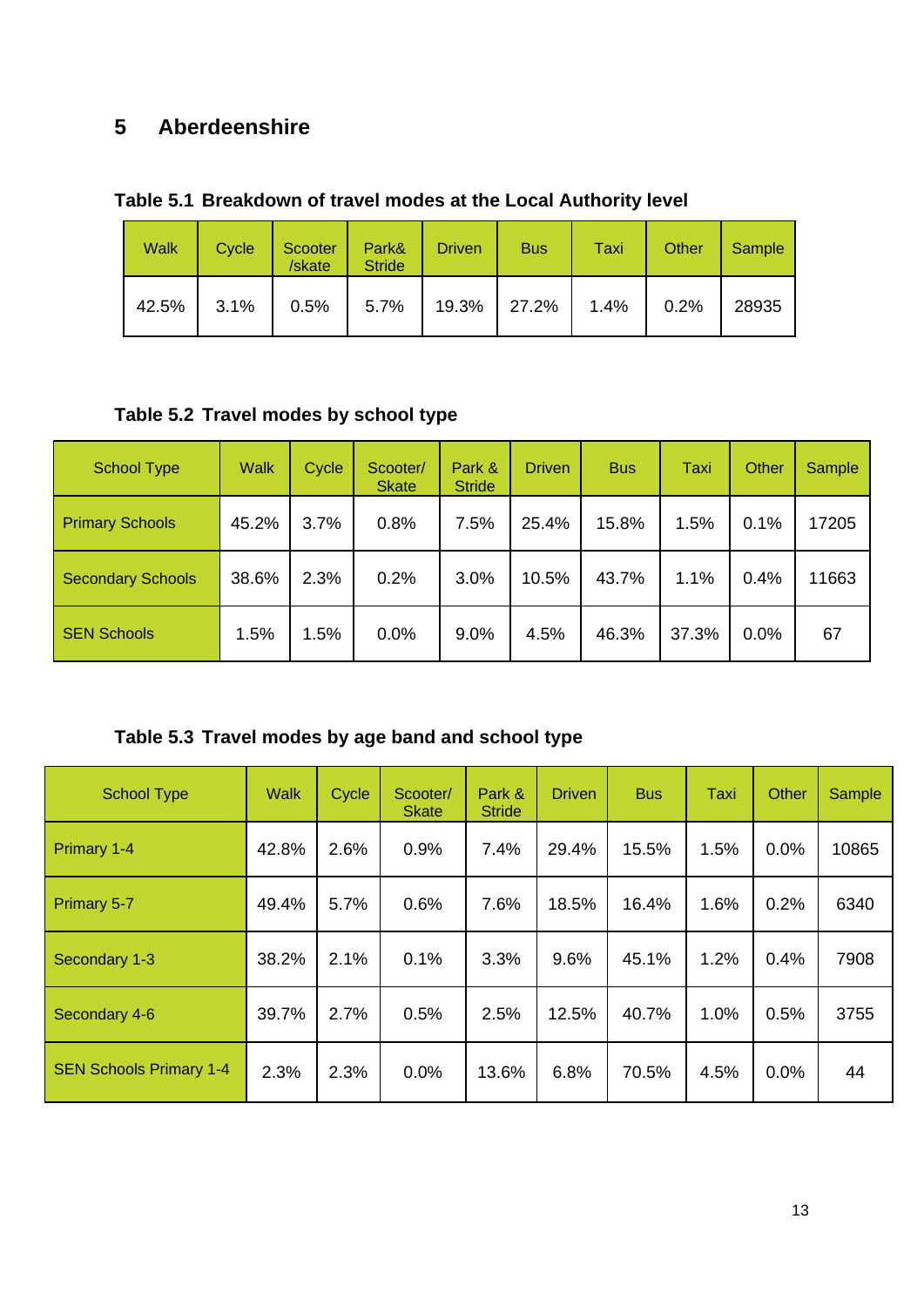# **6 Angus**

| <b>Walk</b> | Cycle | Scooter<br>/skate | Park&<br><b>Stride</b> | <b>Driven</b>           | <b>Bus</b> | Taxi | Other | Sample |
|-------------|-------|-------------------|------------------------|-------------------------|------------|------|-------|--------|
| 50.3%       | 3.3%  | $0.3\%$           |                        | $6.4\%$   21.3%   16.8% |            | 1.4% | 0.2%  | 9937   |

**Table 6.1 Breakdown of travel modes at the Local Authority level** 

**Table 6.2 Travel modes by school type** 

| <b>School Type</b>       | <b>Walk</b> | Cycle | Scooter/<br><b>Skate</b> | Park &<br><b>Stride</b> | <b>Driven</b> | <b>Bus</b> | Taxi | Other | Sample |
|--------------------------|-------------|-------|--------------------------|-------------------------|---------------|------------|------|-------|--------|
| <b>Primary Schools</b>   | 51.8%       | 2.3%  | 0.5%                     | 7.3%                    | 24.8%         | 11.5%      | 1.7% | 0.1%  | 6790   |
| <b>Secondary Schools</b> | 47.2%       | 5.4%  | 0.0%                     | 4.3%                    | 13.6%         | 28.4%      | 0.6% | 0.3%  | 3147   |

**Table 6.3 Travel modes by age band and school type** 

| <b>School Type</b> | <b>Walk</b> | Cycle | Scooter/<br><b>Skate</b> | Park &<br><b>Stride</b> | <b>Driven</b> | <b>Bus</b> | Taxi | Other | Sample |
|--------------------|-------------|-------|--------------------------|-------------------------|---------------|------------|------|-------|--------|
| Primary 1-4        | 49.1%       | 1.3%  | 0.7%                     | 7.0%                    | 28.9%         | 11.1%      | 1.8% | 0.1%  | 3801   |
| Primary 5-7        | 55.9%       | 3.6%  | 0.2%                     | 7.9%                    | 19.3%         | 11.3%      | 1.6% | 0.2%  | 2919   |
| Secondary 1-3      | 45.9%       | 7.0%  | 0.0%                     | 4.6%                    | 12.8%         | 28.9%      | 0.7% | 0.2%  | 2015   |
| Secondary 4-6      | 49.6%       | 2.6%  | 0.1%                     | 3.9%                    | 15.2%         | 27.6%      | 0.5% | 0.6%  | 1132   |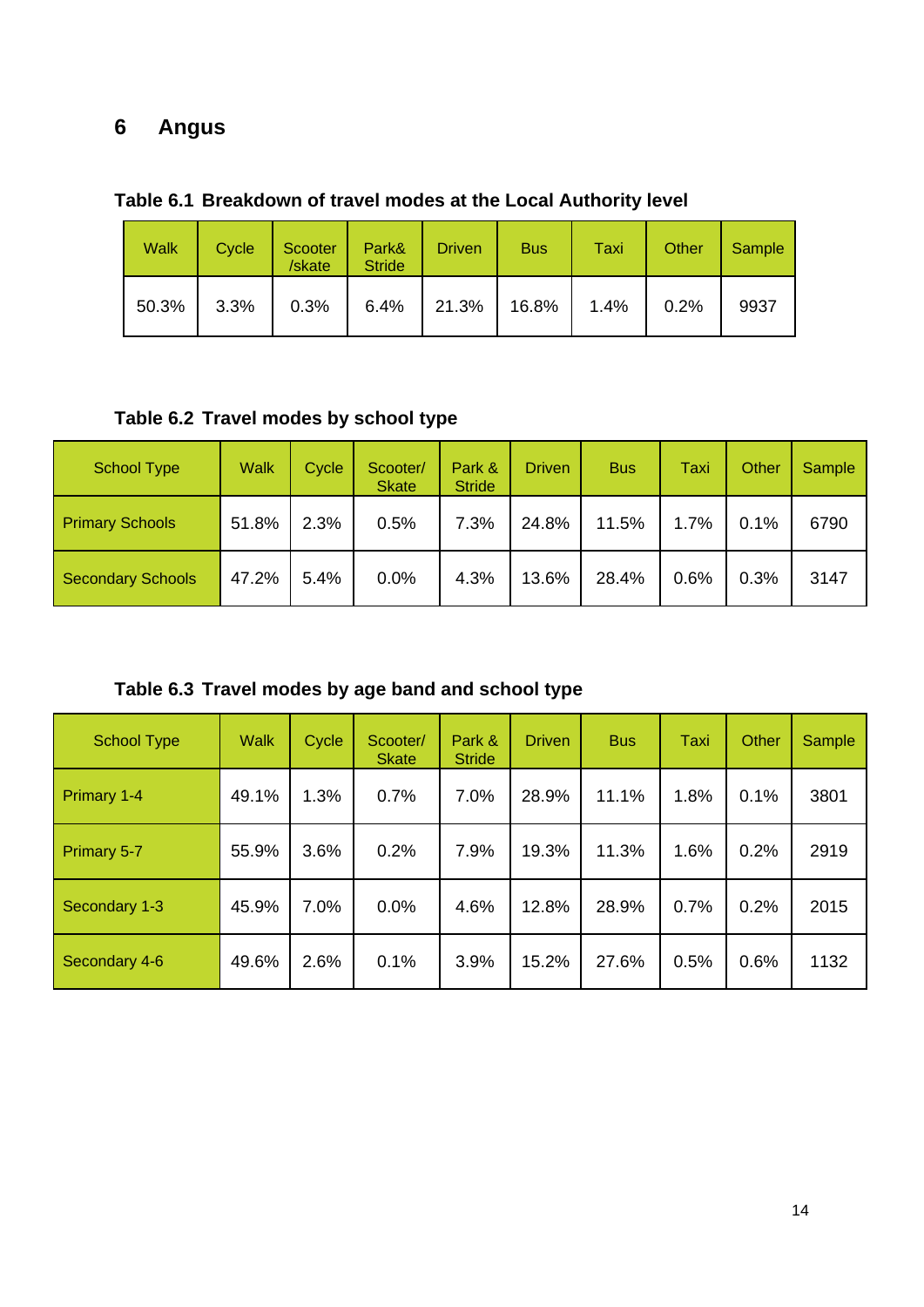# **7 Argyll and Bute**

|  | Table 7.1 Breakdown of travel modes at the Local Authority level |  |  |  |
|--|------------------------------------------------------------------|--|--|--|
|--|------------------------------------------------------------------|--|--|--|

| <b>Walk</b> | Cycle | Scooter<br>/skate | Park&<br><b>Stride</b>         | <b>Driven</b> | <b>Bus</b> | Taxi | Other | Sample |
|-------------|-------|-------------------|--------------------------------|---------------|------------|------|-------|--------|
| 37.7%       | 3.1%  |                   | $0.3\%$   6.2%   25.5%   24.5% |               |            | 2.2% | 0.5%  | 4534   |

**Table 7.2 Travel modes by school type** 

| <b>School Type</b>       | <b>Walk</b> | Cycle | Scooter/<br><b>Skate</b> | Park &<br><b>Stride</b> | <b>Driven</b> | <b>Bus</b> | Taxi | Other | Sample |
|--------------------------|-------------|-------|--------------------------|-------------------------|---------------|------------|------|-------|--------|
| <b>Primary Schools</b>   | 37.7%       | 3.2%  | 0.3%                     | 6.4%                    | 26.1%         | 23.6%      | 2.3% | 0.4%  | 4367   |
| <b>Secondary Schools</b> | 37.7%       | 0.0%  | 0.0%                     | 0.0%                    | 8.4%          | 49.1%      | 0.0% | 4.8%  | 167    |

**Table 7.3 Travel modes by age band and school type** 

| <b>School Type</b> | <b>Walk</b> | Cycle | Scooter/<br><b>Skate</b> | Park &<br><b>Stride</b> | <b>Driven</b> | <b>Bus</b> | Taxi | Other | Sample |
|--------------------|-------------|-------|--------------------------|-------------------------|---------------|------------|------|-------|--------|
| Primary 1-4        | 36.6%       | 2.3%  | 0.4%                     | 6.0%                    | 29.8%         | 21.6%      | 3.0% | 0.2%  | 2358   |
| Primary 5-7        | 42.4%       | 4.7%  | 0.2%                     | 7.6%                    | 20.1%         | 22.9%      | 1.5% | 0.6%  | 1763   |
| Secondary 1-3      | 37.1%       | 0.0%  | 0.0%                     | 0.0%                    | 10.3%         | 45.4%      | 0.0% | 7.2%  | 97     |
| Secondary 4-6      | 38.6%       | 0.0%  | 0.0%                     | 0.0%                    | 5.7%          | 54.3%      | 0.0% | 1.4%  | 70     |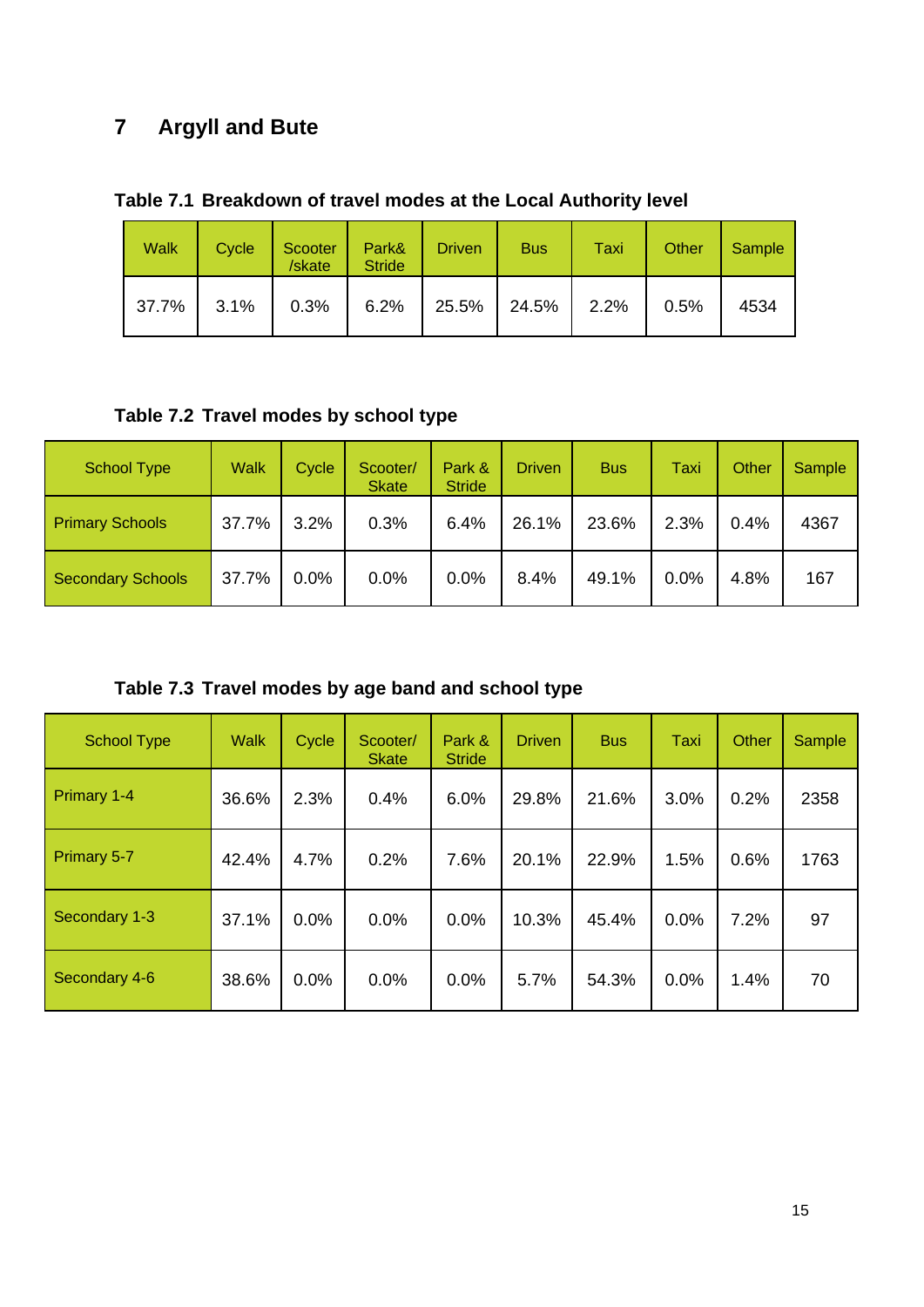# **8 Clackmannanshire**

| Table 8.1 Breakdown of travel modes at the Local Authority level |  |
|------------------------------------------------------------------|--|
|------------------------------------------------------------------|--|

| <b>Walk</b> | Cycle | Scooter<br>/skate | Park&<br><b>Stride</b> | <b>Driven</b>  | <b>Bus</b> | Taxi | Other | Sample |
|-------------|-------|-------------------|------------------------|----------------|------------|------|-------|--------|
| 57.0%       | 1.4%  |                   | $0.5\%$ 7.2%           | $19.4\%$ 12.6% |            | 1.8% | 0.1%  | 3188   |

**Table 8.2 Travel modes by school type** 

| <b>School Type</b>       | <b>Walk</b> | Cycle | Scooter/<br><b>Skate</b> | Park &<br><b>Stride</b> | <b>Driven</b> | <b>Bus</b> | Taxi | Other | Sample |
|--------------------------|-------------|-------|--------------------------|-------------------------|---------------|------------|------|-------|--------|
| <b>Primary Schools</b>   | 61.6%       | 1.6%  | 0.8%                     | 11.0%                   | 21.7%         | 1.4%       | 1.9% | 0.1%  | 1978   |
| <b>Secondary Schools</b> | 49.5%       | 1.2%  | 0.0%                     | 0.9%                    | 15.5%         | 31.1%      | 1.6% | 0.2%  | 1210   |

**Table 8.3 Travel modes by age band and school type** 

| <b>School Type</b> | <b>Walk</b> | Cycle | Scooter/<br><b>Skate</b> | Park &<br><b>Stride</b> | <b>Driven</b> | <b>Bus</b> | <b>Taxi</b> | Other | Sample |
|--------------------|-------------|-------|--------------------------|-------------------------|---------------|------------|-------------|-------|--------|
| Primary 1-4        | 59.6%       | 1.4%  | 1.3%                     | 9.2%                    | 25.4%         | 1.3%       | 1.9%        | 0.0%  | 1118   |
| Primary 5-7        | 64.3%       | 1.7%  | 0.1%                     | 13.4%                   | 16.9%         | 1.5%       | 2.0%        | 0.1%  | 860    |
| Secondary 1-3      | 64.1%       | 3.0%  | 0.0%                     | 0.0%                    | 20.4%         | 11.1%      | 1.5%        | 0.0%  | 270    |
| Secondary 4-6      | 60.5%       | 2.6%  | 0.0%                     | 0.0%                    | 25.6%         | 9.0%       | 2.3%        | 0.0%  | 266    |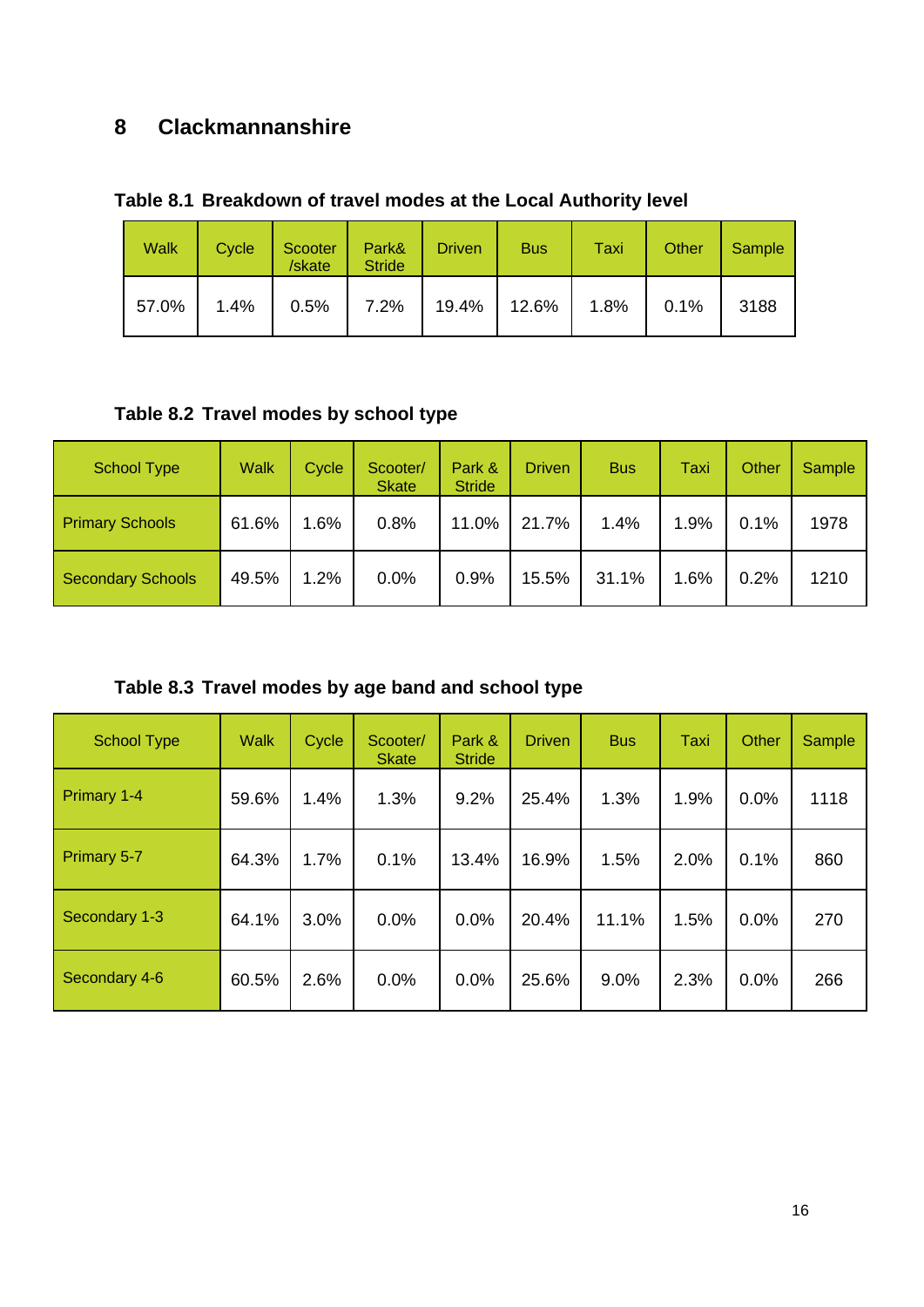# **9 Dumfries and Galloway**

|  | Table 9.1 Breakdown of travel modes at the Local Authority level |  |  |  |  |  |  |
|--|------------------------------------------------------------------|--|--|--|--|--|--|
|--|------------------------------------------------------------------|--|--|--|--|--|--|

| <b>Walk</b> | Cycle | Scooter<br>/skate | Park&<br><b>Stride</b> | <b>Driven</b> | <b>Bus</b> | Taxi | Other | Sample |
|-------------|-------|-------------------|------------------------|---------------|------------|------|-------|--------|
| 44.9%       | 4.0%  | 0.3%              | 7.1%                   | 26.1%   15.1% |            | 2.4% | 0.1%  | 8978   |

**Table 9.2 Travel modes by school type** 

| <b>School Type</b>       | <b>Walk</b> | Cycle | Scooter/<br><b>Skate</b> | Park &<br><b>Stride</b> | <b>Driven</b> | <b>Bus</b> | Taxi | Other | Sample |
|--------------------------|-------------|-------|--------------------------|-------------------------|---------------|------------|------|-------|--------|
| <b>Primary Schools</b>   | 45.3%       | 4.4%  | 0.4%                     | 6.6%                    | 30.3%         | 10.6%      | 2.5% | 0.0%  | 6942   |
| <b>Secondary Schools</b> | 43.6%       | 2.8%  | 0.0%                     | 8.7%                    | 12.0%         | 30.6%      | 2.1% | 0.1%  | 2036   |

**Table 9.3 Travel modes by age band and school type** 

| <b>School Type</b> | <b>Walk</b> | Cycle | Scooter/<br><b>Skate</b> | Park &<br><b>Stride</b> | <b>Driven</b> | <b>Bus</b> | Taxi | Other | Sample |
|--------------------|-------------|-------|--------------------------|-------------------------|---------------|------------|------|-------|--------|
| Primary 1-4        | 44.0%       | 2.3%  | 0.5%                     | 6.8%                    | 34.1%         | 9.7%       | 2.5% | 0.1%  | 3904   |
| Primary 5-7        | 47.3%       | 7.2%  | 0.3%                     | 6.5%                    | 24.9%         | 11.8%      | 2.0% | 0.0%  | 2866   |
| Secondary 1-3      | 42.5%       | 3.1%  | 0.0%                     | 9.6%                    | 10.4%         | 32.6%      | 1.7% | 0.1%  | 1171   |
| Secondary 4-6      | 45.0%       | 2.3%  | 0.1%                     | 7.6%                    | 14.1%         | 28.0%      | 2.7% | 0.2%  | 865    |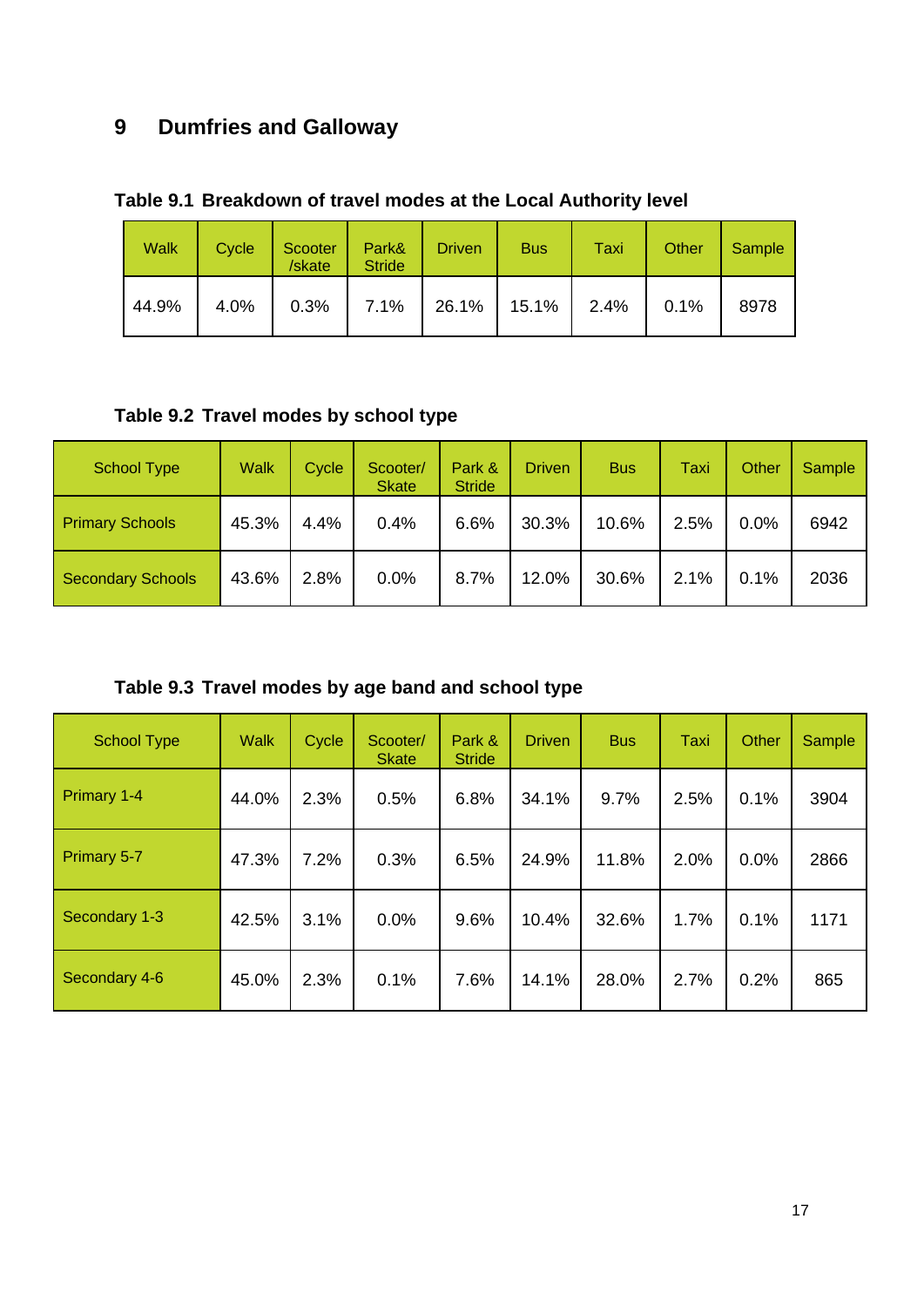# **10 Dundee City**

| <b>Walk</b> | <b>Cycle</b> | Scooter<br>/skate | Park&<br><b>Stride</b> | <b>Driven</b> | <b>Bus</b> | Taxi | Other | Sample |
|-------------|--------------|-------------------|------------------------|---------------|------------|------|-------|--------|
| 54.3%       | 1.5%         | 0.4%              | 9.6%                   | 25.1%         | 6.6%       | 1.5% | 0.8%  | 11354  |

### **Table 10.1 Breakdown of travel modes at the Local Authority level**

### **Table 10.2 Travel modes by school type**

| <b>School Type</b>       | <b>Walk</b> | Cycle | Scooter/<br><b>Skate</b> | Park &<br><b>Stride</b> | Driven | <b>Bus</b> | Taxi | Other | Sample |
|--------------------------|-------------|-------|--------------------------|-------------------------|--------|------------|------|-------|--------|
| <b>Primary Schools</b>   | 55.5%       | 0.7%  | 0.3%                     | 10.9%                   | 27.2%  | 3.1%       | 1.7% | 0.8%  | 7696   |
| <b>Secondary Schools</b> | 51.9%       | 3.4%  | 0.7%                     | 6.8%                    | 20.8%  | 14.1%      | 1.3% | 1.0%  | 3658   |

### **Table 10.3 Travel modes by age band and school type**

| <b>School Type</b> | <b>Walk</b> | Cycle | Scooter/<br><b>Skate</b> | Park &<br><b>Stride</b> | <b>Driven</b> | <b>Bus</b> | Taxi | Other | Sample |
|--------------------|-------------|-------|--------------------------|-------------------------|---------------|------------|------|-------|--------|
| Primary 1-4        | 53.0%       | 0.8%  | 0.5%                     | 10.0%                   | 29.8%         | 3.0%       | 2.0% | 1.0%  | 4363   |
| Primary 5-7        | 58.8%       | 0.5%  | 0.0%                     | 12.1%                   | 23.7%         | 3.2%       | 1.2% | 0.5%  | 3333   |
| Secondary 1-3      | 55.9%       | 4.7%  | 1.7%                     | 8.3%                    | 19.1%         | 7.4%       | 1.1% | 1.9%  | 1139   |
| Secondary 4-6      | 58.8%       | 2.5%  | 0.1%                     | 5.7%                    | 21.1%         | 9.1%       | 1.2% | 1.5%  | 755    |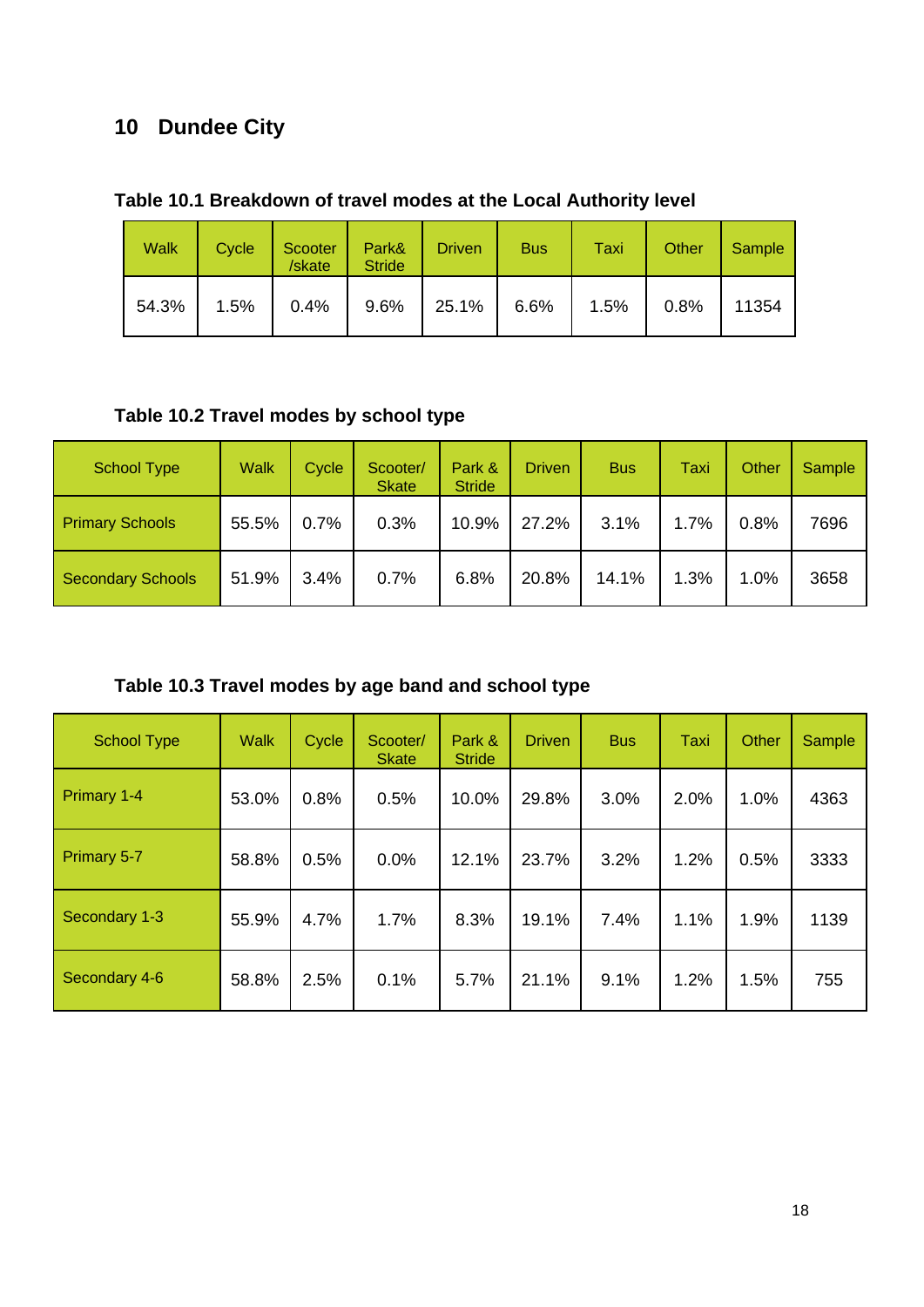# **11 East Ayrshire**

| Table 11.1 Breakdown of travel modes at the Local Authority level |  |  |
|-------------------------------------------------------------------|--|--|
|-------------------------------------------------------------------|--|--|

| <b>Walk</b> | Cycle | Scooter<br>/skate | Park&<br><b>Stride</b> | <b>Driven</b> | <b>Bus</b>           | Taxi | Other | Sample |
|-------------|-------|-------------------|------------------------|---------------|----------------------|------|-------|--------|
| 44.8%       | 1.6%  | 0.4%              | 4.9%                   |               | 24.1%   21.3%   2.7% |      | 0.1%  | 12810  |

### **Table 11.2 Travel modes by school type**

| School Type              | Walk  | Cycle | Scooter/<br><b>Skate</b> | Park &<br><b>Stride</b> | <b>Driven</b> | <b>Bus</b> | Taxi | Other | Sample |
|--------------------------|-------|-------|--------------------------|-------------------------|---------------|------------|------|-------|--------|
| <b>Primary Schools</b>   | 49.8% | 2.3%  | 0.6%                     | 5.4%                    | 30.4%         | 8.4%       | 3.1% | 0.0%  | 8425   |
| <b>Secondary Schools</b> | 35.1% | 0.2%  | 0.1%                     | 4.1%                    | 12.1%         | 46.1%      | 2.1% | 0.2%  | 4385   |

**Table 11.3 Travel modes by age band and school type** 

| <b>School Type</b> | <b>Walk</b> | Cycle | Scooter/<br><b>Skate</b> | Park &<br><b>Stride</b> | <b>Driven</b> | <b>Bus</b> | Taxi | <b>Other</b> | <b>Sample</b> |
|--------------------|-------------|-------|--------------------------|-------------------------|---------------|------------|------|--------------|---------------|
| <b>Primary 1-4</b> | 47.1%       | 1.8%  | 0.9%                     | 4.3%                    | 35.1%         | 7.7%       | 3.1% | 0.1%         | 4607          |
| Primary 5-7        | 53.4%       | 3.3%  | 0.1%                     | 6.8%                    | 24.5%         | 9.1%       | 2.9% | 0.0%         | 3432          |
| Secondary 1-3      | 37.6%       | 0.3%  | 0.0%                     | 5.1%                    | 11.6%         | 44.1%      | 1.3% | 0.0%         | 2228          |
| Secondary 4-6      | 38.3%       | 0.1%  | 0.2%                     | 4.2%                    | 12.8%         | 42.2%      | 1.8% | 0.4%         | 1482          |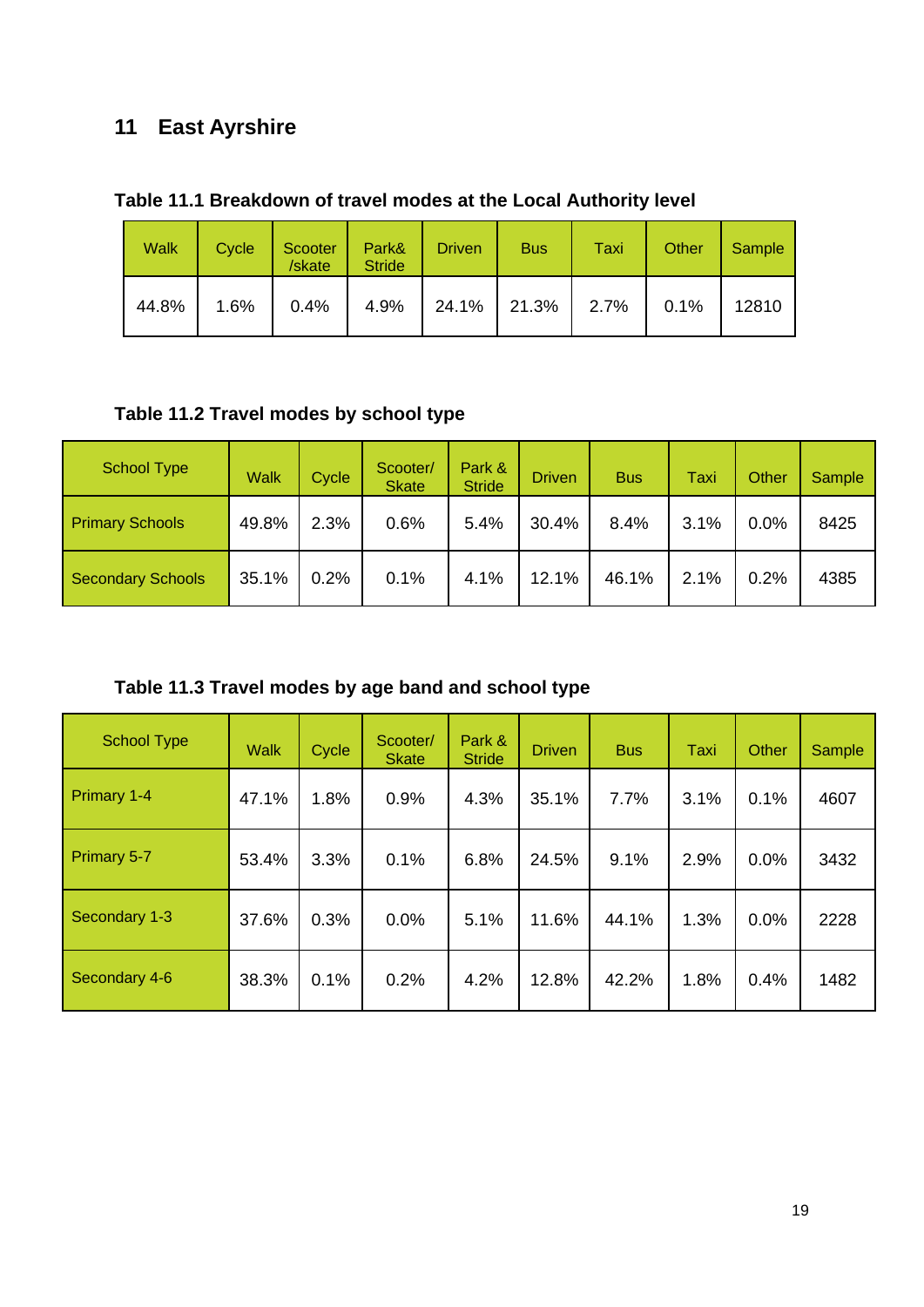# **12 East Dunbartonshire**

Data is not available for this Local Authority.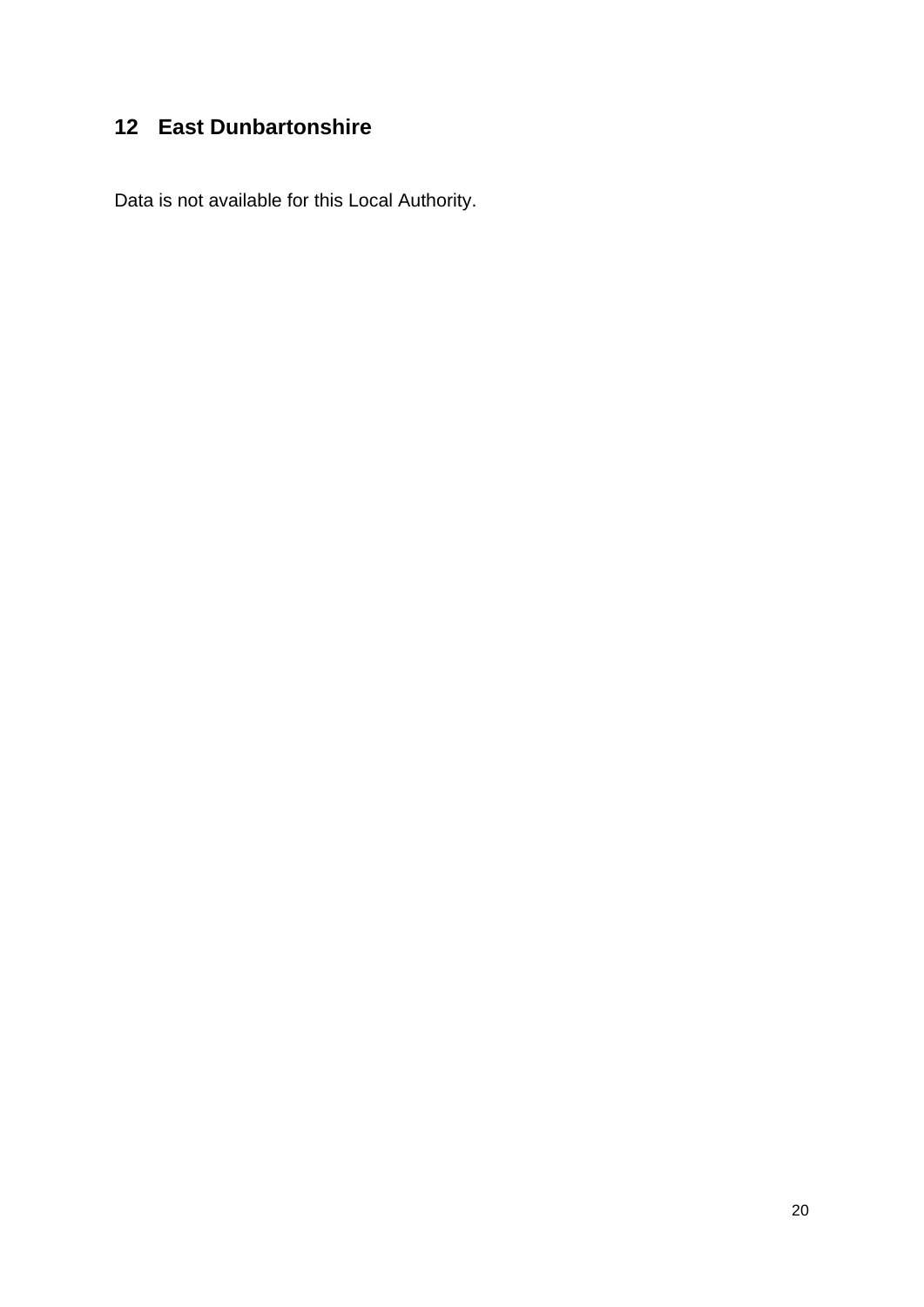# **13 East Lothian**

|  |  |  | Table 13.1 Breakdown of travel modes at the Local Authority level |
|--|--|--|-------------------------------------------------------------------|
|--|--|--|-------------------------------------------------------------------|

| <b>Walk</b> | Cycle | Scooter<br>/skate | Park&<br><b>Stride</b> | <b>Driven</b> | <b>Bus</b> | Taxi | Other | Sample |
|-------------|-------|-------------------|------------------------|---------------|------------|------|-------|--------|
| 58.3%       | 5.4%  | 1.1%              | 4.3%                   | $14.4\%$      | 15.9%      | 0.6% | 0.0%  | 12491  |

# **Table 13.2 Travel modes by school type**

| School Type              | <b>Walk</b> | Cycle | Scooter/<br><b>Skate</b> | Park &<br><b>Stride</b> | <b>Driven</b> | <b>Bus</b> | Taxi | Other | Sample |
|--------------------------|-------------|-------|--------------------------|-------------------------|---------------|------------|------|-------|--------|
| <b>Primary Schools</b>   | 60.3%       | 8.1%  | 2.0%                     | 6.7%                    | 18.9%         | 3.5%       | 0.5% | 0.0%  | 7268   |
| <b>Secondary Schools</b> | 55.4%       | 1.7%  | 0.0%                     | 0.8%                    | 8.1%          | 33.0%      | 0.8% | 0.0%  | 5223   |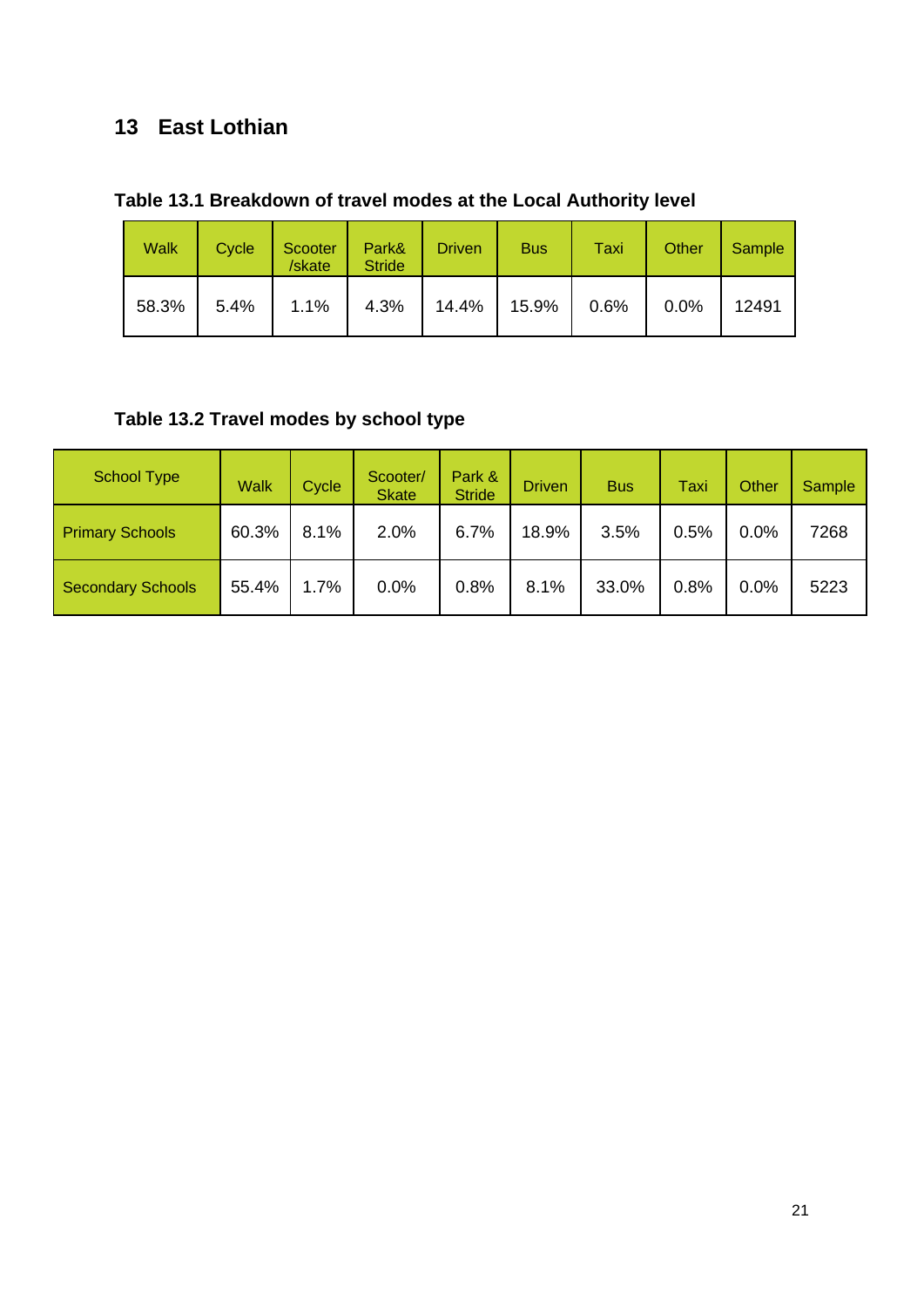# **14 East Renfrewshire**

|  |  |  | Table 14.1 Breakdown of travel modes at the Local Authority level |
|--|--|--|-------------------------------------------------------------------|
|--|--|--|-------------------------------------------------------------------|

| <b>Walk</b> | Cycle | Scooter<br>/skate | Park&<br><b>Stride</b>                 | <b>Driven</b> | <b>Bus</b> | Taxi | Other | Sample |
|-------------|-------|-------------------|----------------------------------------|---------------|------------|------|-------|--------|
| 38.7%       | 1.4%  |                   | $0.5\%$   13.1%   34.4%   10.0%   0.8% |               |            |      | 1.1%  | 11882  |

# **Table 14.2 Travel modes by school type**

| <b>School Type</b>       | <b>Walk</b> | Cycle  | Scooter/<br><b>Skate</b> | Park &<br><b>Stride</b> | <b>Driven</b> | <b>Bus</b> | Taxi | Other | Sample |
|--------------------------|-------------|--------|--------------------------|-------------------------|---------------|------------|------|-------|--------|
| <b>Primary Schools</b>   | 38.6%       | $.9\%$ | 0.7%                     | 15.7%                   | 36.4%         | 5.3%       | 0.8% | 0.6%  | 7588   |
| <b>Secondary Schools</b> | 38.9%       | 0.6%   | 0.1%                     | 8.5%                    | 30.8%         | 18.3%      | 0.8% | 2.1%  | 4294   |

| Table 14.3 Travel modes by age band and school type |  |  |  |  |
|-----------------------------------------------------|--|--|--|--|
|                                                     |  |  |  |  |

| <b>School Type</b> | <b>Walk</b> | Cycle | Scooter/<br><b>Skate</b> | Park &<br><b>Stride</b> | <b>Driven</b> | <b>Bus</b> | Taxi | Other | Sample |
|--------------------|-------------|-------|--------------------------|-------------------------|---------------|------------|------|-------|--------|
| Primary 1-4        | 37.1%       | 1.6%  | 1.2%                     | 16.5%                   | 37.7%         | 4.6%       | 0.7% | 0.6%  | 4191   |
| Primary 5-7        | 40.5%       | 2.3%  | 0.2%                     | 14.7%                   | 34.7%         | 6.2%       | 0.9% | 0.5%  | 3397   |
| Secondary 1-3      | 38.7%       | 0.7%  | 0.0%                     | 9.5%                    | 30.4%         | 18.2%      | 0.6% | 1.8%  | 2532   |
| Secondary 4-6      | 39.2%       | 0.3%  | 0.2%                     | 6.9%                    | 31.4%         | 18.4%      | 1.0% | 2.6%  | 1762   |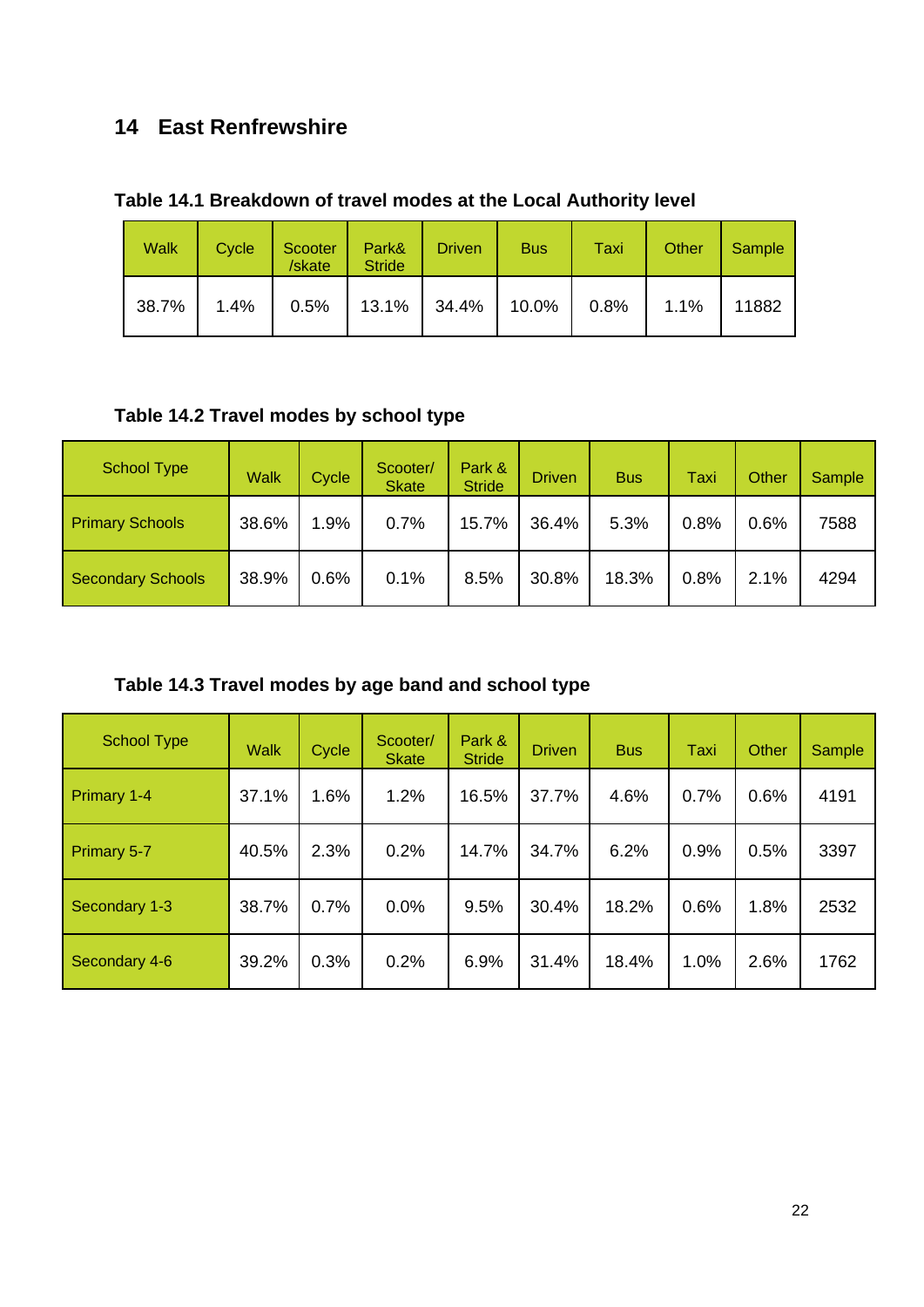# **15 Edinburgh City**

| Table 15.1 Breakdown of travel modes at the Local Authority level |
|-------------------------------------------------------------------|
|-------------------------------------------------------------------|

| <b>Walk</b> | Cycle   | Scooter<br>/skate | Park&<br><b>Stride</b>         | <b>Driven</b> | <b>Bus</b> | Taxi    | Other | Sample |
|-------------|---------|-------------------|--------------------------------|---------------|------------|---------|-------|--------|
| 51.5%       | $3.3\%$ |                   | $1.6\%$   5.5%   21.2%   15.7% |               |            | $0.6\%$ | 0.6%  | 26977  |

# **Table 15.2 Travel modes by school type**

| <b>School Type</b>         | <b>Walk</b> | Cycle | Scooter/<br><b>Skate</b> | Park &<br><b>Stride</b> | <b>Driven</b> | <b>Bus</b> | <b>Taxi</b> | Other | Sample |
|----------------------------|-------------|-------|--------------------------|-------------------------|---------------|------------|-------------|-------|--------|
| <b>Primary Schools</b>     | 58.3%       | 4.7%  | 2.8%                     | 5.9%                    | 22.3%         | 5.0%       | 0.8%        | 0.2%  | 13147  |
| <b>Secondary Schools</b>   | 56.6%       | 2.0%  | 0.2%                     | 2.8%                    | 8.4%          | 29.2%      | 0.4%        | 0.2%  | 8847   |
| <b>Independent Schools</b> | 24.3%       | 2.1%  | 0.7%                     | 9.0%                    | 41.0%         | 19.8%      | 0.5%        | 2.6%  | 4983   |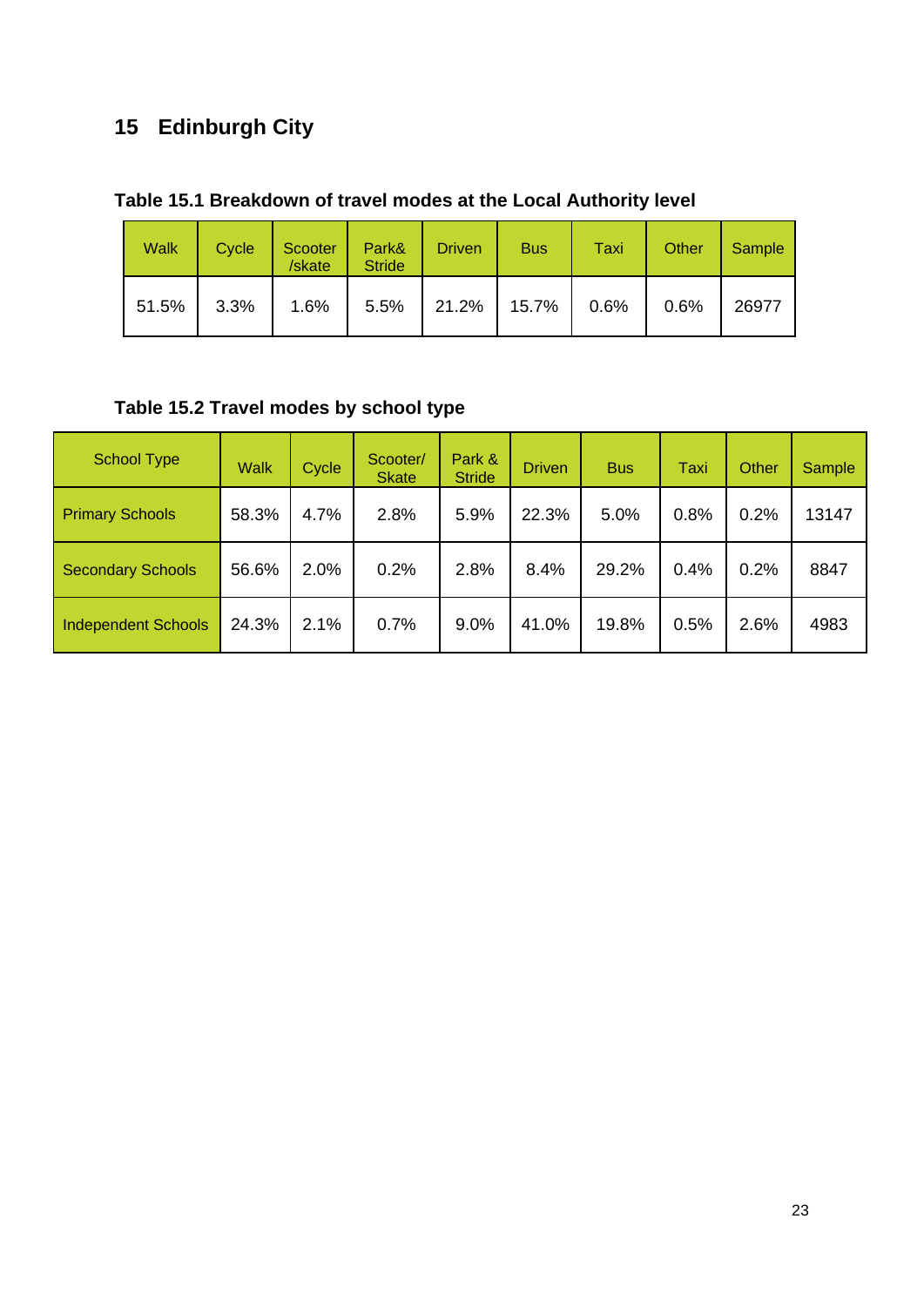# **Table 15.3 Travel modes by age band and school type**

| <b>School Type</b>               | <b>Walk</b> | Cycle | Scooter/<br><b>Skate</b> | Park &<br><b>Stride</b> | <b>Driven</b> | <b>Bus</b> | <b>Taxi</b> | Other | Sample |
|----------------------------------|-------------|-------|--------------------------|-------------------------|---------------|------------|-------------|-------|--------|
| Primary 1-4                      | 56.8%       | 4.7%  | 3.5%                     | 6.3%                    | 22.5%         | 5.2%       | 0.9%        | 0.1%  | 4751   |
| Primary 5-7                      | 63.5%       | 4.8%  | 1.2%                     | 5.5%                    | 18.5%         | 5.8%       | 0.4%        | 0.2%  | 3388   |
| Secondary 1-3                    | 68.7%       | 2.5%  | 0.2%                     | 3.8%                    | 7.8%          | 16.1%      | 0.5%        | 0.4%  | 2166   |
| Secondary 4-6                    | 69.0%       | 2.0%  | 0.0%                     | 1.7%                    | 10.3%         | 16.2%      | 0.4%        | 0.4%  | 1393   |
| <b>Independent Primary 1-4</b>   | 22.5%       | 3.8%  | 0.6%                     | 10.9%                   | 54.2%         | 7.1%       | 0.4%        | 0.6%  | 533    |
| Independent Primary 5-7          | 24.7%       | 7.8%  | 4.5%                     | 4.5%                    | 29.2%         | 22.7%      | 2.6%        | 3.9%  | 154    |
| <b>Independent Secondary 1-3</b> | 23.2%       | 1.6%  | 0.2%                     | 11.7%                   | 32.2%         | 28.1%      | 0.2%        | 3.0%  | 643    |
| Independent Secondary 4-6        | 22.6%       | 1.8%  | 0.0%                     | 5.8%                    | 29.9%         | 33.2%      | 0.5%        | 6.1%  | 394    |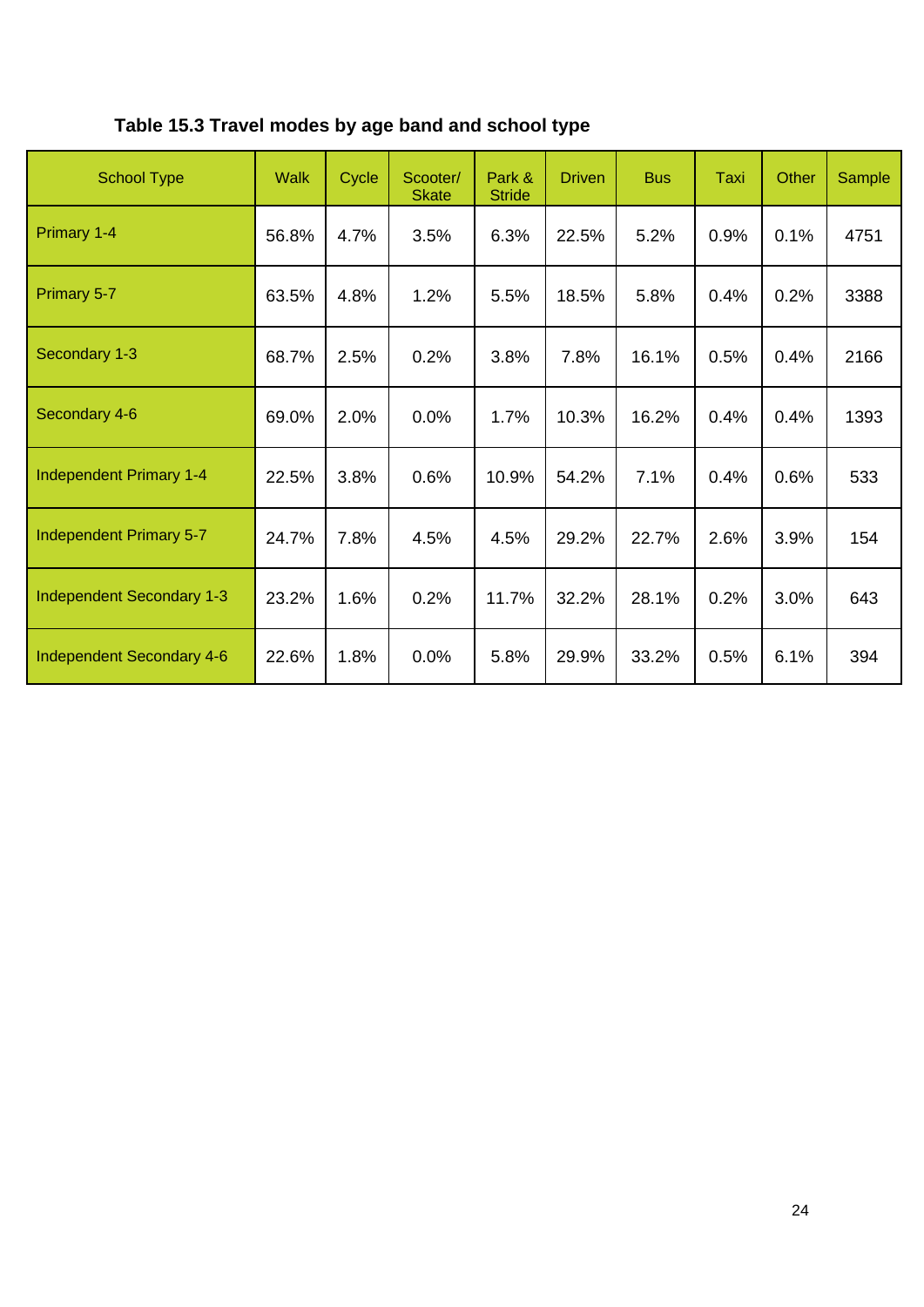### **16 Falkirk**

| <b>Walk</b> | Cycle | Scooter<br>/skate | Park&<br><b>Stride</b> | <b>Driven</b> | <b>Bus</b>                         | Taxi | Other | Sample |
|-------------|-------|-------------------|------------------------|---------------|------------------------------------|------|-------|--------|
| 49.4%       | 3.2%  | $0.9\%$           | $6.4\%$                |               | $\vert$ 7.1% $\vert$ 31.4% $\vert$ | 1.7% | 0.0%  | 8122   |

### **Table 16.1 Breakdown of travel modes at the Local Authority level**

### **Table 16.2 Travel modes by school type**

| <b>School Type</b>     | Walk  | Cycle | Scooter/<br><b>Skate</b> | Park &<br><b>Stride</b> | <b>Driven</b> | <b>Bus</b> | Taxi | Other | <b>Sample</b> |
|------------------------|-------|-------|--------------------------|-------------------------|---------------|------------|------|-------|---------------|
| <b>Primary Schools</b> | 49.4% | 3.2%  | 0.9%                     | 6.4%                    | 7.1%          | 31.4%      | 1.7% | 0.0%  | 8122          |

### **Table 16.3 Travel modes by age band and school type**

| <b>School Type</b> | <b>Walk</b> | Cycle | Scooter/<br><b>Skate</b> | Park &<br><b>Stride</b> | <b>Driven</b> | <b>Bus</b> | Taxi | Other | Sample |
|--------------------|-------------|-------|--------------------------|-------------------------|---------------|------------|------|-------|--------|
| Primary 1-4        | 48.9%       | 1.9%  | 1.0%                     | 6.2%                    | 5.6%          | 34.6%      | 1.7% | 0.0%  | 4541   |
| <b>Primary 5-7</b> | 50.0%       | 4.7%  | 0.7%                     | 6.6%                    | 9.1%          | 27.2%      | 1.6% | 0.0%  | 3581   |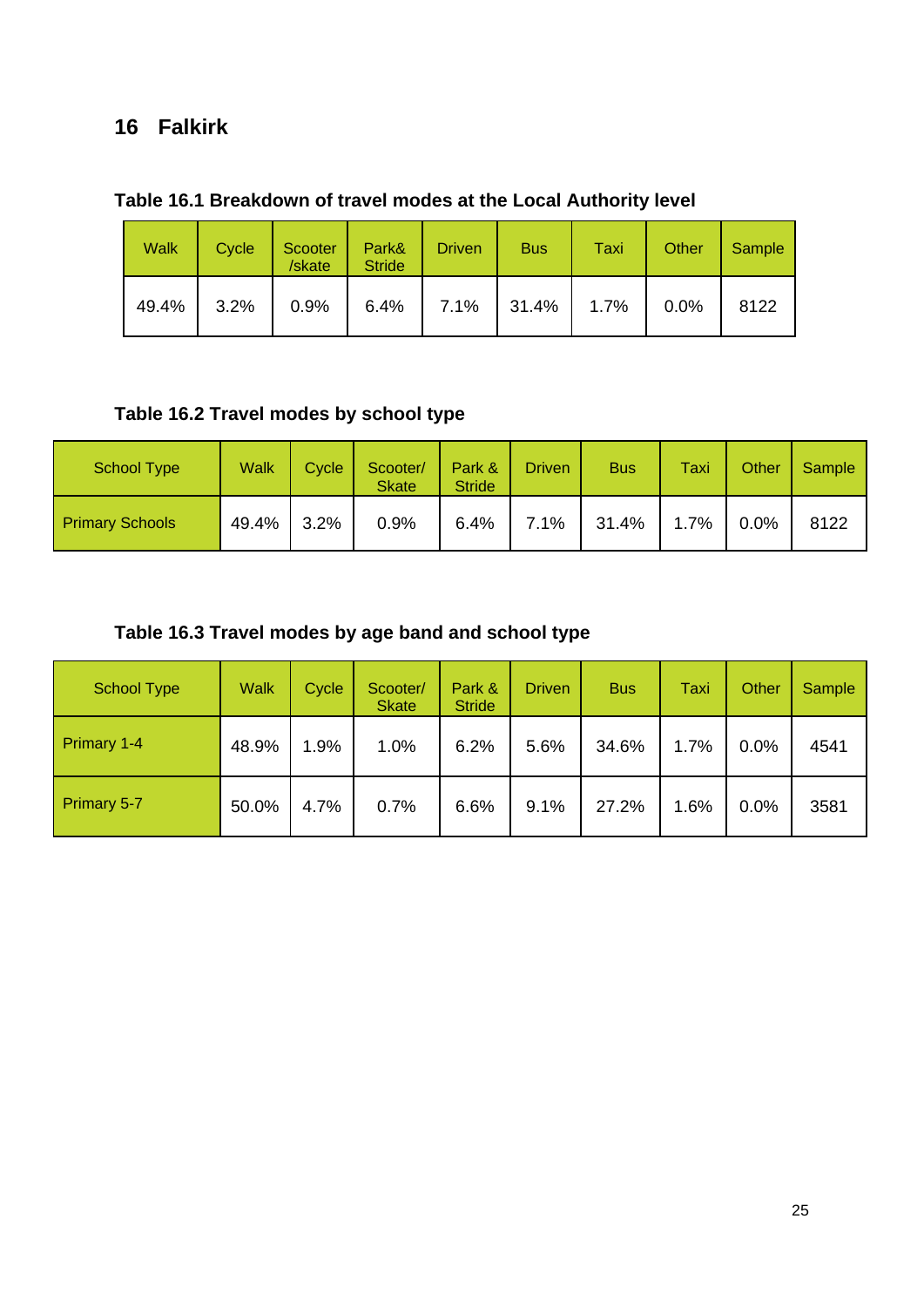### **17 Fife**

| <b>Walk</b> | Cycle | Scooter   Park&   Driven<br>/skate         | <b>Stride</b> | <b>Bus</b> | Taxi | Other | Sample |
|-------------|-------|--------------------------------------------|---------------|------------|------|-------|--------|
|             |       | 45.7% 2.6% 0.8% 5.3% 20.3% 24.0% 1.1% 0.2% |               |            |      |       | 35924  |

**Table 17.1 Breakdown of travel modes at the Local Authority level** 

**Table 17.2 Travel modes by age band and school type** 

| <b>School Type</b>       | <b>Walk</b> | Cycle | Scooter/<br><b>Skate</b> | Park &<br><b>Stride</b> | <b>Driven</b> | <b>Bus</b> | Taxi | Other | Sample |
|--------------------------|-------------|-------|--------------------------|-------------------------|---------------|------------|------|-------|--------|
| <b>Primary Schools</b>   | 53.4%       | 3.5%  | 1.2%                     | 7.6%                    | 25.9%         | 7.0%       | 1.3% | 0.2%  | 23289  |
| <b>Secondary Schools</b> | 31.5%       | 1.0%  | 0.1%                     | 1.0%                    | 10.0%         | 55.3%      | 0.8% | 0.3%  | 12635  |

**Table 17.3 Travel modes by age band and school type** 

| <b>School Type</b> | <b>Walk</b> | Cycle | Scooter/<br><b>Skate</b> | Park &<br><b>Stride</b> | <b>Driven</b> | <b>Bus</b> | <b>Taxi</b> | Other | <b>Sample</b> |
|--------------------|-------------|-------|--------------------------|-------------------------|---------------|------------|-------------|-------|---------------|
| Primary 1-4        | 51.3%       | 2.6%  | 1.6%                     | 7.4%                    | 29.2%         | 6.3%       | 1.4%        | 0.2%  | 13136         |
| Primary 5-7        | 56.0%       | 4.7%  | 0.6%                     | 7.9%                    | 21.5%         | 7.9%       | 1.3%        | 0.1%  | 10153         |
| Secondary 1-3      | 30.7%       | 1.1%  | 0.0%                     | 1.0%                    | 8.8%          | 57.5%      | 0.7%        | 0.3%  | 7942          |
| Secondary 4-6      | 32.7%       | 0.9%  | 0.2%                     | 1.1%                    | 12.1%         | 51.7%      | 0.9%        | 0.5%  | 4693          |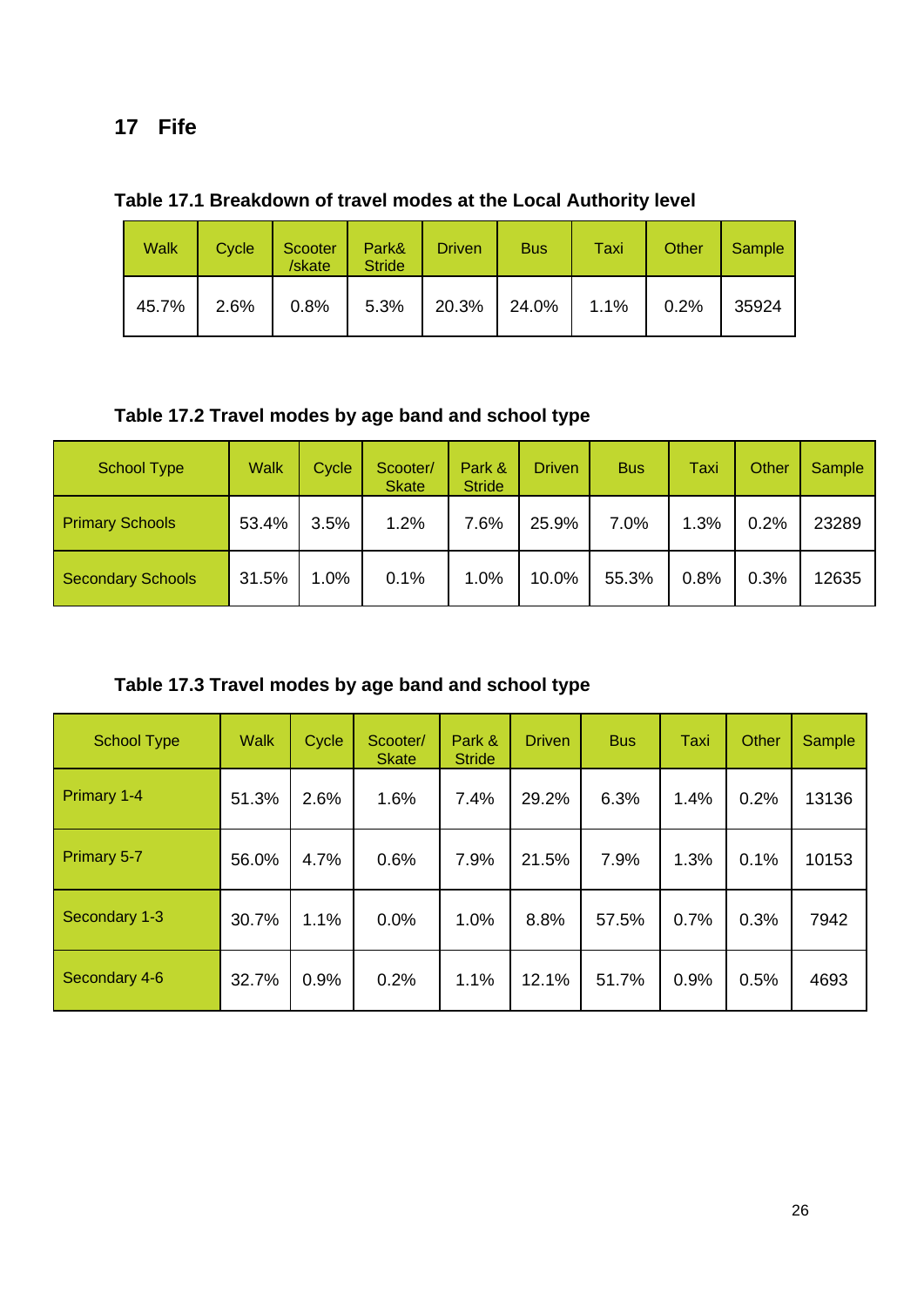# **18 Glasgow City**

| Table 18.1 Breakdown of travel modes at the Local Authority level |  |
|-------------------------------------------------------------------|--|
|-------------------------------------------------------------------|--|

| <b>Walk</b> | Cycle | Scooter<br>/skate | Park&<br><b>Stride</b> | <b>Driven</b> | <b>Bus</b> | Taxi | Other | Sample |
|-------------|-------|-------------------|------------------------|---------------|------------|------|-------|--------|
| 55.7%       | 1.4%  | 0.4%              | 4.0%                   | 26.0%         | 9.5%       | 1.5% | 1.4%  | 33120  |

### **Table 18.2 Travel modes by school type**

| <b>School Type</b>       | <b>Walk</b> | Cycle | Scooter/<br><b>Skate</b> | Park &<br><b>Stride</b> | Driven | <b>Bus</b> | Taxi | Other | Sample |
|--------------------------|-------------|-------|--------------------------|-------------------------|--------|------------|------|-------|--------|
| <b>Primary Schools</b>   | 58.2%       | 1.6%  | 0.5%                     | 4.0%                    | 28.2%  | 5.5%       | 1.6% | 0.3%  | 26565  |
| <b>Secondary Schools</b> | 45.5%       | 0.5%  | 0.0%                     | 4.1%                    | 17.4%  | 25.4%      | 1.0% | 6.1%  | 6555   |

# **Table 18.3 Travel modes by age band and school type**

| <b>School Type</b> | <b>Walk</b> | Cycle | Scooter/<br><b>Skate</b> | Park &<br><b>Stride</b> | <b>Driven</b> | <b>Bus</b> | Taxi | Other | Sample |
|--------------------|-------------|-------|--------------------------|-------------------------|---------------|------------|------|-------|--------|
| Primary 1-4        | 57.4%       | 1.5%  | 0.8%                     | 3.5%                    | 29.4%         | 5.4%       | 1.8% | 0.3%  | 14951  |
| Primary 5-7        | 59.1%       | 1.8%  | 0.2%                     | 4.9%                    | 26.7%         | 5.7%       | 1.4% | 0.2%  | 11004  |
| Secondary 1-3      | 49.5%       | 0.6%  | 0.0%                     | 4.6%                    | 16.3%         | 23.3%      | 1.2% | 4.4%  | 3216   |
| Secondary 4-6      | 52.0%       | 0.6%  | 0.0%                     | 2.8%                    | 16.7%         | 22.0%      | 0.8% | 5.1%  | 2269   |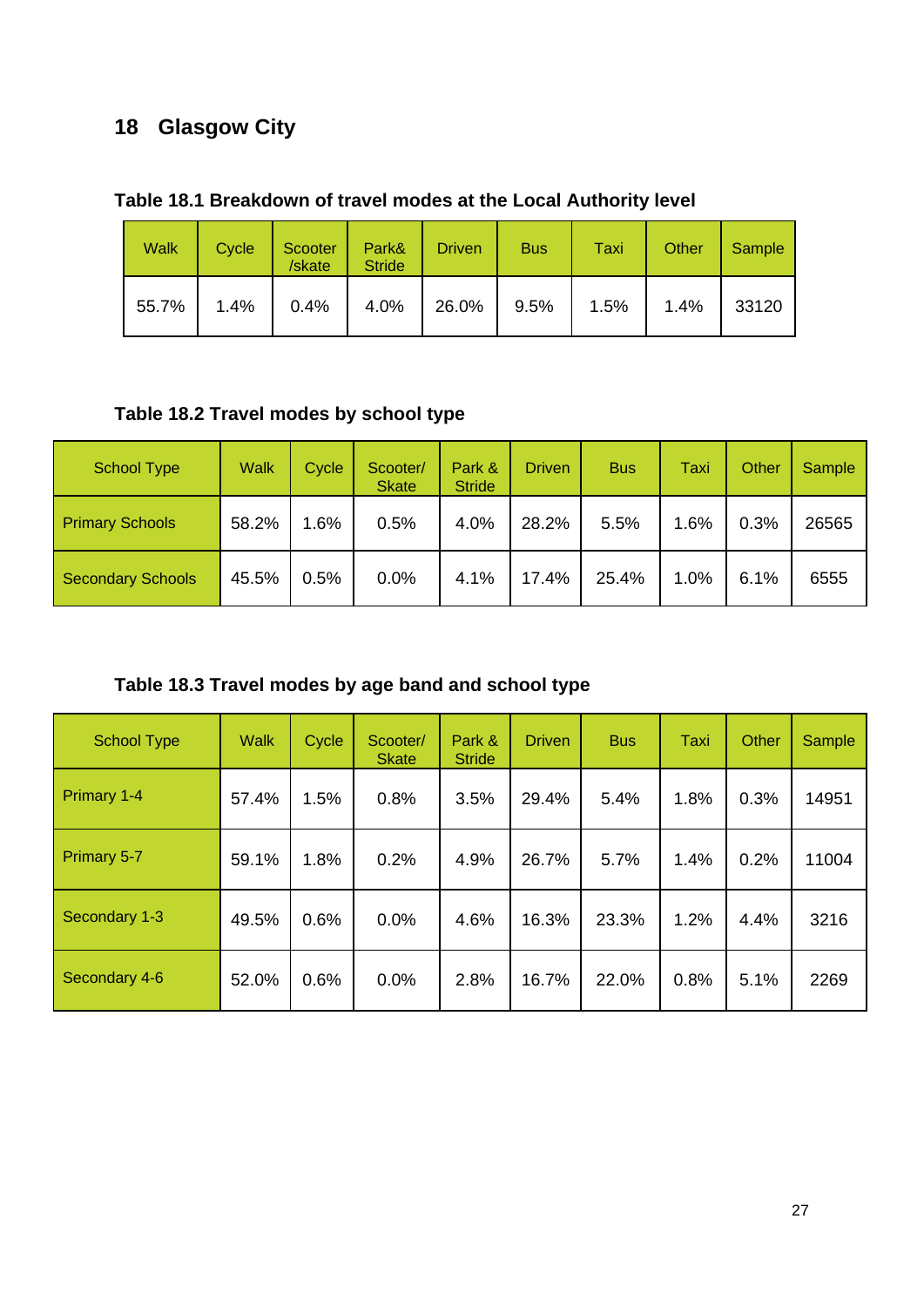# **19 Highland**

| <b>Walk</b> | Cycle   | Scooter<br>/skate | Park&<br><b>Stride</b> | <b>Driven</b>  | <b>Bus</b> | Taxi | <b>Other</b> | Sample |
|-------------|---------|-------------------|------------------------|----------------|------------|------|--------------|--------|
| 39.8%       | $8.3\%$ | $0.7\%$           | 6.8%                   | $21.4\%$ 20.8% |            | 1.6% | 0.5%         | 16374  |

### **Table 19.1 Breakdown of travel modes at the Local Authority level**

### **Table 19.2 Travel modes by school type**

| <b>School Type</b>       | <b>Walk</b> | Cycle | Scooter/<br><b>Skate</b> | Park &<br><b>Stride</b> | <b>Driven</b> | <b>Bus</b> | Taxi | Other | Sample |
|--------------------------|-------------|-------|--------------------------|-------------------------|---------------|------------|------|-------|--------|
| <b>Primary Schools</b>   | 42.5%       | 9.6%  | 1.0%                     | 8.2%                    | 24.3%         | 12.0%      | 1.9% | 0.4%  | 1558   |
| <b>Secondary Schools</b> | 33.2%       | 5.1%  | 0.1%                     | 3.5%                    | 14.3%         | 42.1%      | 0.9% | 0.6%  | 4816   |

**Table 19.3 Travel modes by age band and school type** 

| <b>School Type</b> | <b>Walk</b> | Cycle | Scooter/<br><b>Skate</b> | Park &<br><b>Stride</b> | <b>Driven</b> | <b>Bus</b> | Taxi | Other | Sample |
|--------------------|-------------|-------|--------------------------|-------------------------|---------------|------------|------|-------|--------|
| Primary 1-4        | 41.9%       | 7.0%  | 1.2%                     | 8.6%                    | 27.9%         | 10.8%      | 2.0% | 0.6%  | 6426   |
| Primary 5-7        | 44.4%       | 13.2% | 0.7%                     | 7.9%                    | 19.0%         | 12.9%      | 1.6% | 0.3%  | 4858   |
| Secondary 1-3      | 31.3%       | 5.0%  | 0.3%                     | 3.3%                    | 16.5%         | 42.2%      | 0.8% | 0.6%  | 1627   |
| Secondary 4-6      | 28.9%       | 3.7%  | 0.1%                     | 1.8%                    | 19.2%         | 44.7%      | 1.2% | 0.5%  | 1258   |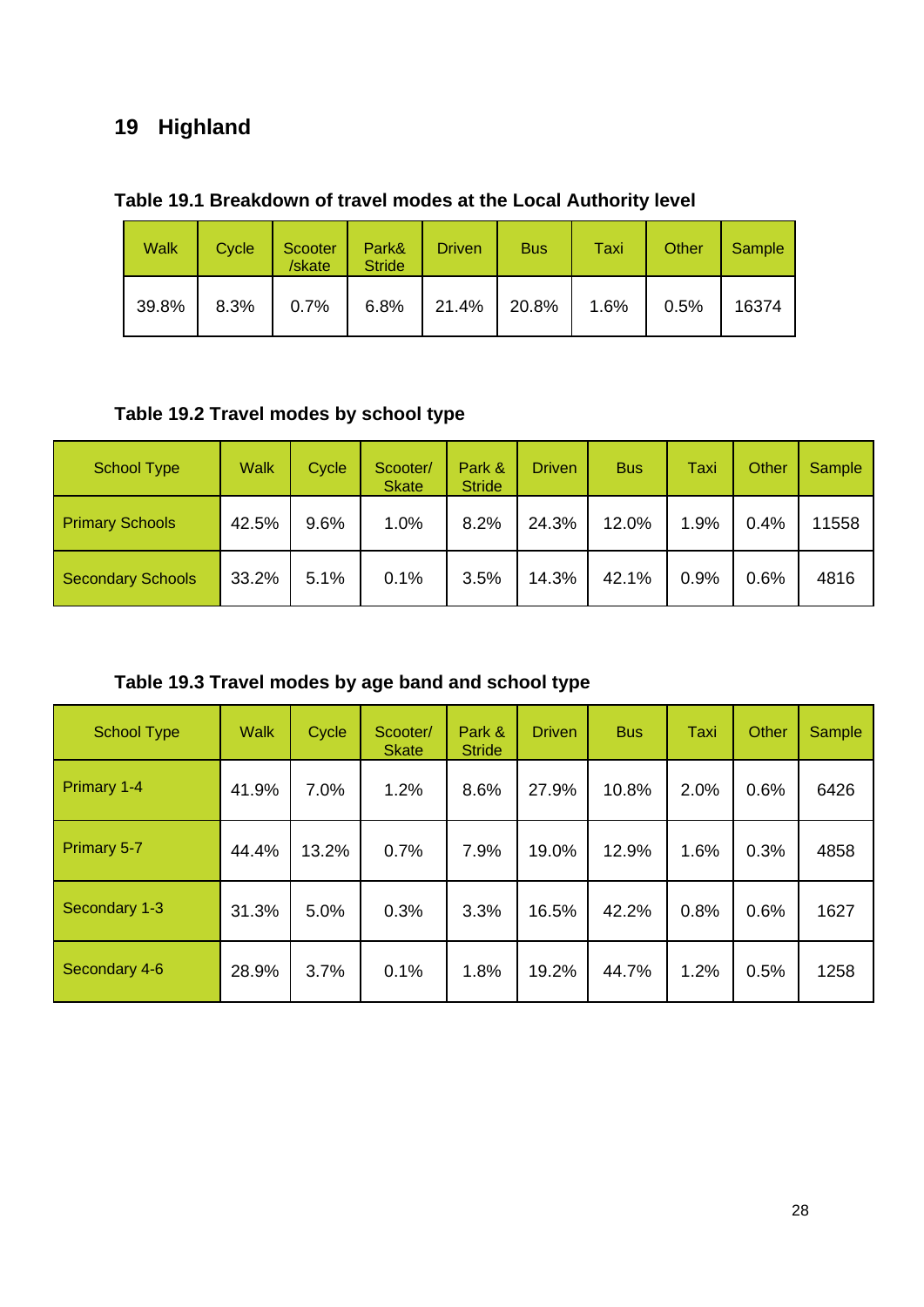# **20 Inverclyde**

| <b>Walk</b> | Cycle | Scooter<br>/skate | Park&<br><b>Stride</b> | <b>Driven</b> | <b>Bus</b> | Taxi | Other | Sample |
|-------------|-------|-------------------|------------------------|---------------|------------|------|-------|--------|
| 48.3%       | 0.6%  | $0.0\%$           | 0.4%                   | 34.4%         | 14.5%      | 1.5% | 0.3%  | 7471   |

### **Table 20.1 Breakdown of travel modes at the Local Authority level**

### **Table 20.2 Travel modes by school type**

| <b>School Type</b>         | <b>Walk</b> | Cycle | Scooter/<br><b>Skate</b> | Park &<br><b>Stride</b> | <b>Driven</b> | <b>Bus</b> | Taxi | <b>Other</b> | Sample |
|----------------------------|-------------|-------|--------------------------|-------------------------|---------------|------------|------|--------------|--------|
| <b>Primary Schools</b>     | 50.7%       | 0.8%  | 0.0%                     | 0.0%                    | 35.4%         | 11.5%      | 1.5% | 0.0%         | 5240   |
| <b>Secondary Schools</b>   | 46.8%       | 0.0%  | 0.0%                     | 1.5%                    | 25.1%         | 23.7%      | 1.6% | 1.3%         | 1835   |
| <b>Independent Schools</b> | 23.8%       | 0.8%  | 0.0%                     | 0.0%                    | 63.1%         | 12.3%      | 0.0% | 0.0%         | 390    |
| <b>SEN Schools</b>         | 0.0%        | 0.0%  | 0.0%                     | 0.0%                    | 100.0%        | 0.0%       | 0.0% | 0.0%         | 6      |

### **Table 20.2 Travel modes by age band and school type**

| <b>School Type</b>      | <b>Walk</b> | Cycle | Scooter/<br><b>Skate</b> | Park &<br><b>Stride</b> | <b>Driven</b> | <b>Bus</b> | Taxi | Other | Sample |
|-------------------------|-------------|-------|--------------------------|-------------------------|---------------|------------|------|-------|--------|
| Primary 1-4             | 50.3%       | 0.0%  | 0.0%                     | 0.0%                    | 36.9%         | 11.0%      | 1.8% | 0.0%  | 2861   |
| Primary 5-7             | 51.3%       | 1.8%  | 0.0%                     | 0.0%                    | 33.6%         | 12.0%      | 1.2% | 0.0%  | 2379   |
| Secondary 1-3           | 46.5%       | 0.0%  | 0.0%                     | 2.7%                    | 21.8%         | 26.9%      | 1.2% | 0.9%  | 1002   |
| Secondary 4-6           | 47.1%       | 0.0%  | 0.0%                     | 0.1%                    | 29.2%         | 19.7%      | 2.2% | 1.8%  | 833    |
| Independent Primary 1-4 | 16.7%       | 1.3%  | 0.0%                     | 0.0%                    | 72.7%         | 9.3%       | 0.0% | 0.0%  | 227    |
| Independent Primary 5-7 | 33.7%       | 0.0%  | 0.0%                     | 0.0%                    | 49.7%         | 16.6%      | 0.0% | 0.0%  | 163    |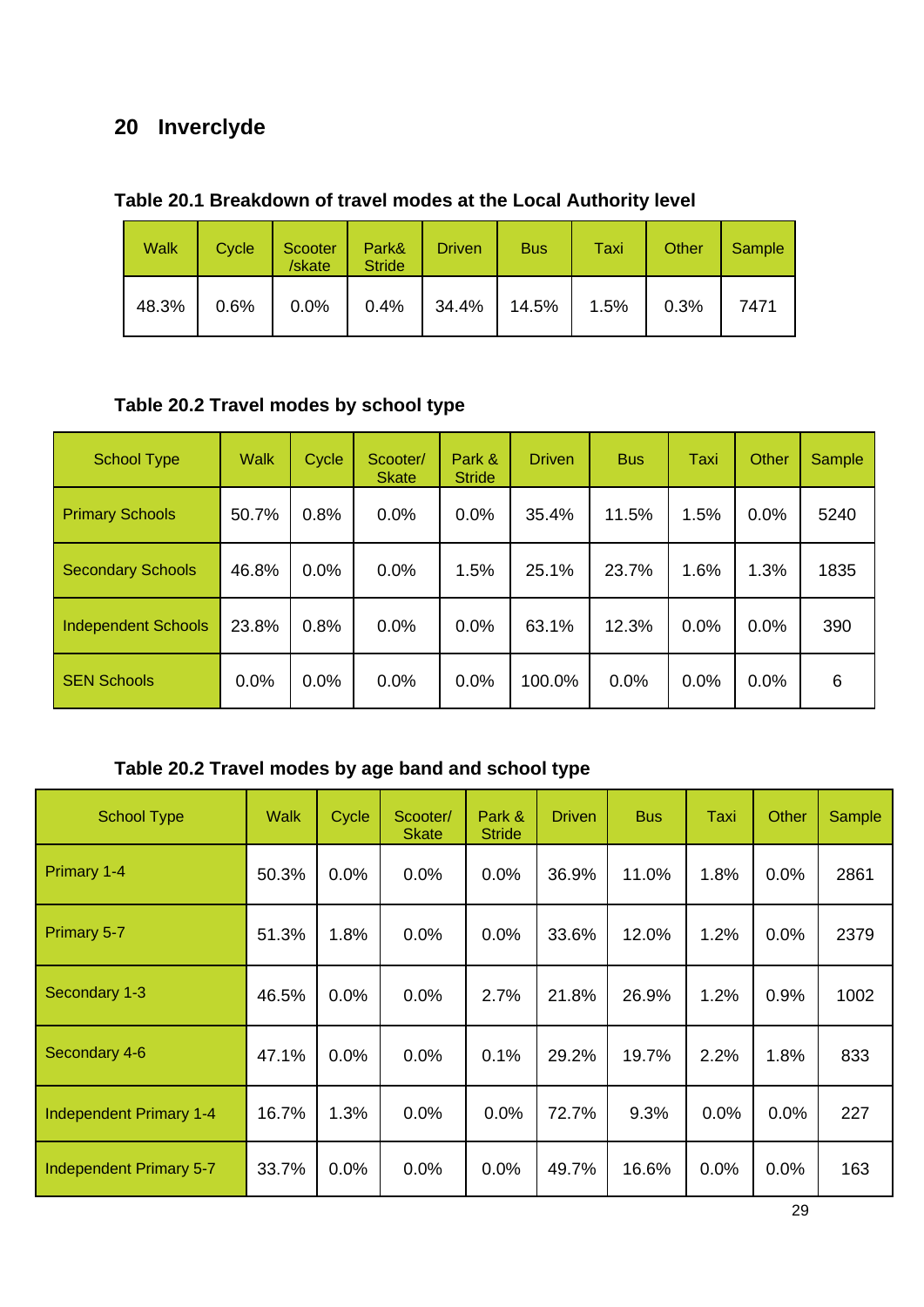### **21 Midlothian**

| <b>Walk</b> | Cycle | Scooter<br>/skate | Park&<br><b>Stride</b> | <b>Driven</b> | <b>Bus</b> | Taxi | <b>Other</b> | Sample |
|-------------|-------|-------------------|------------------------|---------------|------------|------|--------------|--------|
| 56.5%       | 3.5%  | $1.0\%$           | 5.6%                   | 15.4%         | 16.8%      | 1.1% | 0.1%         | 9932   |

### **Table 21.1 Breakdown of travel modes at the Local Authority level**

### **Table 21.2 Travel modes by school type**

| <b>School Type</b>       | <b>Walk</b> | Cycle | Scooter/<br><b>Skate</b> | Park &<br><b>Stride</b> | <b>Driven</b> | <b>Bus</b> | Taxi | Other | Sample |
|--------------------------|-------------|-------|--------------------------|-------------------------|---------------|------------|------|-------|--------|
| <b>Primary Schools</b>   | 59.5%       | 5.1%  | 1.6%                     | 8.1%                    | 19.0%         | 5.1%       | 1.4% | 0.1%  | 5824   |
| <b>Secondary Schools</b> | 52.2%       | 1.1%  | 0.1%                     | 2.1%                    | 10.2%         | 33.5%      | 0.6% | 0.2%  | 4108   |

**Table 21.3 Travel modes by age band and school type** 

| <b>School Type</b> | <b>Walk</b> | Cycle | Scooter/<br><b>Skate</b> | Park &<br><b>Stride</b> | <b>Driven</b> | <b>Bus</b> | Taxi | <b>Other</b> | Sample |
|--------------------|-------------|-------|--------------------------|-------------------------|---------------|------------|------|--------------|--------|
| Primary 1-4        | 56.8%       | 5.0%  | 2.6%                     | 8.9%                    | 21.7%         | 3.5%       | 1.4% | 0.1%         | 2773   |
| Primary 5-7        | 61.9%       | 6.0%  | 1.2%                     | 10.4%                   | 14.2%         | 5.0%       | 1.3% | 0.0%         | 2048   |
| Secondary 1-3      | 51.2%       | 1.6%  | 0.2%                     | 2.0%                    | 9.4%          | 34.9%      | 0.7% | 0.1%         | 2439   |
| Secondary 4-6      | 53.7%       | 0.4%  | 0.1%                     | 2.3%                    | 11.4%         | 31.5%      | 0.5% | 0.2%         | 1669   |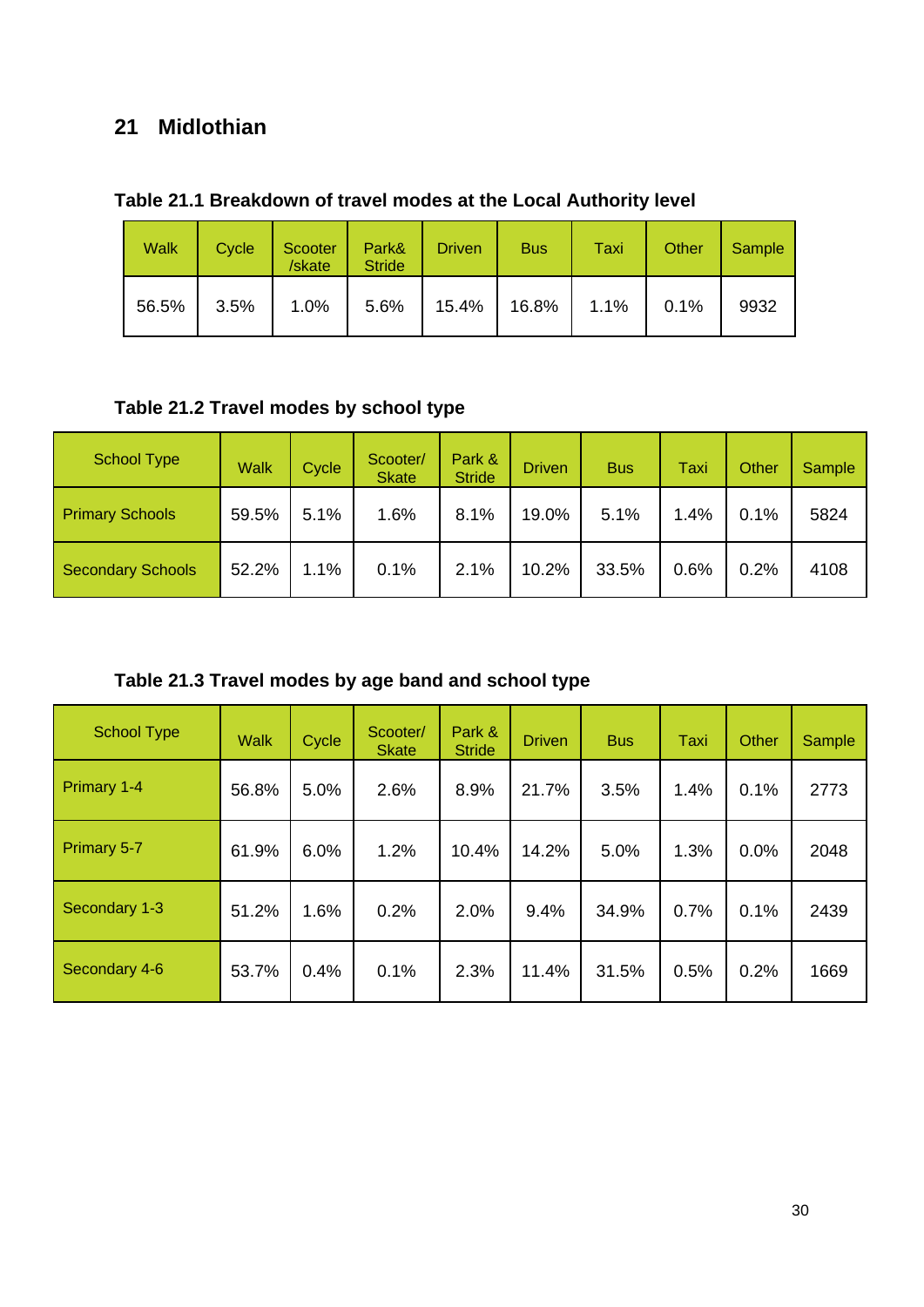# **22 Moray**

| <b>Walk</b> | <b>Cycle</b> | Scooter  <br>/skate                        | Park&<br><b>Stride</b> | <b>Driven</b> | <b>Bus</b> | Taxi | Other | Sample |
|-------------|--------------|--------------------------------------------|------------------------|---------------|------------|------|-------|--------|
|             |              | 48.7% 6.1% 0.6% 5.7% 17.8% 19.0% 1.7% 0.5% |                        |               |            |      |       | 10308  |

**Table 22.1 Breakdown of travel modes at the Local Authority level** 

### **Table 22.2 Travel modes by school type**

| <b>School Type</b>         | <b>Walk</b> | Cycle | Scooter/<br><b>Skate</b> | Park &<br><b>Stride</b> | <b>Driven</b> | <b>Bus</b> | Taxi | Other | <b>Sample</b> |
|----------------------------|-------------|-------|--------------------------|-------------------------|---------------|------------|------|-------|---------------|
| <b>Primary Schools</b>     | 48.7%       | 7.7%  | 0.7%                     | 8.4%                    | 21.4%         | 10.3%      | 2.3% | 0.6%  | 5460          |
| <b>Secondary Schools</b>   | 44.3%       | 4.4%  | 0.5%                     | 3.1%                    | 13.5%         | 32.5%      | 1.3% | 0.4%  | 4237          |
| <b>Independent Schools</b> | 78.4%       | 3.3%  | 0.0%                     | 0.0%                    | 14.7%         | 3.6%       | 0.0% | 0.0%  | 611           |

### **Table 22.3 Travel modes by age band and school type**

| <b>School Type</b> | <b>Walk</b> | Cycle | Scooter/<br><b>Skate</b> | Park &<br><b>Stride</b> | <b>Driven</b> | <b>Bus</b> | Taxi | <b>Other</b> | <b>Sample</b> |
|--------------------|-------------|-------|--------------------------|-------------------------|---------------|------------|------|--------------|---------------|
| Primary 1-4        | 47.7%       | 4.9%  | 1.1%                     | 8.3%                    | 25.2%         | 9.6%       | 2.5% | 0.7%         | 2762          |
| Primary 5-7        | 52.8%       | 10.7% | 0.2%                     | 8.1%                    | 15.9%         | 9.5%       | 2.2% | 0.6%         | 2132          |
| Secondary 1-3      | 41.4%       | 4.8%  | 1.0%                     | 2.1%                    | 15.1%         | 34.2%      | 1.5% | 0.0%         | 816           |
| Secondary 4-6      | 28.2%       | 3.0%  | 1.4%                     | 8.8%                    | 23.8%         | 25.0%      | 0.5% | 9.3%         | 432           |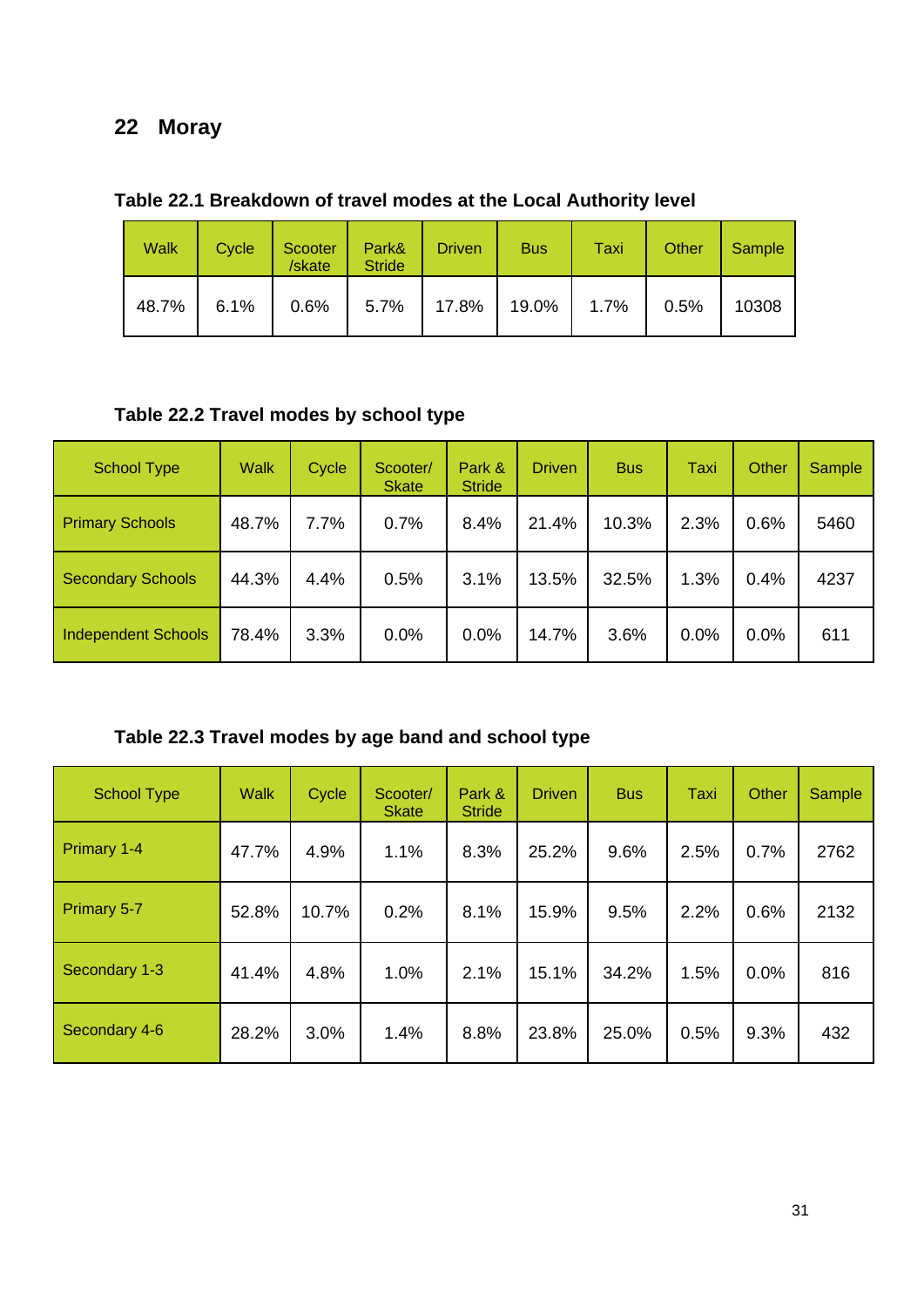# **23 North Ayrshire**

|  | Table 23.1 Breakdown of travel modes at the Local Authority level |  |
|--|-------------------------------------------------------------------|--|
|--|-------------------------------------------------------------------|--|

| <b>Walk</b> | Cycle | Scooter<br>/skate | Park&<br><b>Stride</b> | <b>Driven</b>           | <b>Bus</b> | Taxi | Other | Sample |
|-------------|-------|-------------------|------------------------|-------------------------|------------|------|-------|--------|
| 51.6%       | 2.9%  | $0.6\%$           |                        | $5.9\%$   21.3%   16.0% |            | 1.5% | 0.2%  | 10801  |

### **Table 23.2 Travel modes by school type**

| School Type              | <b>Walk</b> | Cycle | Scooter/<br><b>Skate</b> | Park &<br><b>Stride</b> | <b>Driven</b> | <b>Bus</b> | Taxi  | Other | Sample |
|--------------------------|-------------|-------|--------------------------|-------------------------|---------------|------------|-------|-------|--------|
| <b>Primary Schools</b>   | 50.3%       | 4.0%  | 0.8%                     | 7.6%                    | 26.7%         | 8.7%       | 1.8%  | 0.1%  | 7389   |
| <b>Secondary Schools</b> | 54.9%       | 0.5%  | 0.2%                     | 2.3%                    | 9.6%          | 31.4%      | 0.7%  | 0.3%  | 3352   |
| <b>SEN Schools</b>       | 28.3%       | 1.7%  | 0.0%                     | 0.0%                    | 0.0%          | 53.3%      | 16.7% | 0.0%  | 60     |

### **Table 23.3 Travel modes by age band and school type**

| <b>School Type</b> | <b>Walk</b> | Cycle | Scooter/<br><b>Skate</b> | Park &<br><b>Stride</b> | <b>Driven</b> | <b>Bus</b> | Taxi | Other | Sample |
|--------------------|-------------|-------|--------------------------|-------------------------|---------------|------------|------|-------|--------|
| Primary 1-4        | 49.0%       | 3.5%  | 1.3%                     | 7.5%                    | 29.4%         | 7.7%       | 1.4% | 0.2%  | 3991   |
| <b>Primary 5-7</b> | 53.8%       | 5.2%  | 0.1%                     | 7.9%                    | 23.0%         | 8.5%       | 1.4% | 0.1%  | 2857   |
| Secondary 1-3      | 51.6%       | 0.8%  | 0.2%                     | 3.1%                    | 10.2%         | 32.9%      | 0.9% | 0.3%  | 1692   |
| Secondary 4-6      | 54.8%       | 0.0%  | 0.5%                     | 1.5%                    | 8.7%          | 33.5%      | 0.5% | 0.5%  | 1111   |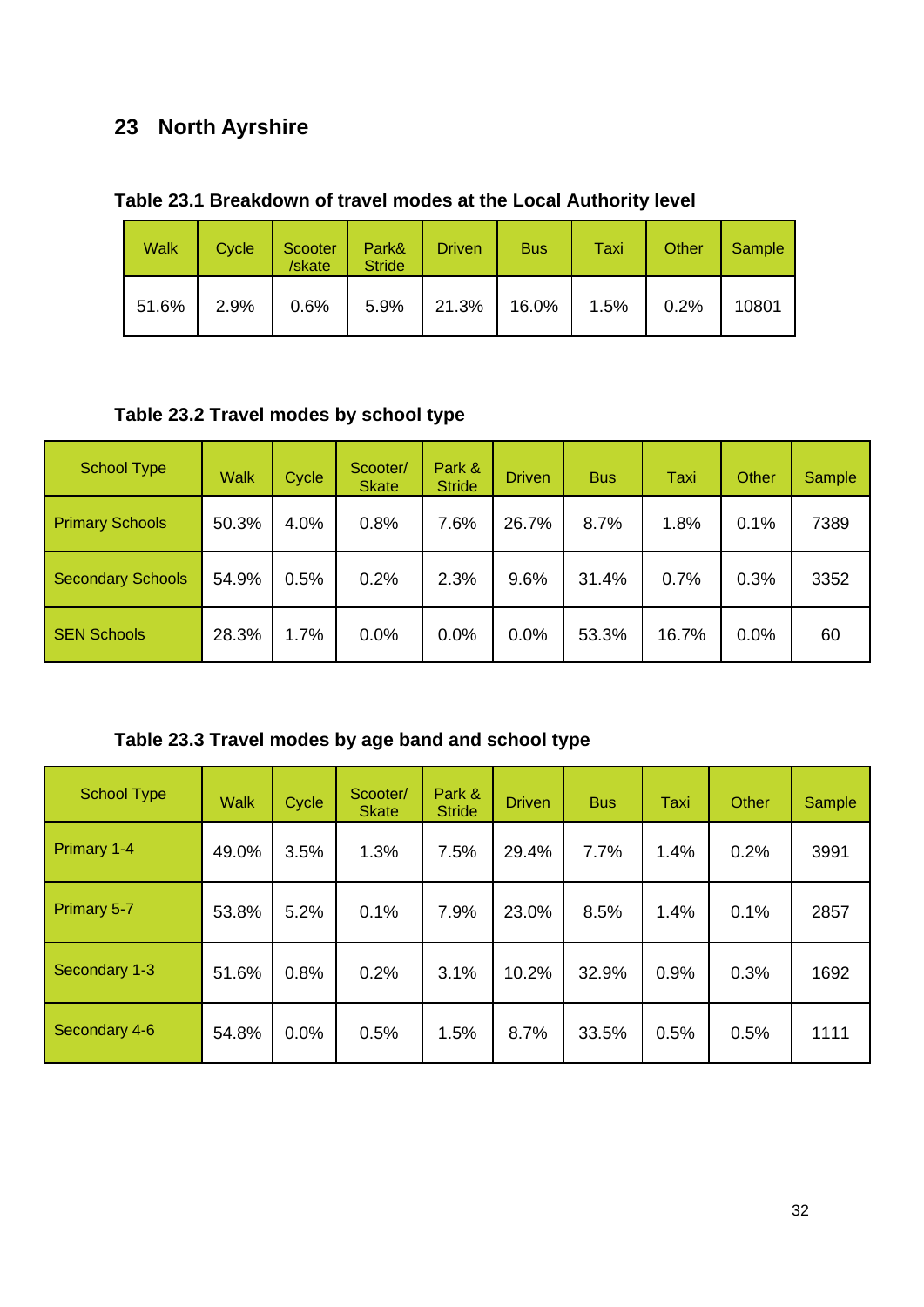### **24 North Lanarkshire**

| <b>Walk</b> | Cycle | Scooter<br>/skate | Park&<br><b>Stride</b> | <b>Driven</b> | <b>Bus</b> | Taxi | Other | Sample |
|-------------|-------|-------------------|------------------------|---------------|------------|------|-------|--------|
| 49.4%       | 1.5%  | 0.3%              | 10.2%   24.0%   12.8%  |               |            | 1.6% | 0.2%  | 11026  |

### **Table 24.2 Travel modes by school type**

| <b>School Type</b>       | <b>Walk</b> | Cycle | Scooter/<br><b>Skate</b> | Park &<br><b>Stride</b> | <b>Driven</b> | <b>Bus</b> | Taxi | Other | Sample |
|--------------------------|-------------|-------|--------------------------|-------------------------|---------------|------------|------|-------|--------|
| <b>Primary Schools</b>   | 49.4%       | .8%   | 0.3%                     | 11.0%                   | 26.4%         | 9.3%       | 1.6% | 0.1%  | 8708   |
| <b>Secondary Schools</b> | 49.4%       | 0.0%  | 0.4%                     | 7.2%                    | 15.2%         | 25.8%      | 1.8% | 0.2%  | 2318   |

**Table 24.3 Travel modes by age band and school type** 

| <b>School Type</b> | <b>Walk</b> | Cycle | Scooter/<br><b>Skate</b> | Park &<br><b>Stride</b> | <b>Driven</b> | <b>Bus</b> | Taxi | <b>Other</b> | <b>Sample</b> |
|--------------------|-------------|-------|--------------------------|-------------------------|---------------|------------|------|--------------|---------------|
| <b>Primary 1-4</b> | 46.2%       | 1.9%  | 0.4%                     | 11.0%                   | 29.4%         | 9.1%       | 1.8% | 0.2%         | 4689          |
| Primary 5-7        | 50.8%       | 1.8%  | 0.2%                     | 12.2%                   | 22.7%         | 10.8%      | 1.4% | 0.0%         | 3538          |
| Secondary 1-3      | 48.9%       | 0.1%  | 0.7%                     | 6.9%                    | 14.6%         | 27.1%      | 1.6% | 0.0%         | 1361          |
| Secondary 4-6      | 49.9%       | 0.0%  | 0.0%                     | 7.6%                    | 16.1%         | 23.8%      | 2.0% | 0.5%         | 957           |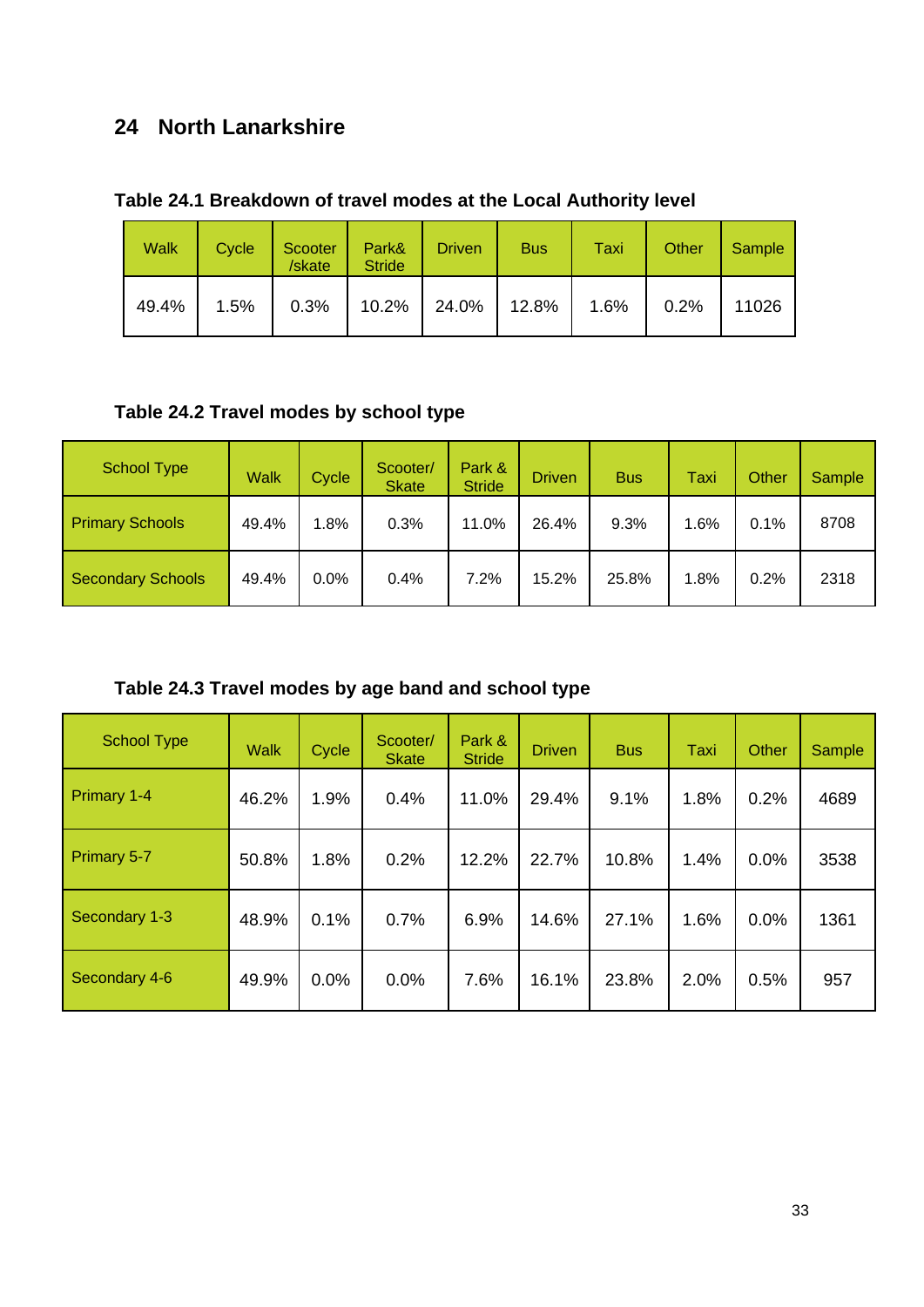# **25 Orkney Islands**

| Table 25.1 Breakdown of travel modes at the Local Authority level |
|-------------------------------------------------------------------|
|-------------------------------------------------------------------|

| <b>Walk</b> | Cycle | Scooter<br>/skate | Park&<br><b>Stride</b> | <b>Driven</b>  | <b>Bus</b> | Taxi | Other | Sample |
|-------------|-------|-------------------|------------------------|----------------|------------|------|-------|--------|
| 19.2%       | 5.0%  | 1.2%              | $1.0\%$                | $14.8\%$ 56.5% |            | 1.2% | 1.1%  | 1048   |

### **Table 25.2 Travel modes by school type**

| <b>School Type</b>       | <b>Walk</b> | Cycle | Scooter/<br><b>Skate</b> | Park &<br><b>Stride</b> | Driven | <b>Bus</b> | Taxi | Other | Sample |
|--------------------------|-------------|-------|--------------------------|-------------------------|--------|------------|------|-------|--------|
| <b>Primary Schools</b>   | 21.4%       | 5.4%  | 1.7%                     | 0.6%                    | 19.1%  | 49.4%      | 1.9% | 0.5%  | 635    |
| <b>Secondary Schools</b> | 15.7%       | 4.4%  | 0.5%                     | 1.5%                    | 8.2%   | 67.3%      | 0.2% | 2.2%  | 413    |

# **Table 25.3 Travel modes by age band and school type**

| <b>School Type</b> | <b>Walk</b> | Cycle | Scooter/<br><b>Skate</b> | Park &<br><b>Stride</b> | <b>Driven</b> | <b>Bus</b> | <b>Taxi</b> | Other | Sample |
|--------------------|-------------|-------|--------------------------|-------------------------|---------------|------------|-------------|-------|--------|
| Primary 1-4        | 25.4%       | 2.8%  | 0.4%                     | 0.4%                    | 30.2%         | 39.7%      | 1.2%        | 0.0%  | 252    |
| Primary 5-7        | 18.8%       | 7.0%  | 2.6%                     | 0.8%                    | 11.7%         | 55.9%      | 2.3%        | 0.8%  | 383    |
| Secondary 1-3      | 15.4%       | 7.3%  | 0.4%                     | 0.8%                    | 8.5%          | 65.9%      | 0.4%        | 1.2%  | 246    |
| Secondary 4-6      | 16.2%       | 0.0%  | 0.6%                     | 2.4%                    | 7.8%          | 69.5%      | 0.0%        | 3.6%  | 167    |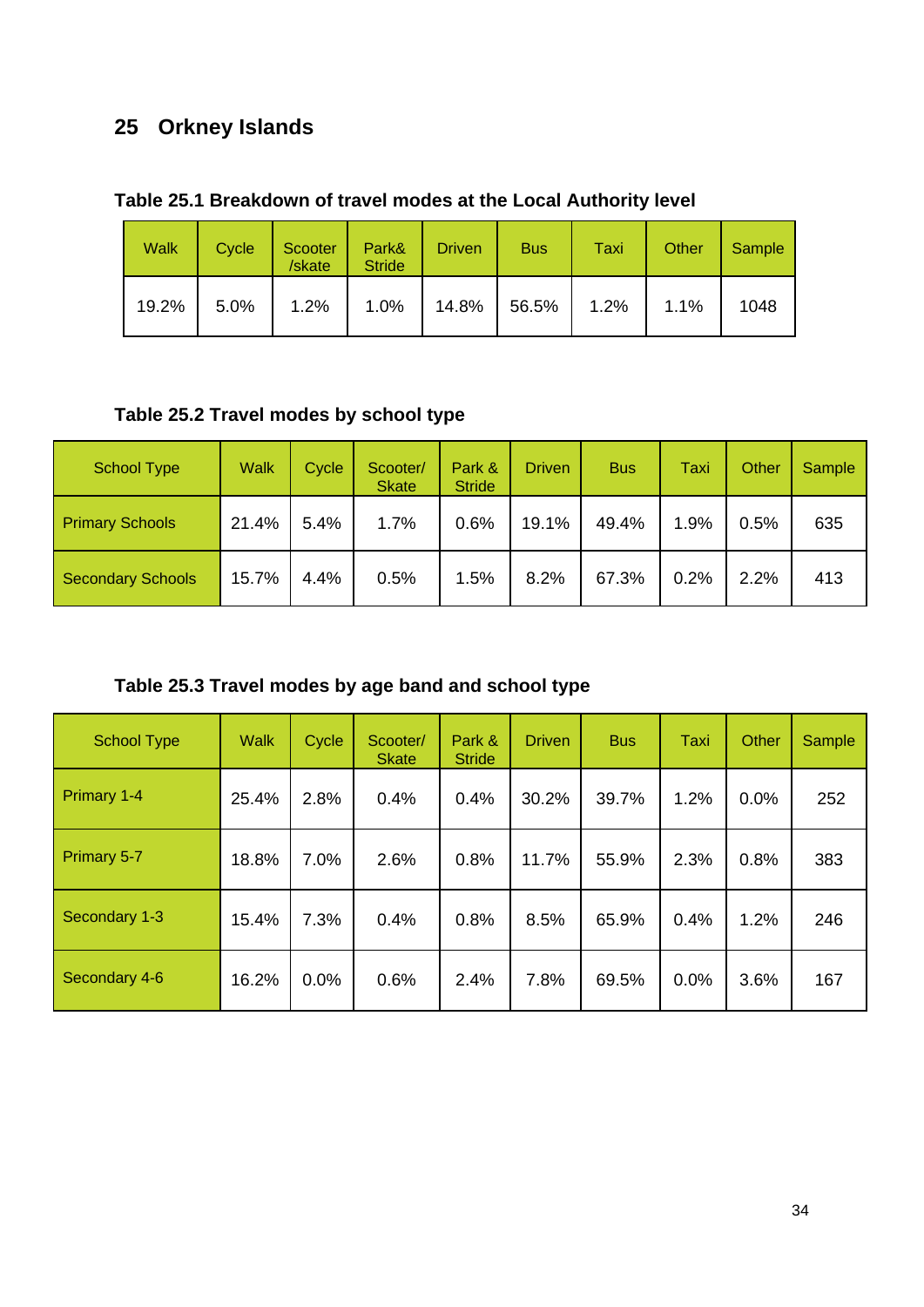# **26 Perth and Kinross**

|  | Table 26.1 Breakdown of travel modes at the Local Authority level |
|--|-------------------------------------------------------------------|
|--|-------------------------------------------------------------------|

| <b>Walk</b> | Cycle | Scooter<br>/skate | Park&<br><b>Stride</b> | <b>Driven</b> | <b>Bus</b> | Taxi    | Other | Sample |
|-------------|-------|-------------------|------------------------|---------------|------------|---------|-------|--------|
| 43.3%       | 2.7%  |                   | $0.8\%$ 5.2%           | 24.6%   21.5% |            | $1.8\%$ | 0.1%  | 10256  |

# **Table 26.2 Travel modes by school type**

| <b>School Type</b>       | <b>Walk</b> | Cycle | Scooter/<br><b>Skate</b> | Park &<br><b>Stride</b> | Driven | <b>Bus</b> | Taxi | Other | Sample |
|--------------------------|-------------|-------|--------------------------|-------------------------|--------|------------|------|-------|--------|
| <b>Primary Schools</b>   | 46.0%       | 3.0%  | 1.1%                     | 6.3%                    | 30.3%  | 11.3%      | 2.0% | 0.0%  | 7247   |
| <b>Secondary Schools</b> | 36.8%       | 1.9%  | 0.1%                     | 2.5%                    | 10.9%  | 46.2%      | 1.2% | 0.3%  | 3009   |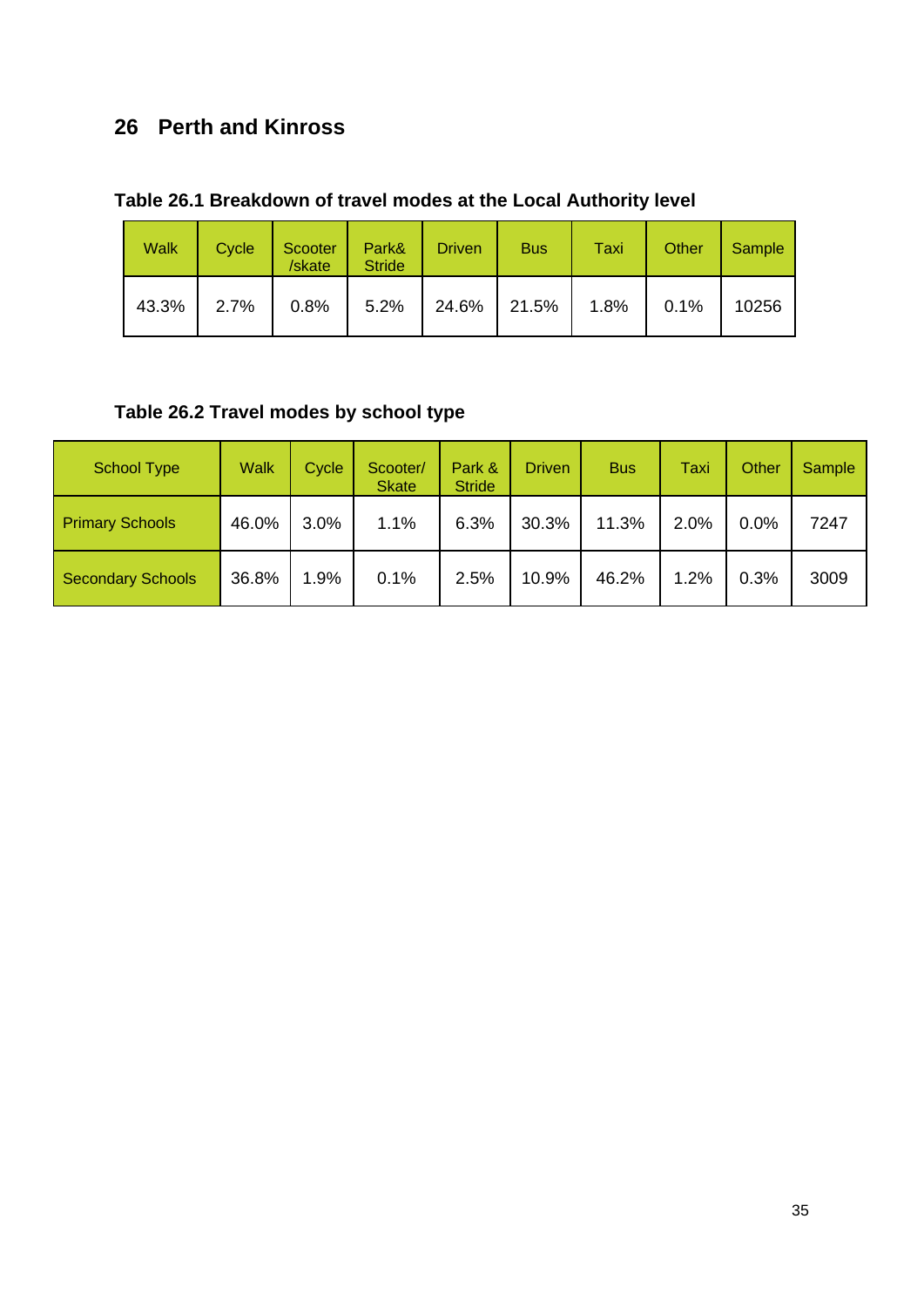### **27 Renfrewshire**

|  |  |  |  | Table 27.1 Breakdown of travel modes at the Local Authority level |
|--|--|--|--|-------------------------------------------------------------------|
|--|--|--|--|-------------------------------------------------------------------|

| <b>Walk</b> | Cycle | Scooter<br>/skate | Park&<br><b>Stride</b> | <b>Driven</b> | <b>Bus</b> | Taxi | Other | Sample |
|-------------|-------|-------------------|------------------------|---------------|------------|------|-------|--------|
| 47.6%       | 1.2%  | 0.2%              | 7.0%                   | 19.8%         | 21.9%      | 1.1% | 1.1%  | 20609  |

### **Table 27.2 Travel modes by school type**

| <b>School Type</b>       | <b>Walk</b> | Cycle | Scooter/<br><b>Skate</b> | Park &<br><b>Stride</b> | <b>Driven</b> | <b>Bus</b> | Taxi | Other | Sample |
|--------------------------|-------------|-------|--------------------------|-------------------------|---------------|------------|------|-------|--------|
| <b>Primary Schools</b>   | 52.1%       | 1.8%  | 0.3%                     | 8.9%                    | 23.6%         | 11.9%      | 1.1% | 0.3%  | 11921  |
| <b>Secondary Schools</b> | 41.5%       | 0.4%  | 0.0%                     | 4.5%                    | 14.5%         | 35.6%      | 1.2% | 2.2%  | 8688   |

**Table 27.3 Travel modes by age band and school type** 

| <b>School Type</b> | <b>Walk</b> | Cycle | Scooter/<br><b>Skate</b> | Park &<br><b>Stride</b> | <b>Driven</b> | <b>Bus</b> | Taxi | <b>Other</b> | <b>Sample</b> |
|--------------------|-------------|-------|--------------------------|-------------------------|---------------|------------|------|--------------|---------------|
| Primary 1-4        | 52.7%       | 1.5%  | 0.5%                     | 8.4%                    | 26.6%         | 8.9%       | 1.2% | 0.2%         | 6586          |
| Primary 5-7        | 55.2%       | 2.3%  | 0.0%                     | 10.2%                   | 21.0%         | 9.8%       | 1.0% | 0.4%         | 4963          |
| Secondary 1-3      | 41.5%       | 0.5%  | 0.0%                     | 4.1%                    | 14.8%         | 37.1%      | 1.2% | 0.7%         | 4767          |
| Secondary 4-6      | 37.0%       | 0.4%  | 0.1%                     | 3.9%                    | 16.0%         | 36.5%      | 1.3% | 4.8%         | 3144          |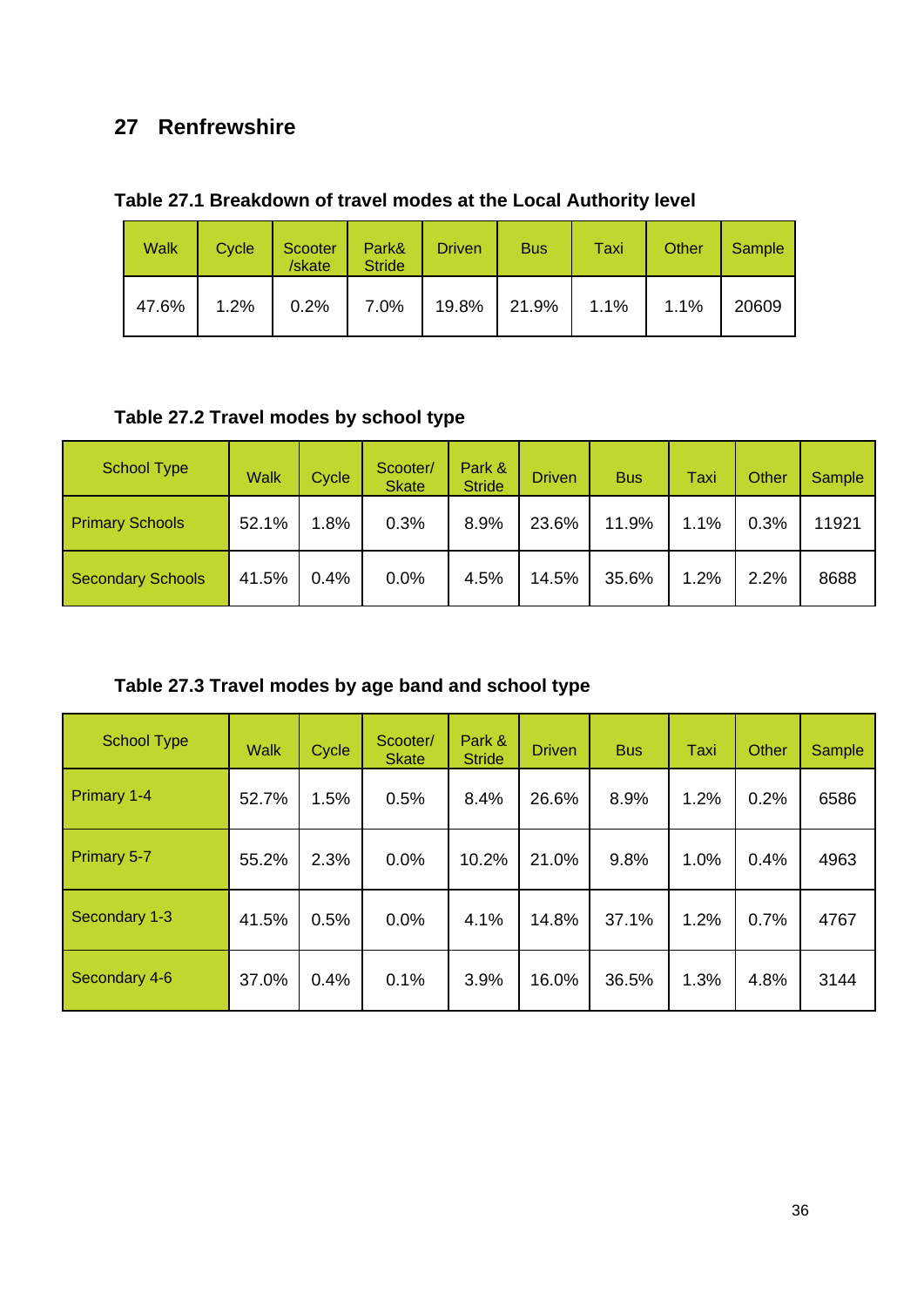### **28 Scottish Borders**

| <b>Walk</b> | Cycle | Scooter<br>/skate | Park&<br><b>Stride</b>         | <b>Driven</b> | <b>Bus</b> | Taxi    | Other | Sample |
|-------------|-------|-------------------|--------------------------------|---------------|------------|---------|-------|--------|
| 50.0%       | 1.9%  |                   | $0.7\%$   6.5%   15.1%   24.1% |               |            | $1.7\%$ | 0.1%  | 13729  |

**Table 28.2 Travel modes by age band and school type** 

| <b>School Type</b>       | <b>Walk</b> | Cycle | Scooter/<br><b>Skate</b> | Park &<br><b>Stride</b> | <b>Driven</b> | <b>Bus</b> | Taxi | Other | Sample |
|--------------------------|-------------|-------|--------------------------|-------------------------|---------------|------------|------|-------|--------|
| <b>Primary Schools</b>   | 54.1%       | 2.6%  | 1.1%                     | 7.9%                    | 21.0%         | 11.3%      | 1.9% | 0.1%  | 7905   |
| <b>Secondary Schools</b> | 44.3%       | 1.1%  | 0.1%                     | 4.6%                    | 7.1%          | 41.5%      | 1.3% | 0.2%  | 5824   |

**Table 28.3 Travel modes by age band and school type** 

| <b>School Type</b> | <b>Walk</b> | Cycle | Scooter/<br><b>Skate</b> | Park &<br><b>Stride</b> | <b>Driven</b> | <b>Bus</b> | Taxi | Other | Sample |
|--------------------|-------------|-------|--------------------------|-------------------------|---------------|------------|------|-------|--------|
| <b>Primary 1-4</b> | 50.5%       | 2.9%  | 1.6%                     | 7.4%                    | 24.6%         | 10.9%      | 2.1% | 0.1%  | 4500   |
| Primary 5-7        | 58.9%       | 2.2%  | 0.5%                     | 8.7%                    | 16.3%         | 11.7%      | 1.7% | 0.0%  | 3405   |
| Secondary 1-3      | 44.5%       | 1.4%  | 0.1%                     | 4.7%                    | 6.6%          | 41.2%      | 1.5% | 0.1%  | 3496   |
| Secondary 4-6      | 44.0%       | 0.6%  | 0.0%                     | 4.4%                    | 7.8%          | 41.9%      | 1.0% | 0.3%  | 2328   |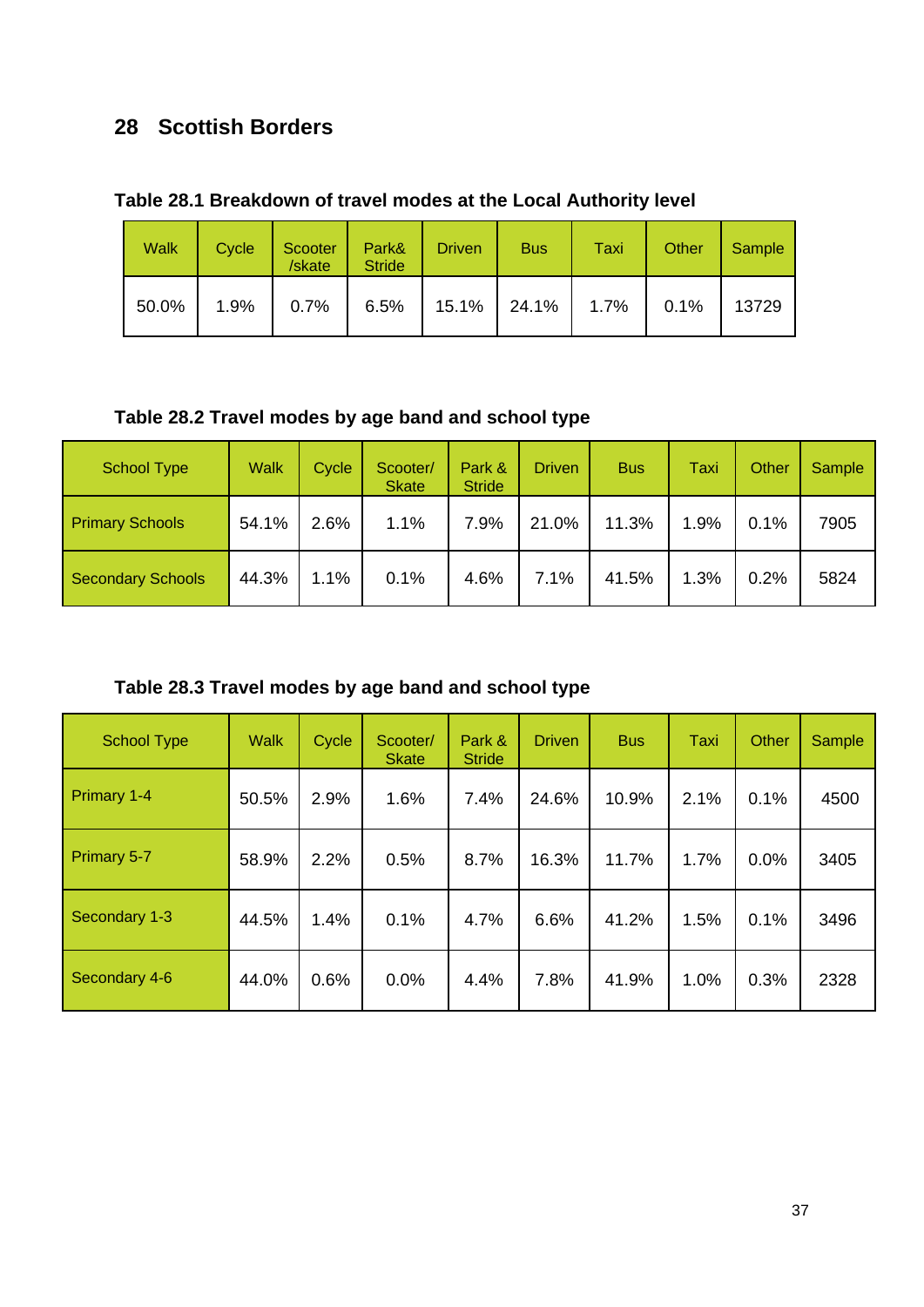### **29 Shetland Islands**

| Table 29.1 Breakdown of travel modes at the Local Authority level |  |
|-------------------------------------------------------------------|--|
|-------------------------------------------------------------------|--|

| <b>Walk</b> | Cycle | Scooter<br>/skate | Park&<br><b>Stride</b> | <b>Driven</b>         | <b>Bus</b> | Taxi | Other | Sample |
|-------------|-------|-------------------|------------------------|-----------------------|------------|------|-------|--------|
| 23.3%       | 4.7%  | $0.4\%$           | $1.8\%$                | $\vert$ 25.0%   43.2% |            | 1.4% | 0.2%  | 2287   |

### **Table 29.2 Travel modes by school type**

| <b>School Type</b>       | <b>Walk</b> | Cycle | Scooter/<br><b>Skate</b> | Park &<br><b>Stride</b> | Driven | <b>Bus</b> | Taxi | Other | Sample |
|--------------------------|-------------|-------|--------------------------|-------------------------|--------|------------|------|-------|--------|
| <b>Primary Schools</b>   | 26.4%       | 6.1%  | 0.6%                     | 1.6%                    | 29.4%  | 34.3%      | 1.5% | 0.2%  | 1599   |
| <b>Secondary Schools</b> | 16.3%       | 1.6%  | 0.0%                     | 2.5%                    | 14.7%  | 63.8%      | 1.0% | 0.1%  | 688    |

**Table 29.3 Travel modes by age band and school type** 

| <b>School Type</b> | <b>Walk</b> | Cycle | Scooter/<br><b>Skate</b> | Park &<br><b>Stride</b> | <b>Driven</b> | <b>Bus</b> | Taxi | Other | Sample |
|--------------------|-------------|-------|--------------------------|-------------------------|---------------|------------|------|-------|--------|
| Primary 1-4        | 23.7%       | 3.3%  | 1.0%                     | 1.4%                    | 33.2%         | 36.8%      | 0.7% | 0.0%  | 734    |
| Primary 5-7        | 32.2%       | 5.7%  | 0.3%                     | 2.2%                    | 25.6%         | 32.2%      | 1.3% | 0.5%  | 630    |
| Secondary 1-3      | 16.2%       | 1.4%  | 0.0%                     | 1.0%                    | 13.2%         | 66.8%      | 1.4% | 0.0%  | 494    |
| Secondary 4-6      | 16.7%       | 2.1%  | 0.0%                     | 6.3%                    | 17.7%         | 56.8%      | 0.0% | 0.5%  | 192    |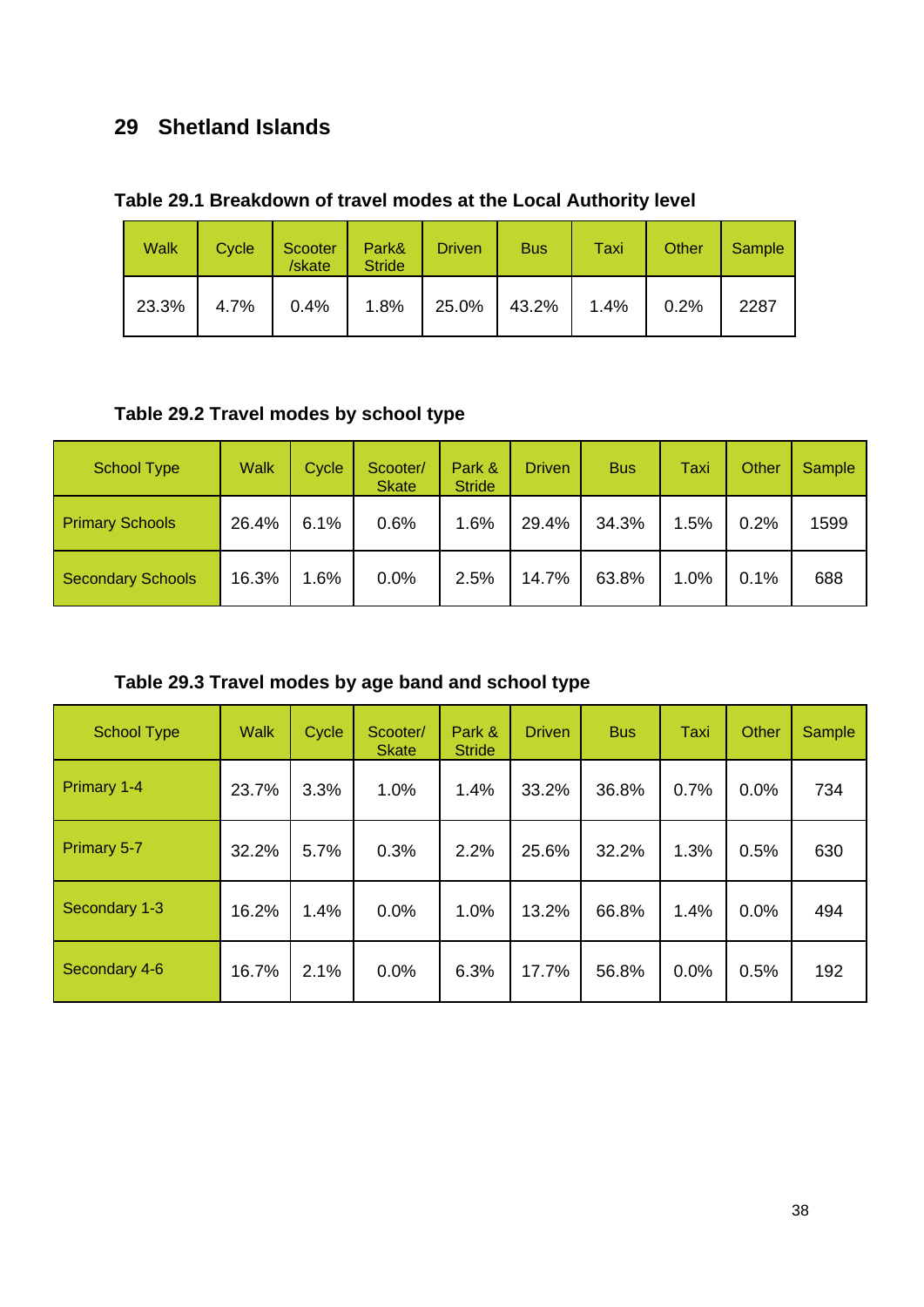# **30 South Ayrshire**

|  |  |  | Table 30.1 Breakdown of travel modes at the Local Authority level |
|--|--|--|-------------------------------------------------------------------|
|--|--|--|-------------------------------------------------------------------|

| <b>Walk</b> | Cycle | Scooter<br>/skate | Park&<br><b>Stride</b> | <b>Driven</b> | <b>Bus</b> | Taxi | Other | Sample |
|-------------|-------|-------------------|------------------------|---------------|------------|------|-------|--------|
| 45.4%       | 3.2%  | 1.5%              | 11.7%   22.6%   13.3%  |               |            | 1.8% | 0.5%  | 5808   |

### **Table 30.2 Travel modes by school type**

| <b>School Type</b>       | <b>Walk</b> | Cycle | Scooter/<br><b>Skate</b> | Park &<br><b>Stride</b> | <b>Driven</b> | <b>Bus</b> | Taxi | <b>Other</b> | Sample |
|--------------------------|-------------|-------|--------------------------|-------------------------|---------------|------------|------|--------------|--------|
| <b>Primary Schools</b>   | 44.3%       | 4.6%  | 2.1%                     | 13.2%                   | 28.1%         | 5.6%       | 1.7% | 0.5%         | 3786   |
| <b>Secondary Schools</b> | 47.4%       | 0.6%  | 0.3%                     | 9.1%                    | 12.5%         | 27.7%      | 1.9% | 0.5%         | 2022   |

**Table 30.3 Travel modes by age band and school type** 

| <b>School Type</b> | <b>Walk</b> | Cycle | Scooter/<br><b>Skate</b> | Park &<br><b>Stride</b> | <b>Driven</b> | <b>Bus</b> | Taxi | Other | Sample |
|--------------------|-------------|-------|--------------------------|-------------------------|---------------|------------|------|-------|--------|
| Primary 1-4        | 41.0%       | 4.5%  | 2.4%                     | 18.7%                   | 28.1%         | 3.5%       | 1.1% | 0.6%  | 1116   |
| <b>Primary 5-7</b> | 51.7%       | 6.3%  | 2.7%                     | 12.0%                   | 21.9%         | 4.2%       | 1.1% | 0.1%  | 848    |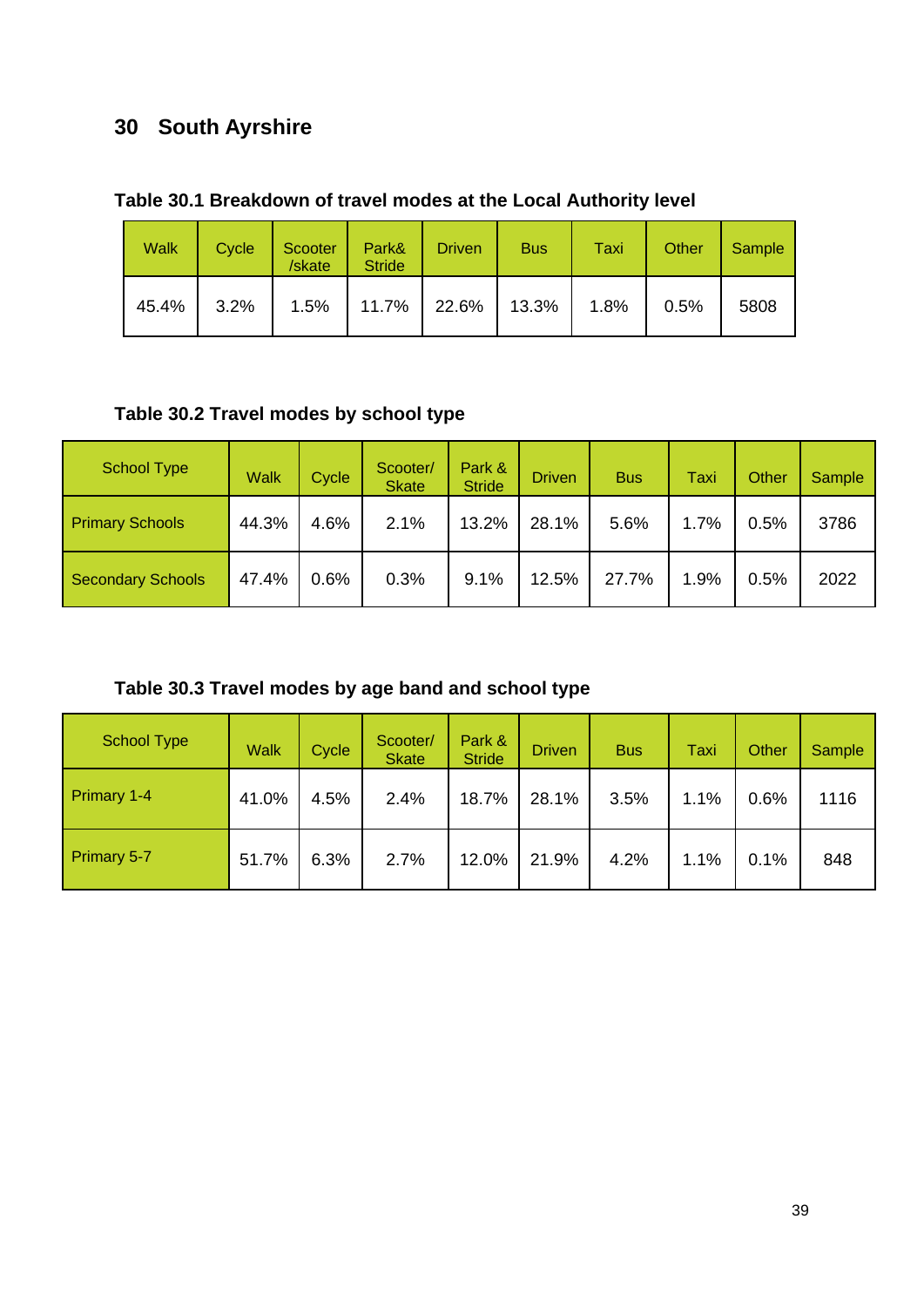# **31 South Lanarkshire**

| Table 31.1 Breakdown of travel modes at the Local Authority level |
|-------------------------------------------------------------------|
|-------------------------------------------------------------------|

| <b>Walk</b> | Cycle | Scooter<br>/skate | Park&<br><b>Stride</b> | <b>Driven</b> | <b>Bus</b>     | Taxi    | Other | Sample |
|-------------|-------|-------------------|------------------------|---------------|----------------|---------|-------|--------|
| 43.7%       |       | $1.4\%$ 0.7% 4.7% |                        |               | $24.3\%$ 22.9% | $2.0\%$ | 0.5%  | 29398  |

# **Table 31.2 Travel modes by school type**

| <b>School Type</b>         | <b>Walk</b> | Cycle | Scooter/<br><b>Skate</b> | Park &<br><b>Stride</b> | <b>Driven</b> | <b>Bus</b> | Taxi | Other | <b>Sample</b> |
|----------------------------|-------------|-------|--------------------------|-------------------------|---------------|------------|------|-------|---------------|
| <b>Primary Schools</b>     | 49.5%       | 2.0%  | 0.9%                     | 5.5%                    | 29.4%         | 10.0%      | 2.5% | 0.2%  | 18496         |
| <b>Secondary Schools</b>   | 35.7%       | 0.3%  | 0.2%                     | 3.2%                    | 12.5%         | 46.1%      | 1.1% | 0.9%  | 10308         |
| <b>Independent Schools</b> | 1.7%        | 0.2%  | 0.3%                     | 3.7%                    | 68.9%         | 24.6%      | 0.5% | 0.2%  | 594           |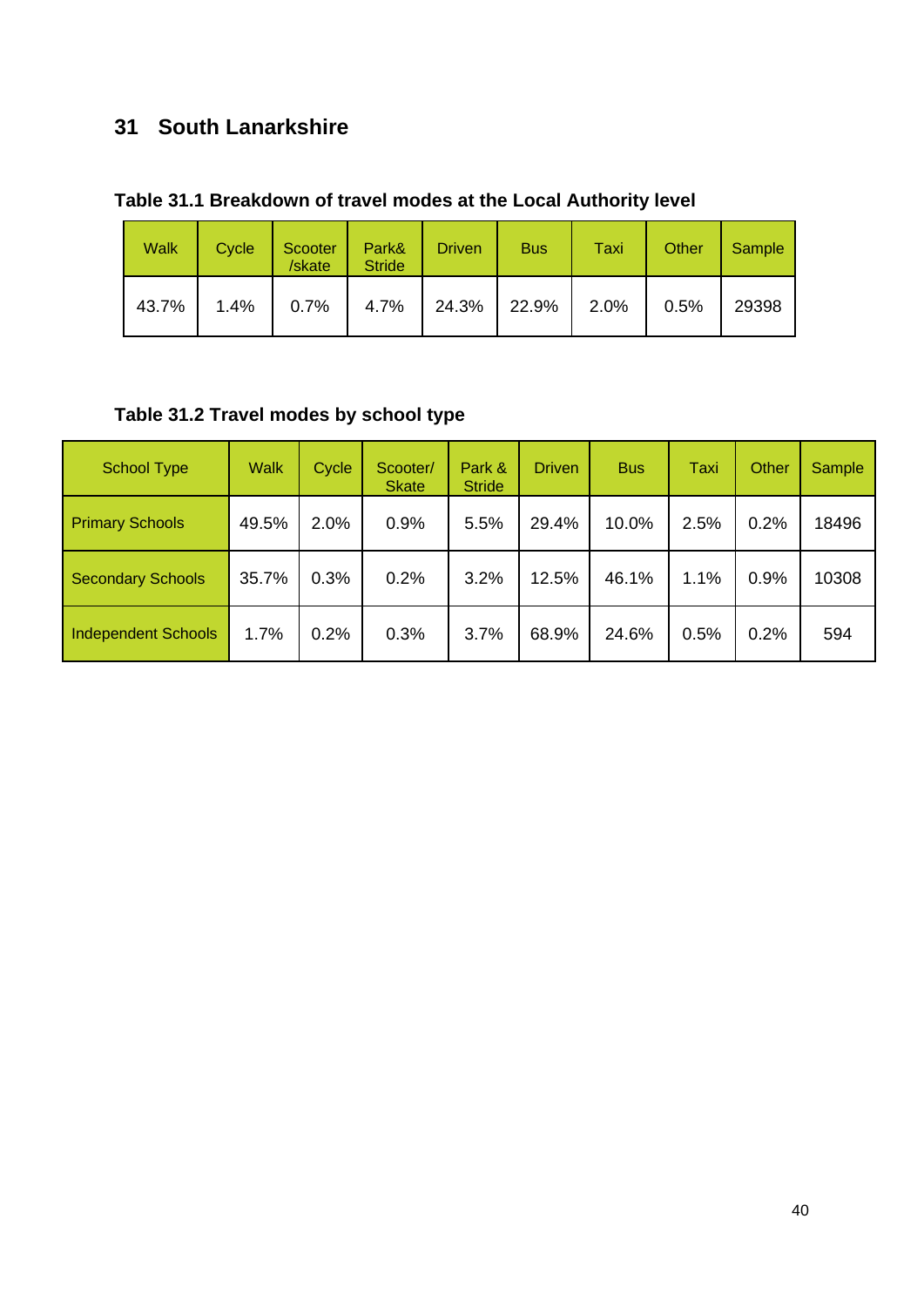| Table 31.3 Travel modes by age band and school type |  |  |  |
|-----------------------------------------------------|--|--|--|
|-----------------------------------------------------|--|--|--|

| <b>School Type</b>               | <b>Walk</b> | Cycle | Scooter/<br><b>Skate</b> | Park &<br><b>Stride</b> | <b>Driven</b> | <b>Bus</b> | Taxi | <b>Other</b> | Sample |
|----------------------------------|-------------|-------|--------------------------|-------------------------|---------------|------------|------|--------------|--------|
| Primary 1-4                      | 49.1%       | 1.9%  | 1.4%                     | 5.6%                    | 33.0%         | 6.3%       | 2.2% | 0.4%         | 7266   |
| Primary 5-7                      | 55.3%       | 2.9%  | 0.5%                     | 6.5%                    | 24.8%         | 7.8%       | 2.2% | 0.1%         | 5722   |
| Secondary 1-3                    | 39.0%       | 0.0%  | 0.0%                     | 3.0%                    | 3.4%          | 50.7%      | 3.9% | 0.0%         | 436    |
| Secondary 4-6                    | 41.6%       | 0.0%  | 0.6%                     | 3.4%                    | 4.7%          | 48.1%      | 1.6% | 0.0%         | 322    |
| Independent Primary 1-4          | 1.9%        | 0.6%  | 0.6%                     | 0.6%                    | 81.3%         | 14.4%      | 0.6% | 0.0%         | 160    |
| Independent Primary 5-7          | 0.0%        | 0.0%  | 0.0%                     | 3.8%                    | 77.9%         | 17.6%      | 0.8% | 0.0%         | 131    |
| <b>Independent Secondary 1-3</b> | 1.7%        | 0.0%  | 0.0%                     | 5.5%                    | 60.8%         | 32.0%      | 0.0% | 0.0%         | 181    |
| <b>Independent Secondary 4-6</b> | 3.3%        | 0.0%  | 0.8%                     | 4.9%                    | 54.9%         | 34.4%      | 0.8% | 0.8%         | 122    |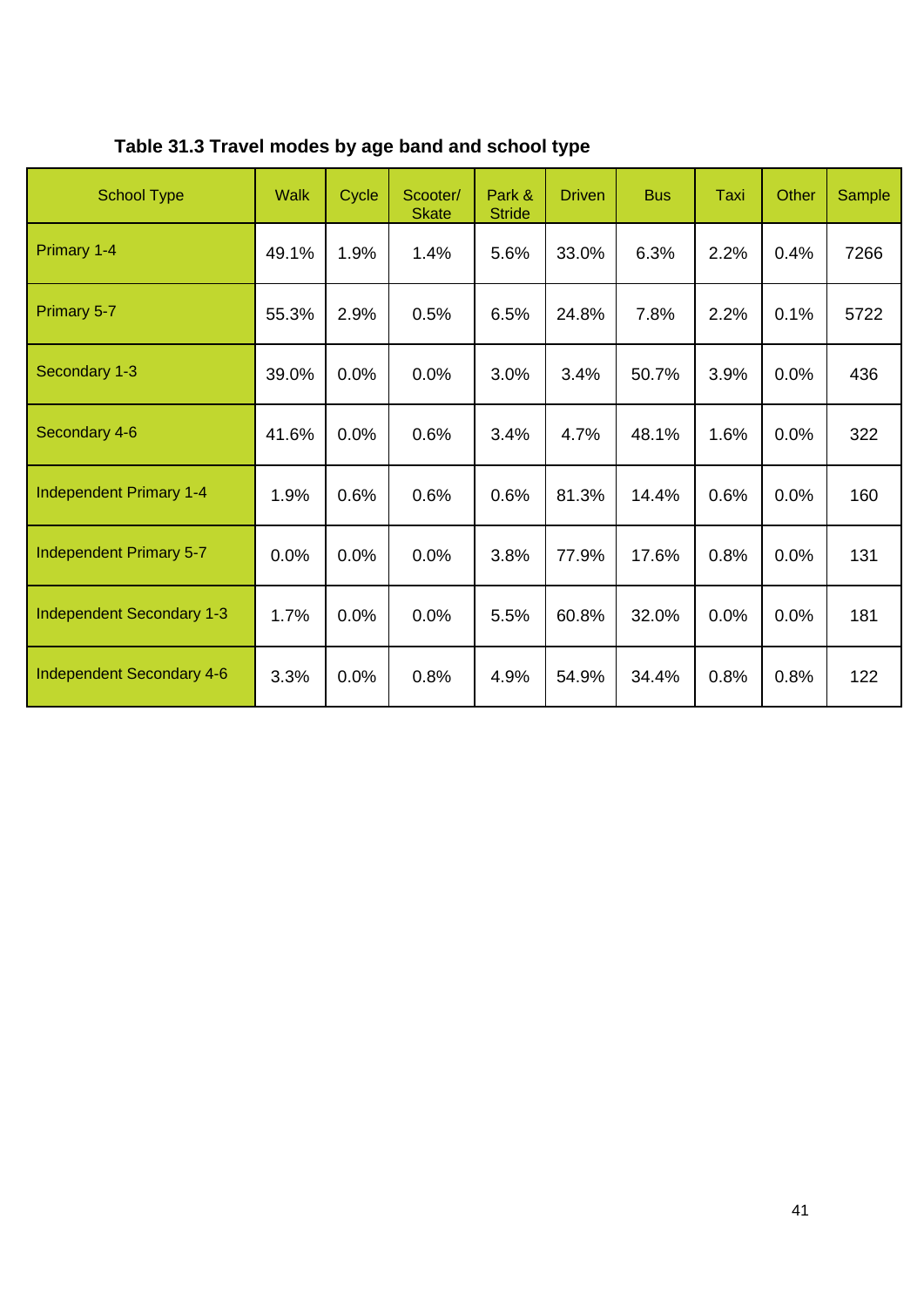# **32 Stirling**

| <b>Walk</b> | Cycle   | Scooter<br>/skate | Park&<br><b>Stride</b> | <b>Driven</b> | <b>Bus</b> | Taxi | Other | Sample |
|-------------|---------|-------------------|------------------------|---------------|------------|------|-------|--------|
| 44.9%       | $3.6\%$ | 1.1%              | $5.8\%$                | 20.8% 21.6%   |            | 1.9% | 0.4%  | 8105   |

### **Table 32.1 Breakdown of travel modes at the Local Authority level**

### **Table 32.2 Travel modes by school type**

| <b>School Type</b>       | <b>Walk</b> | Cycle | Scooter/<br><b>Skate</b> | Park &<br><b>Stride</b> | <b>Driven</b> | <b>Bus</b> | Taxi | Other | Sample |
|--------------------------|-------------|-------|--------------------------|-------------------------|---------------|------------|------|-------|--------|
| <b>Primary Schools</b>   | 50.1%       | 5.4%  | 1.7%                     | 7.9%                    | 25.7%         | 6.3%       | 2.3% | 0.5%  | 4954   |
| <b>Secondary Schools</b> | 36.6%       | 0.7%  | 0.2%                     | 2.5%                    | 13.1%         | 45.7%      | 1.2% | 0.2%  | 3151   |

**Table 32.3 Travel modes by age band and school type** 

| <b>School Type</b> | <b>Walk</b> | Cycle | Scooter/<br><b>Skate</b> | Park &<br><b>Stride</b> | <b>Driven</b> | <b>Bus</b> | <b>Taxi</b> | Other | Sample |
|--------------------|-------------|-------|--------------------------|-------------------------|---------------|------------|-------------|-------|--------|
| Primary 1-4        | 46.6%       | 5.2%  | 2.2%                     | 7.9%                    | 28.8%         | 6.7%       | 1.9%        | 0.8%  | 2657   |
| Primary 5-7        | 52.0%       | 6.3%  | 1.2%                     | 9.1%                    | 22.6%         | 5.6%       | 2.8%        | 0.4%  | 1985   |
| Secondary 1-3      | 27.7%       | 0.8%  | 0.0%                     | 4.2%                    | 8.8%          | 57.2%      | 1.3%        | 0.1%  | 1290   |
| Secondary 4-6      | 26.3%       | 0.5%  | 0.4%                     | 2.4%                    | 8.7%          | 59.5%      | 1.7%        | 0.5%  | 786    |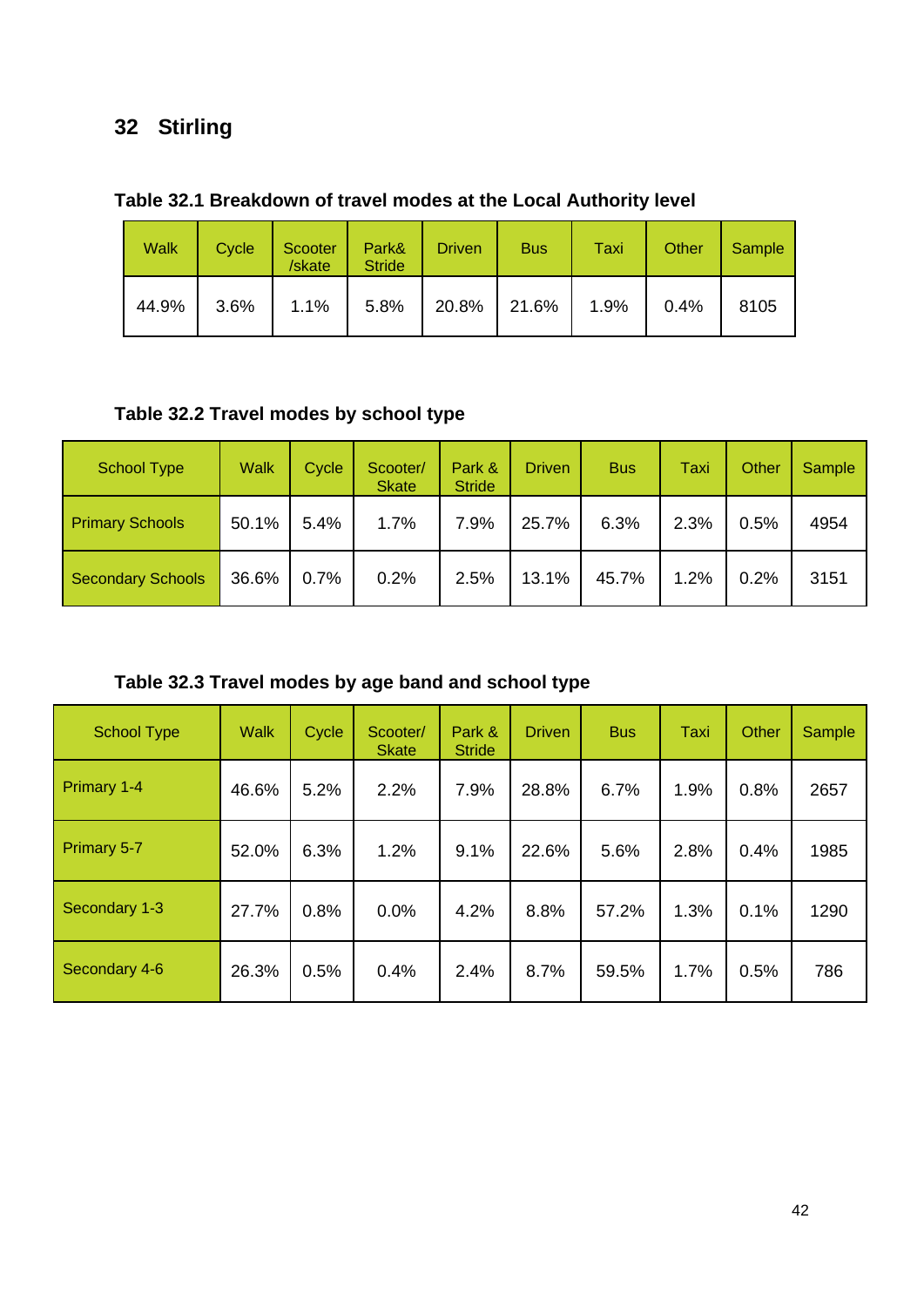# **33 West Dunbartonshire**

Data is not available for this Local Authority.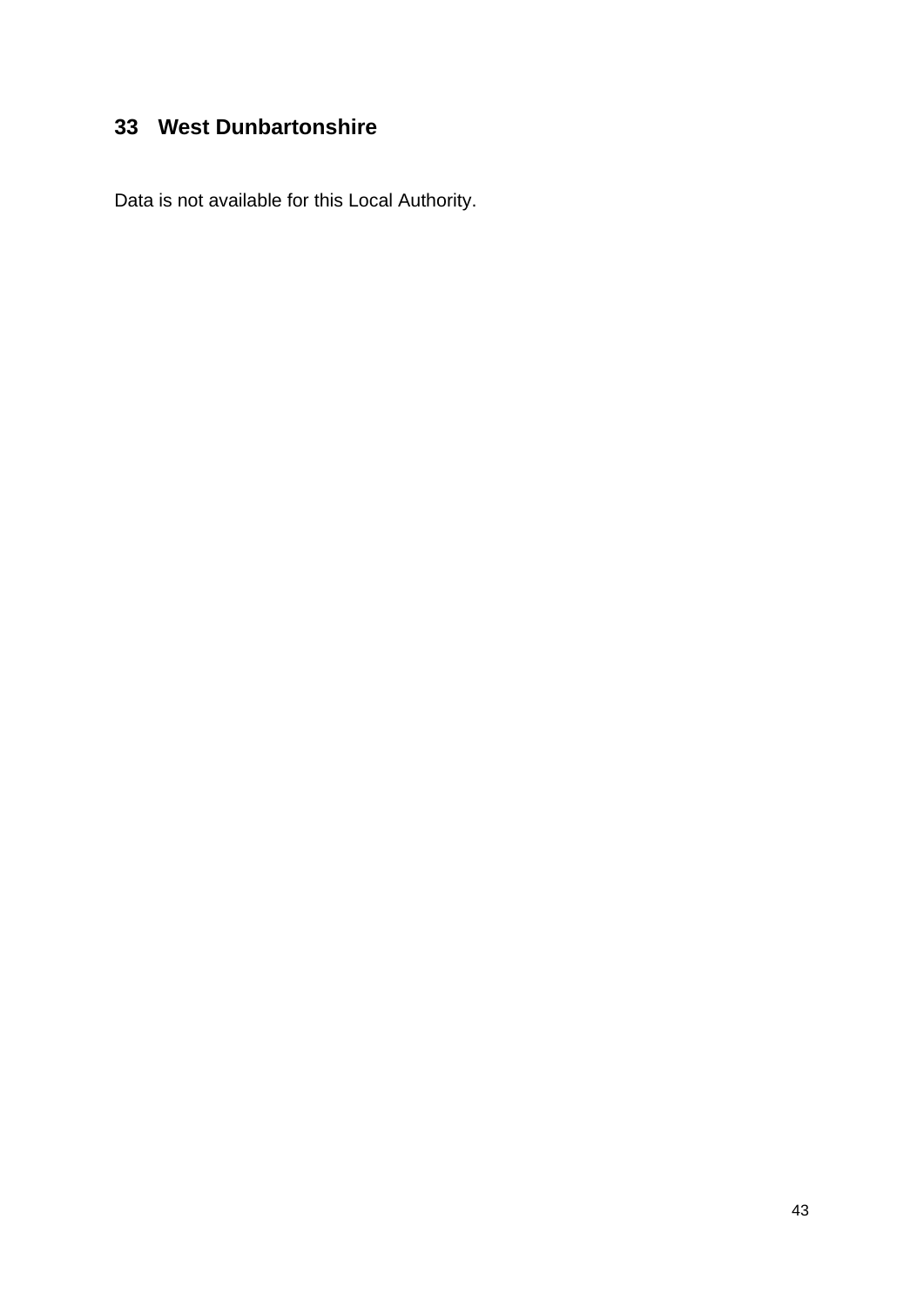### **34 Western Isles**

Data is not available for this Local Authority.